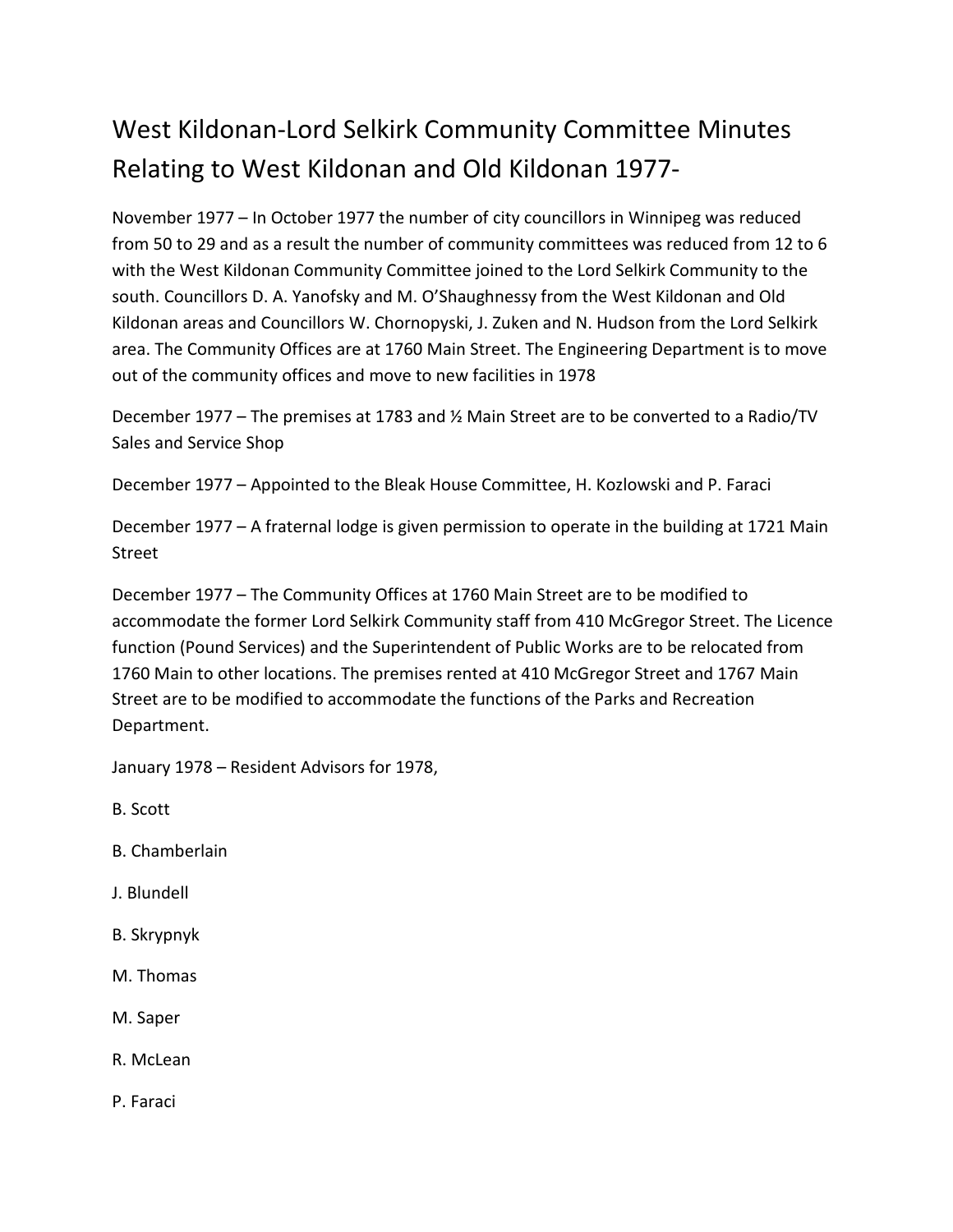L. Alberts

W. Whiteway

M. Mulder

- B. Dietch
- D. Burnett
- C. Burnett
- A. Bileski
- J. Borys
- B. Kardash
- P. Kochan
- R. McCullough
- D. Rosenbaum
- R. Strong
- P. Kohonski
- L. Marcelet
- M. Yarish
- J. Brandt

January 1978 – A total of 72 dwelling units are to be constructed immediately east of the C.P.R. Tracks on the north and south sides of Murray Avenue

February 1978 – Mrs. Borys and Mr. Kochan are appointed to the Board of Directors of Mount Carmel Clinic

February 1978 – All members of the 1977 West Kildonan Library Board, Seven Oaks House and Bleak House Committee are reappointed. Mr. I. Weisman and Mr. and Mrs. Block are appointed to the Seven Oaks House and Bleak House Committee.

February 1978 – There is a proposal to amalgamate all city libraries and dissolve the West Kildonan Library Board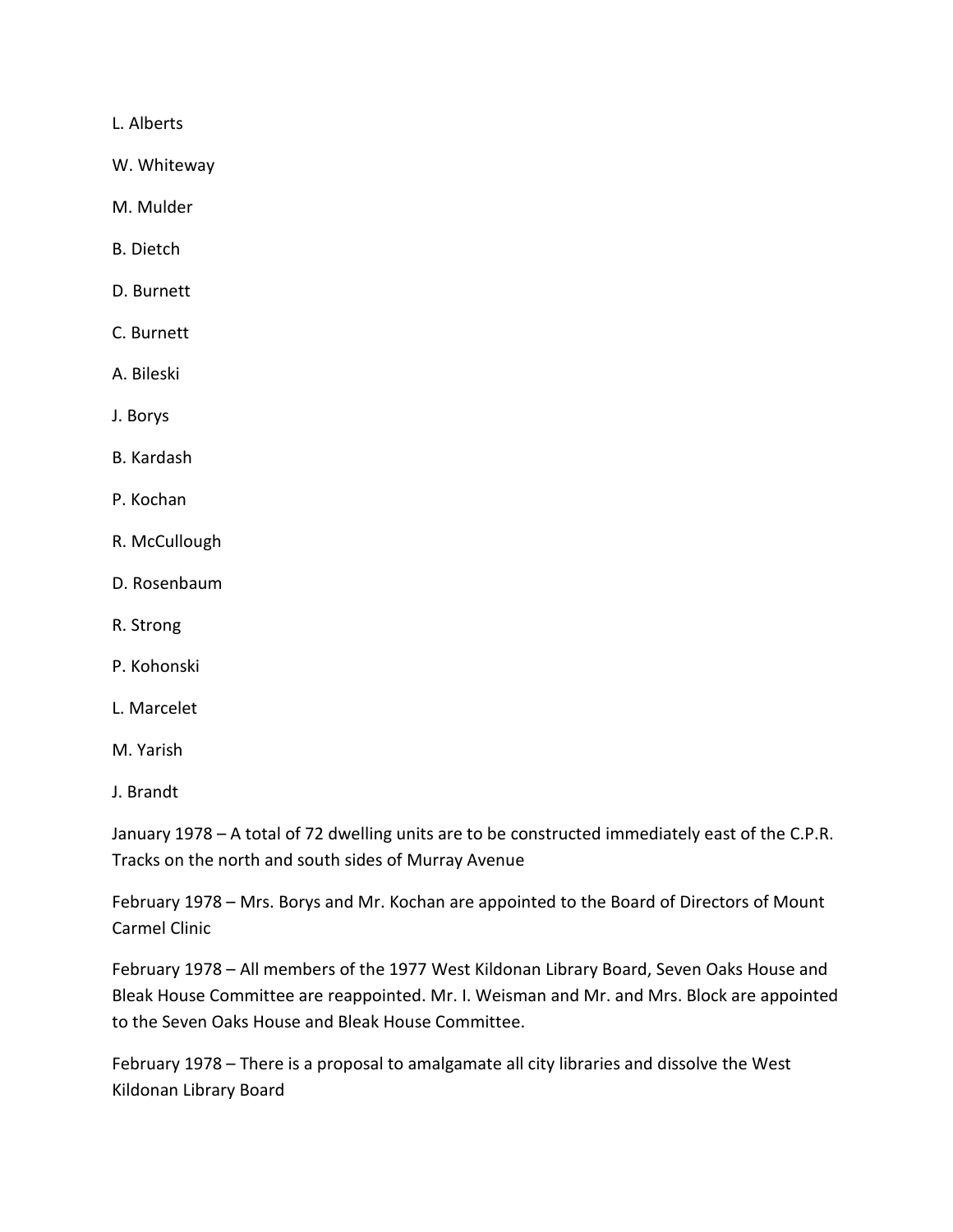March 1978 – The property at the rear of 2110 Main Street is sold to Westmacott Paint and Glass

March 1978 – A commercial centre is approved for Kingsbury and McPhillips

March 1978 – Appointed to the Mount Carmel Clinic Board are Hilda Tower and Carol Randall

March 1978 – Henry Kozlowski is appointed to the West Kildonan Library Board to fill the vacancy caused by the death of the late Kenneth G. Seaford

March 1978 – A senior citizens drop in centre is approved for Bleak House at 1637 Main Street

April 1978 – City Council decides that all public libraries in Winnipeg are to be amalgamated into one library department as soon as possible

April 1978 – A one storey addition is approved for the McDonalds Restaurant at 1887 Main Street to increase the seating from 50 to 112 seats

May 1978 – A bay south of Mapleton Drive is to be called Rozmus Bay in honour of the former West Kildonan Alderman Rozmus

May 1978 – A beer garden is approved for Seven Oaks Days at the West Kildonan Memorial Arena

May 1978 – VPW TV (Shaw) is given permission to televise Community Committee meetings

May 1978 – Permission is given to construct 20 townhouses units at the southeast corner of Mandalay and Jefferson

May 1978 – Former City Councillor and West Kildonan Alderman Mr. W. Sasaki passes away

May 1978 – The Ukrainian Catholic Parish of St Joseph is given permission to erect two 36 feet by 15 feet additions to the Church at 250 Jefferson

May 1978 – A building group of two buildings with 17 units is approved for the west side of Laurol Leaf Lane north of Templeton

May 1978 – A building group of two buildings with 18 units is approved for the east side of Sinclair north of Templeton

May 1978 – A subdivision is approved for the area opposite Ridgecrest Avenue from Main Street to the Red River

May 1978 – Grants are given to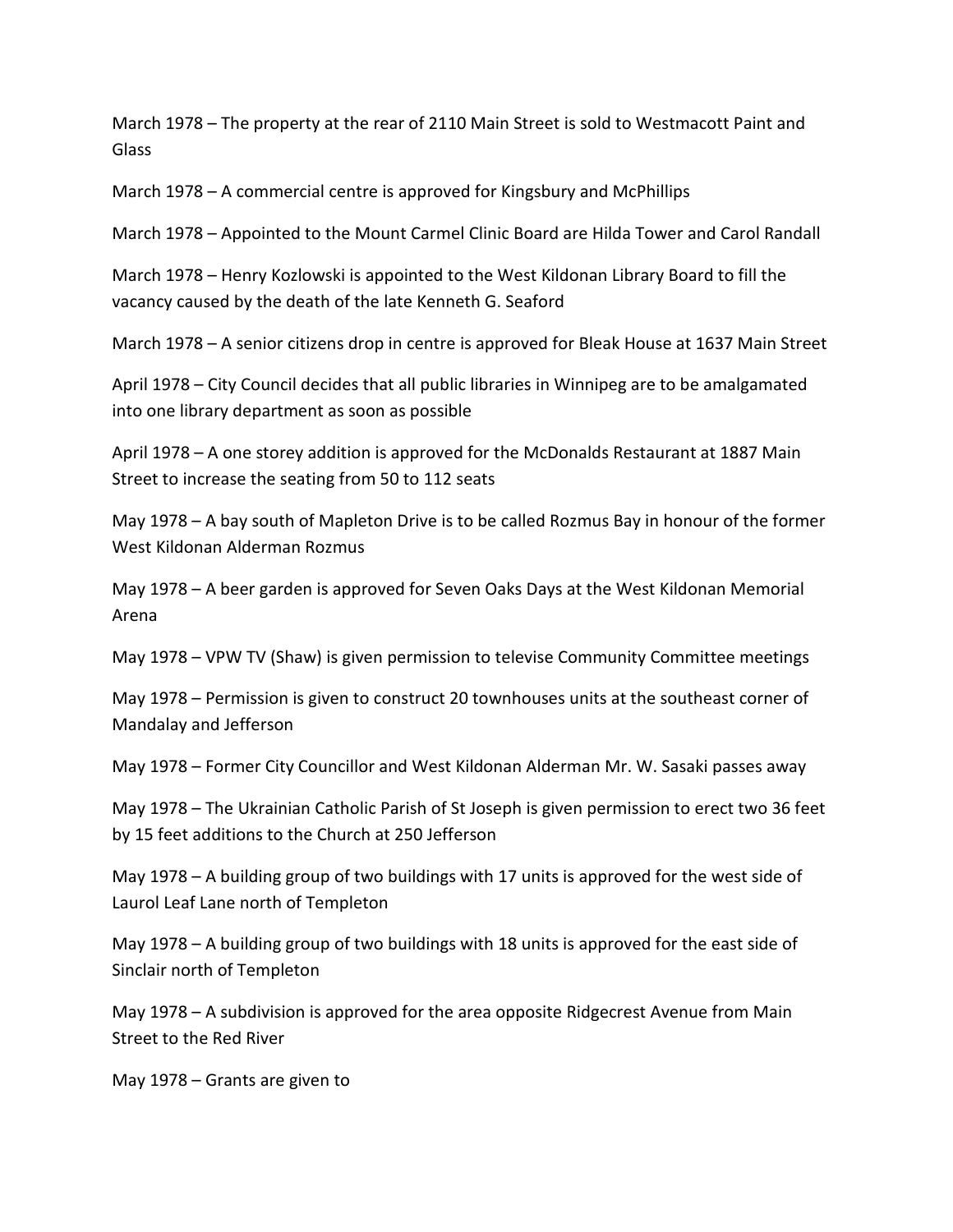West Kildonan Collegiate - \$200

Ladies Auxiliary Seven Oaks Museum - \$1,200

West Kildonan Kiwanis Club - \$1,000

West Kildonan Horticultural Society - \$200

Midland North Winnipeg Seven Oaks Hockey Association - \$100

Seven Oaks Days - \$1,000

June 1978 – Proposed snow dump areas in West Kildonan area now that former site on the property of the Seven Oaks Hospital is not available due to the construction of the hospital.

John Black site east of Main Street immediately north of Kildonan Park – 100,000 cubic yards of snow

Perimeter site east of Main Street immediately south of the Perimeter Highway – 50,000 cubic yards of snow

June 1978 – A soil dealer's licence is approved for the west side of Main Street between Woodbine Avenue and Park Manor Boulevard

June 1978 – The St Johns and Kildonan Park Cycling Route is approved

June 1978 – A billiard parlour is approved for the commercial development at Kingsbury and **McPhillips** 

July 1978 – A retail stamp shop is approved for 1739 Main Street

July 1978 – Red River Co-Operative is to establish a home improvement centre on the north side of Stardust Avenue between McPhillips and Watson

August 1978 – Per capita grants for the Jefferson and Kildonan Wards total \$4,559.88 each for 1978

August 1978 – Grants given out

West Kildonan Kiwanis Club - \$100

Annual Civic Dinner - \$3,000

West Kildonan Curling Club - \$250

Ukrainian Senior Citizens Club - \$1,000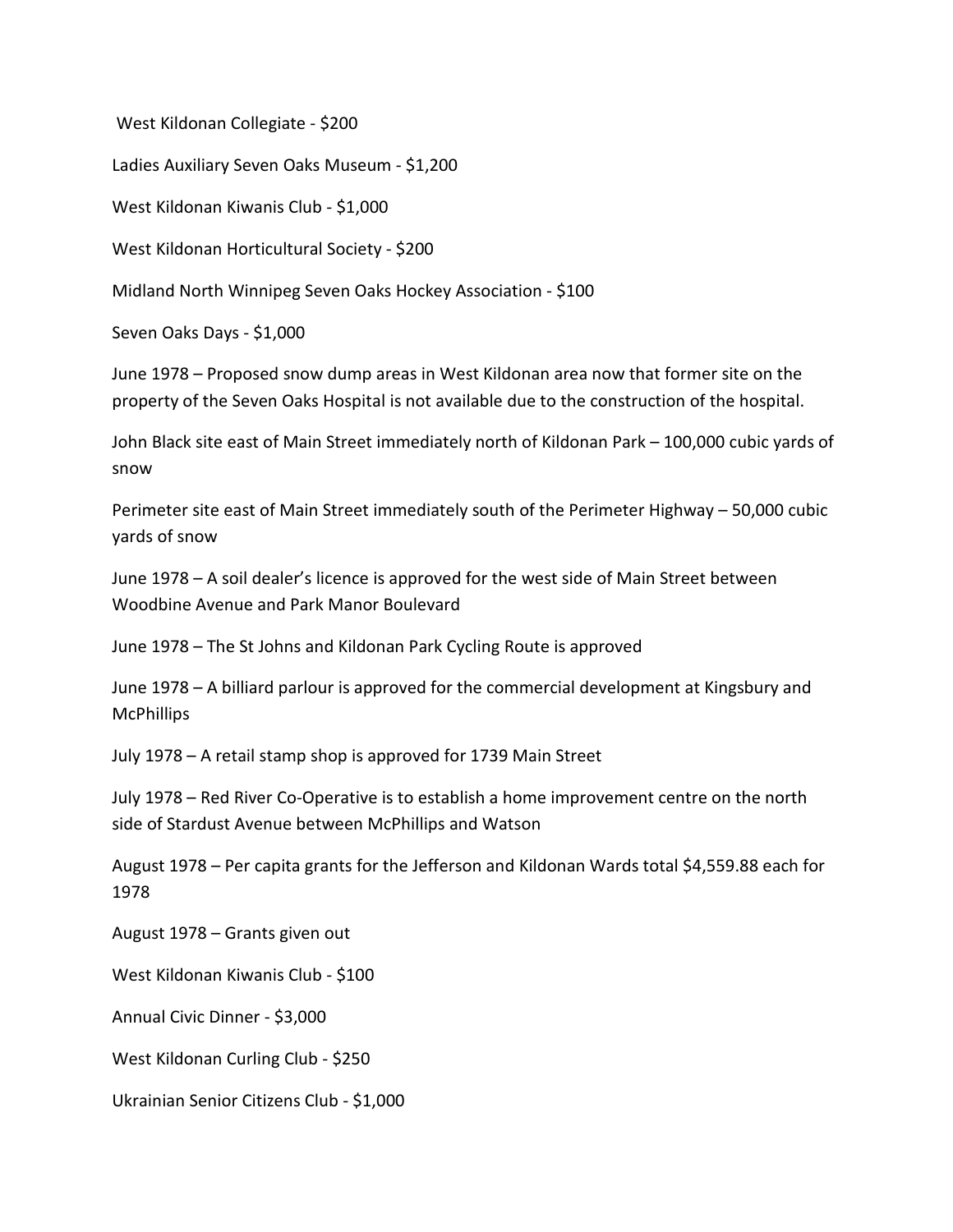Seven Oaks Scholarship Board - \$400

August 1978 – An antique and giftware shop is approved for 1815 Main Street

August 1978 – The Winnipeg Library Board is to have two representatives from each of the six community committees

August 1978 – A self-serve Imperial Oil gas station is approved for 2305 McPhillips Street

September 1978 – There are a total of 3,600 children attending school in the Maples area

October 1978 – A skate sharpening and repair business as a home occupation is approved for L. H. Loughhead at 353 Armstrong Avenue

October 1978 – An automobile sales area is approved for 1980 Main Street

November 1978 – A banquet hall licence is approved for the Croatian Hall at 2688 Main Street

November 1978 – The Seven Oaks School Division wishes to exchange their Templeton School site at 2356 McPhillips Street for the Public Works and Engineering Department site at 2170 Main Street

November 1978 – There are complaints about the opening hours of the McDonalds Restaurant on Main Street which is now 7 am instead of 8 am

November 1978 – The Saints Roller Rink at 2401 McPhillips Street is to open soon with the price of admission \$3.00

November 1978 – Henry F. Gauthier a former Councillor for the former City of West Kildonan passes away

November 1978 – Two 3 storey 45 suit apartment blocks are approved for the southeast corner of Mapleton Drive and Mandalay Drive

November 1978 – The Community Committee asks for capital spending of

\$66,300 for the Garden City Community Centre

\$250,000 for the Maples Community Centre Phase 2

\$33,000 for the Margaret Park Community Centre

November 1978 – Grants of \$750 are given to the Seven Oaks Silhouettes Gymnastic Club and \$500 to the Bleak House Centre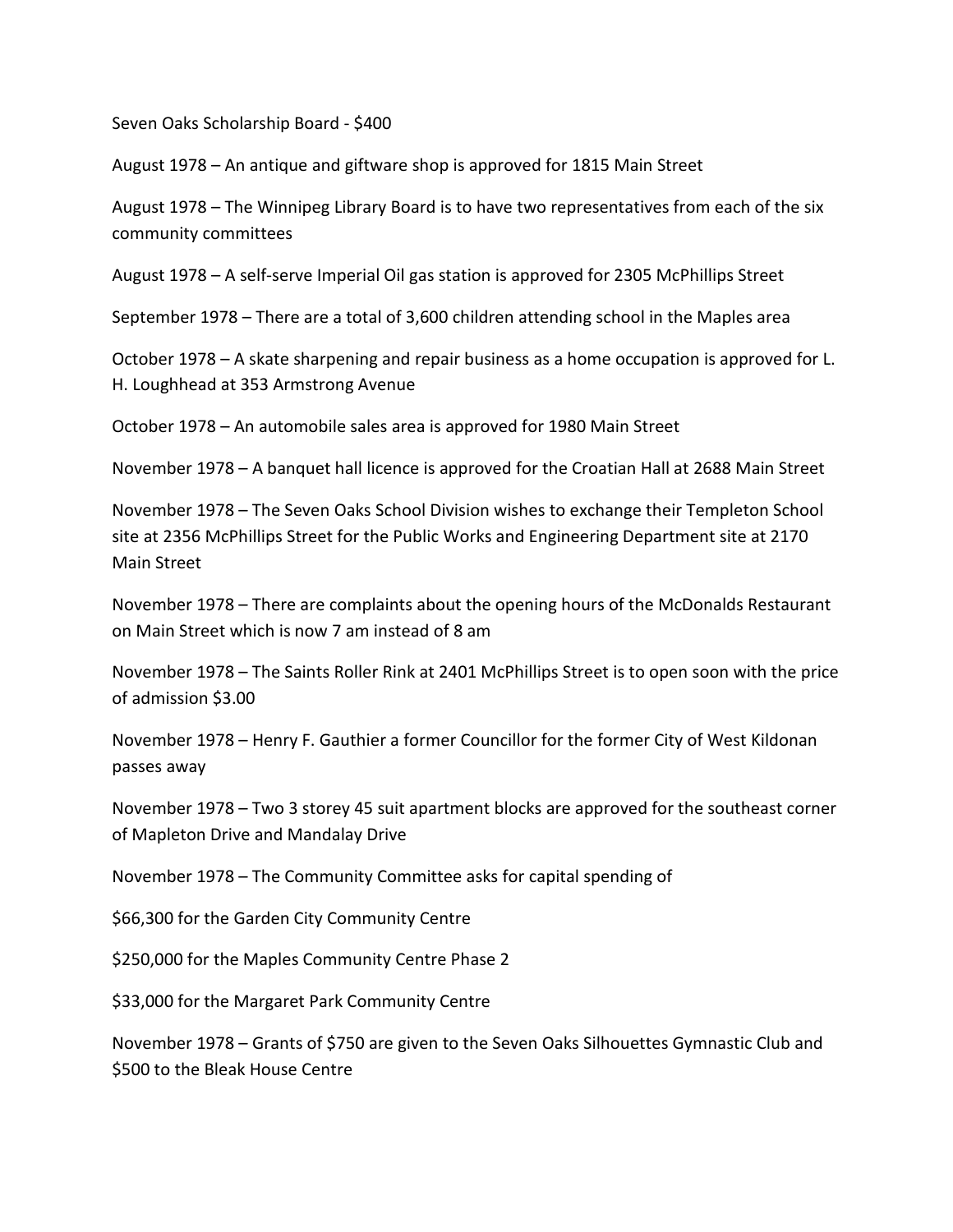December 1978 – Four 3 storey 20 unit apartment blocks are approved for the north side of Leila between Ambassador Row and Diplomat Drive

December 1978 – The bus fare increases on July 1 1978 from 25 cents to 35 cents for adults and 10 cents to 15 cents for children and seniors have caused a 23% decline in the ridership of Winnipeg Transit

December 1978 – All of the public libraries in Winnipeg including the West Kildonan Library are to become part of the Winnipeg Public Library Department as of January 1, 1979

January 1979 – Appointed to the Winnipeg Public Library Board for the Lord Selkirk-West Kildonan Community, Mr. Charles Baker and Mr. Bernard Dietch

January 1979 – A finance office is to begin operations at 1754 Main Street

February 1979 – Appointed to the Mount Carmel Clinic, P. Kochan, D. Brazer and P. Kohonski

February 1979 – Former District 3 Police Superintendent and West Kildonan Police Chief Brown retires. Dennis Scott-Herridge is appointed the new Superintendent for District 3

February 1979 – Watson Street and Cork Avenue are advertised for street paving and street lighting

February 1979 – A beauty salon as a home occupation is approved for Mrs. A. Zulak at 533 Perth Avenue

February 1979 – A 24 unit housing development is approved for the east side of Sinclair south of Templeton. The houses are to be between 1400-1600 square feet costing between \$65,000 and \$95,000

February 1979 – A senior citizen housing project is approved for the north side of Leila Avenue at Garden Park Drive; the site is within 500 feet of a former landfill site

April 1979 – Quinton's Services Ltd is to operate a dry cleaning store at 1832 Main Street

April 1979 – Bleak House now has a membership of 140 with a daily attendance of 35-40 people

April 1979 – The Community Committee asks the C.P.R. to remove the railway overpass on the Bergen Cut-off at Main Street

April 1979 – There are complaints about the flashing sign at Mother's Pizza at Kingsbury and **McPhillips**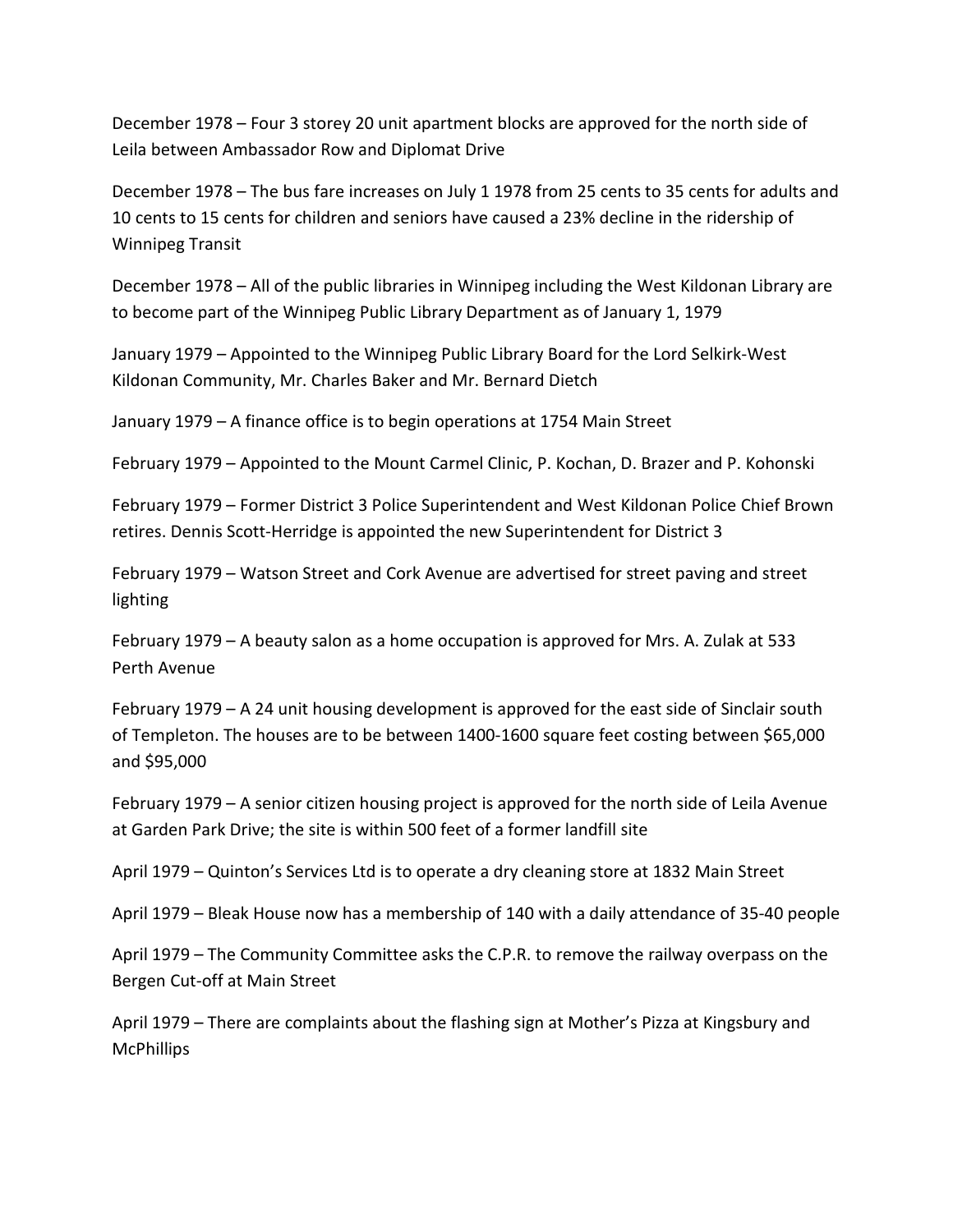May 1979 – Sewer renewals are to take place on Aikins between Belmont and Hartford and on Hartford and on Aikins between Perth and Hartford

May 1979 – Mrs. Isobel Turner and Mr. Vince Leah are added to the Seven Oaks House Committee

May 1979 – A grant of \$1,000 is given to the Seven Oaks Days Committee

May 1979 – There are complaints that garbage from the Garden City Collegiate is drifting onto Jefferson Avenue and neighbouring yards

May 1979 – Mr. D. Brazer is appointed a citizen member on the Parks and Recreation Subcommittee

May 1979 – The Maples Community Centre now has 13 soccer teams and 15 baseball teams

June 1979 – Ms. Carol Randall is appointed to the Mount Carmel Clinic Board of Directors

June 1979 – A four lane divided roadway is recommended for Main Street north of the Bergen Cut-off instead of the present four lane undivided highway

June 1979 – There are complaints about smoking which is allowed in the West Kildonan Library Reading Room. The smoke is unpleasant for non-smokers and some smokers are butting out their cigarettes on and in library books.

July 1979 – A grocery store and restaurant is approved for 1969 Main Street

July 1979 – Citizen Members appointed to the Parks and Boulevard Committee, Mrs. J. Delorme, D. Cawson, Theresa Willis and Mrs. C. Bobbi

August 1979 – Smoking is to be prohibited in all Winnipeg Public Libraries except where it is possible to set up a separate smoking area

August 1979 – Pitts Place is changed to Jack Donner Drive

August 1979 – The Maples-Garden City Feeder Bus Service is to be extended

September 1979 – A book and clothing store is approved for 1973 Main Street

September 1979 – A sporting goods store with an office is approved for the family dwelling at 1675 Main Street

October 1979 – The Community Committee approves the preliminary plans for a proposed Maples Community Centre building and future arena in Adsum Park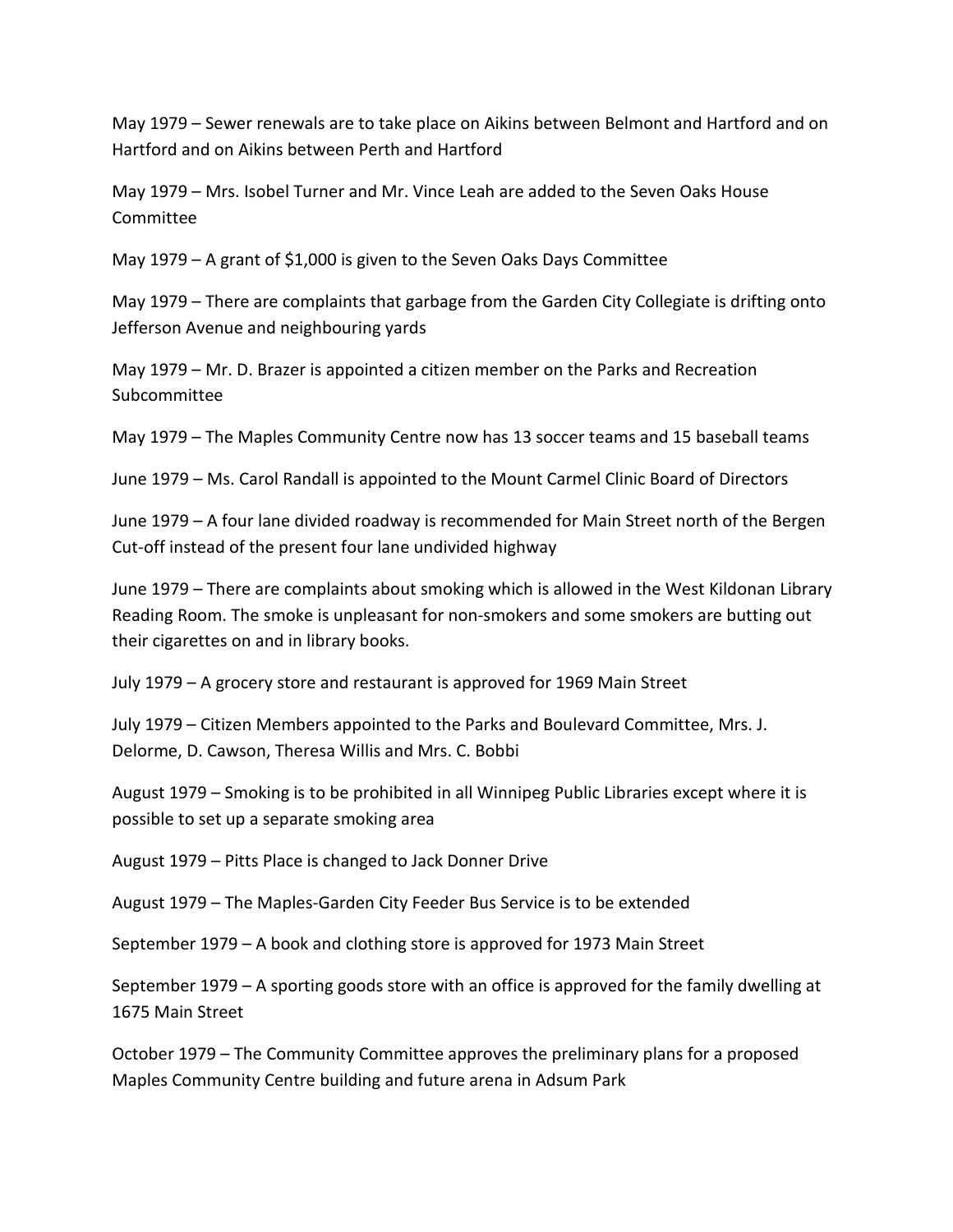October 1979 – The District 3 Public Works Department is to be consolidated in the office and yard facilities at McPhillips and Templeton. The Community Offices are to be retained at 1760 Main Street. The Parks and Recreation Offices at 1767 Main Street and 410 McGregor Street are to be closed and relocated to 1760 Main Street. The Welfare Offices are to be consolidated at 410 McGregor Street. The yards at 2170 Main Street are to become the Parks and Recreation Works Yard. The city property at 2301 Main Street is to be declared surplus.

October 1979 – A donut house is approved for the southwest corner of Main Street and Burrin Avenue

November 1979 – Twelve pedestrian crosswalks in Winnipeg are to have flashing lights activated by push buttons on a trial basis to test their effectiveness

November 1979 – A picture framing business is approved for 1679 Main Street

November 1979 – A total in \$100,000 is to be included in the capital estimates for 1980 for constructing an addition to the Community Offices at 1760 Main Street

November 1979 – Per capita grants given out

Polish "Sokol" Children's Dance School - \$900

West Kildonan Curling Club - \$750

Rotary Club of North Winnipeg - \$930.09

Margaret Park Bantam "A" Provincial Soccer Champions - \$250

Maples Ringette Team - \$950

Women's Auxiliary Seven Oaks House Museum Committee - \$482

Bleak House - \$975.75

November 1979 – A television repair business as a home occupation is approved for R. R. Koenigbauer at 552 Leila Avenue. An electrical contractor's office as a home occupation is approved for Mr. Arthur Laroque at 24 Teakwood Avenue. A hairdresser business as a home occupation is approved for P. Guadana at 295 Adsum Drive.

December 1979 – An Importer-Exporter Business is approved as a home occupation for Felix Tenkorang of 821 Sheppard Street. A coat distributor as a home occupation is approved for Keith Kolb at 107 Jefferson Avenue.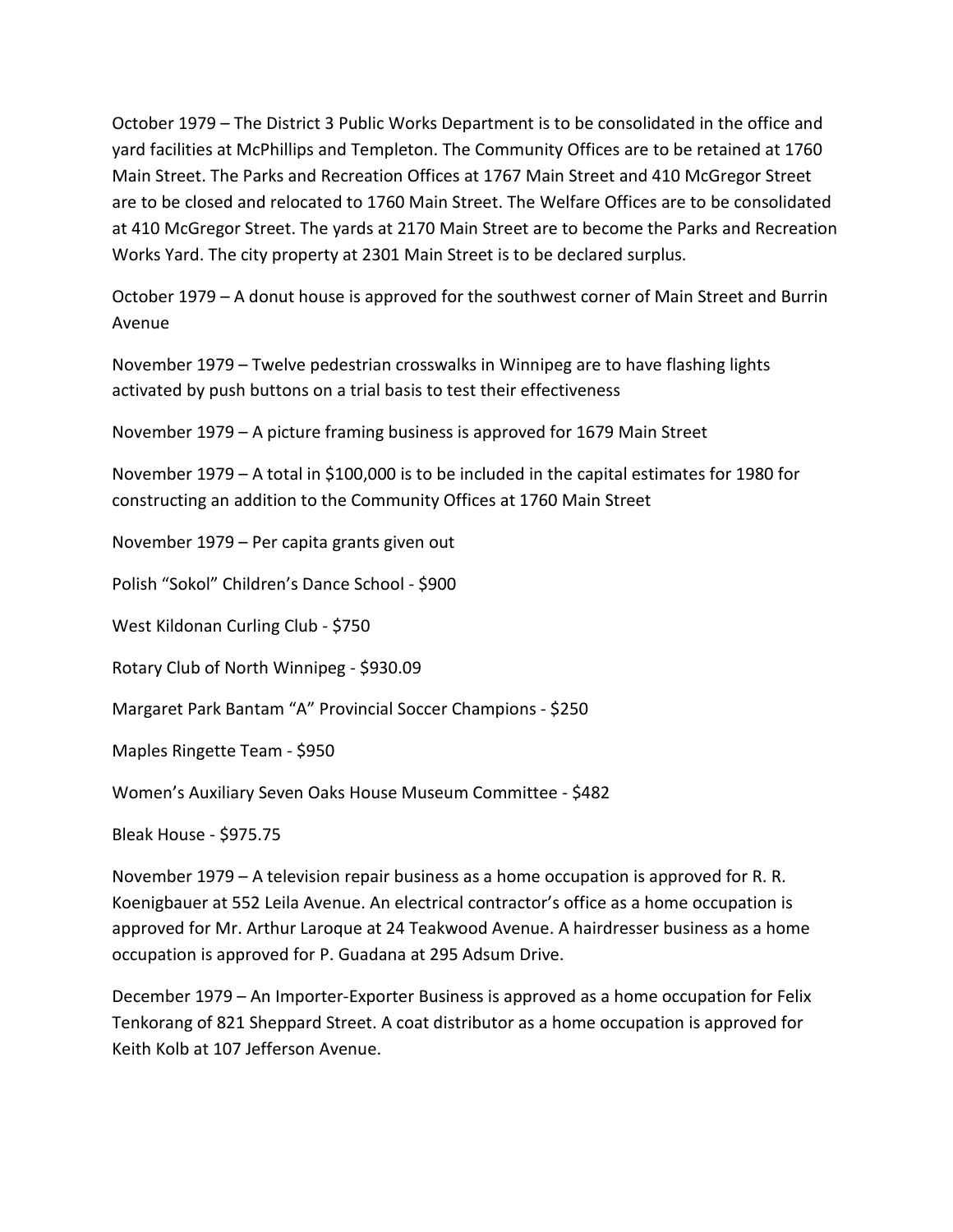December 1979 – A commercial district is approved for the northwest corner of McPhillips and Jefferson. A commercial district is approved for the northeast corner of Cork and McPhillips. A multi-tenant is approved for the northwest corner of Cork and McPhillips.

January 1980 – Appointed Resident Advisors for 1980

Mr. R. J. Strong Jean Borys Bernie Dietch Peter Kochan Peter Kohanski John Chick Ray Beaudin Linda Marcelel Vasyl Gojan Bohdan Kardash Ray McLean Max Saper Borden Skrypnyk Bob Strong M. J. Gillman John Brandt Dave Brazer Robert Chamberlain Bob Kuzak Robert Scott Bernice Marmel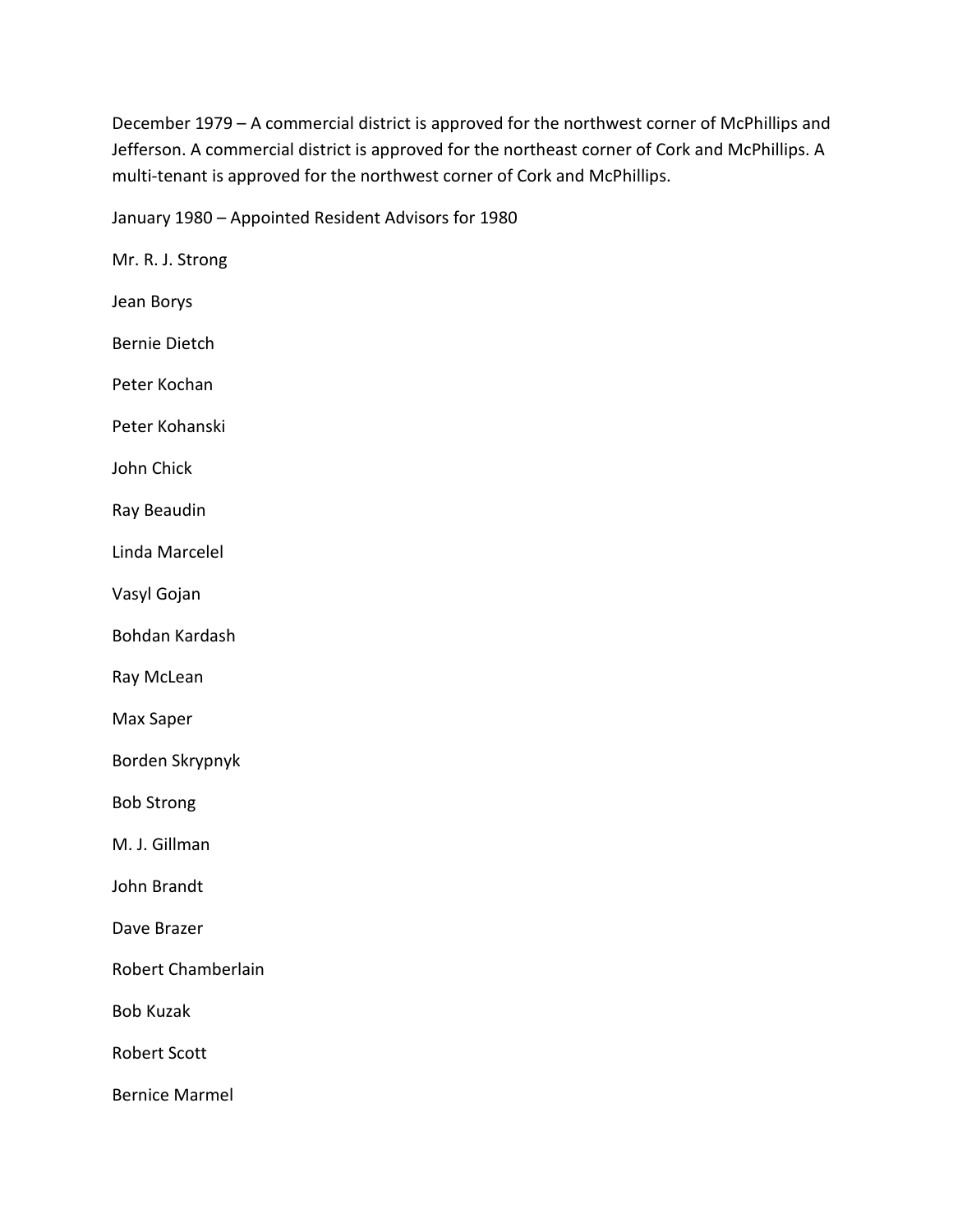January 1980 – The Seven Oaks School Division is dissatisfied with the new library regulations in regards to the availability of books on loan to students

January 1980 – The Community Committee approves of the inventory of historical buildings in the community

January 1980 – Land on the west side of Sinclair north of Leila and south of Amanda is rezoned for an apartment block

January 1980 – W. D. Bates receives a home occupation licence as a manufacturer's representative for 138 Kilbride Avenue

January 1980 – A suntan health clinic is approved for 209-2211 McPhillips Street

January 1980 – Appointed to the Parks and Boulevard Committee

Mr. J. Moss – Chairman

Mr. G. Lewis

Mr. G. Strewchuk

Mr. S. Sorokin

Mrs. E. Slipetz

Mr. S. Chochinov

Mr. R. Chamberlain

Mrs. H. Leavens

Mr. R. Scott

Mr. P. Faraci

Mr. M. Saper

Councillor Yanofsky

Brian Wenham

Mr. J. Hreno – Superintendent of Grounds

Mr. J. Jansen

Mrs. J. Delorme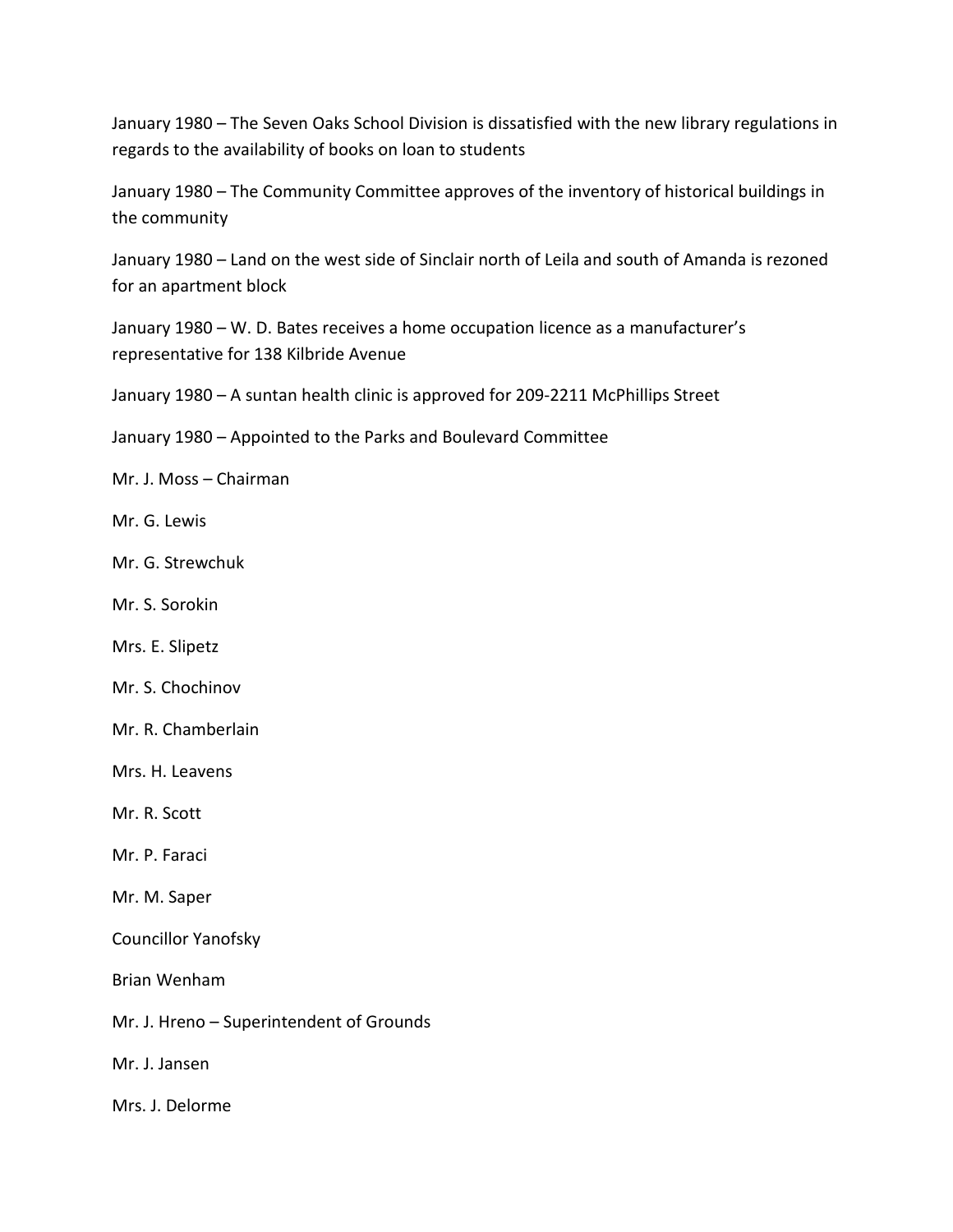D. Cawson

Theresa Willis

C. Bobbi

- January 1980 Appointed to the Seven Oaks House Committee
- Mr. C. Bachman Chairman
- Mr. R. Chamberlain
- Mr. H. Hobbs

Mr. R. Scott

- Mrs. A. Darlington
- Mrs. H. Werner
- Mrs. C. McGowan
- Mr. C. McGowan
- Mrs. A. E. Wright
- Mrs. M. Cunningham
- Mrs. I. Moran
- Mrs. A. Scott
- Mr. D. Holland
- Miss M. Johnson
- Mr. H. Kozlowski
- Mrs. H. Skrypnyk
- Mr. Block
- Mrs. Block
- Mr. I. Wiseman
- Mrs. I. Turner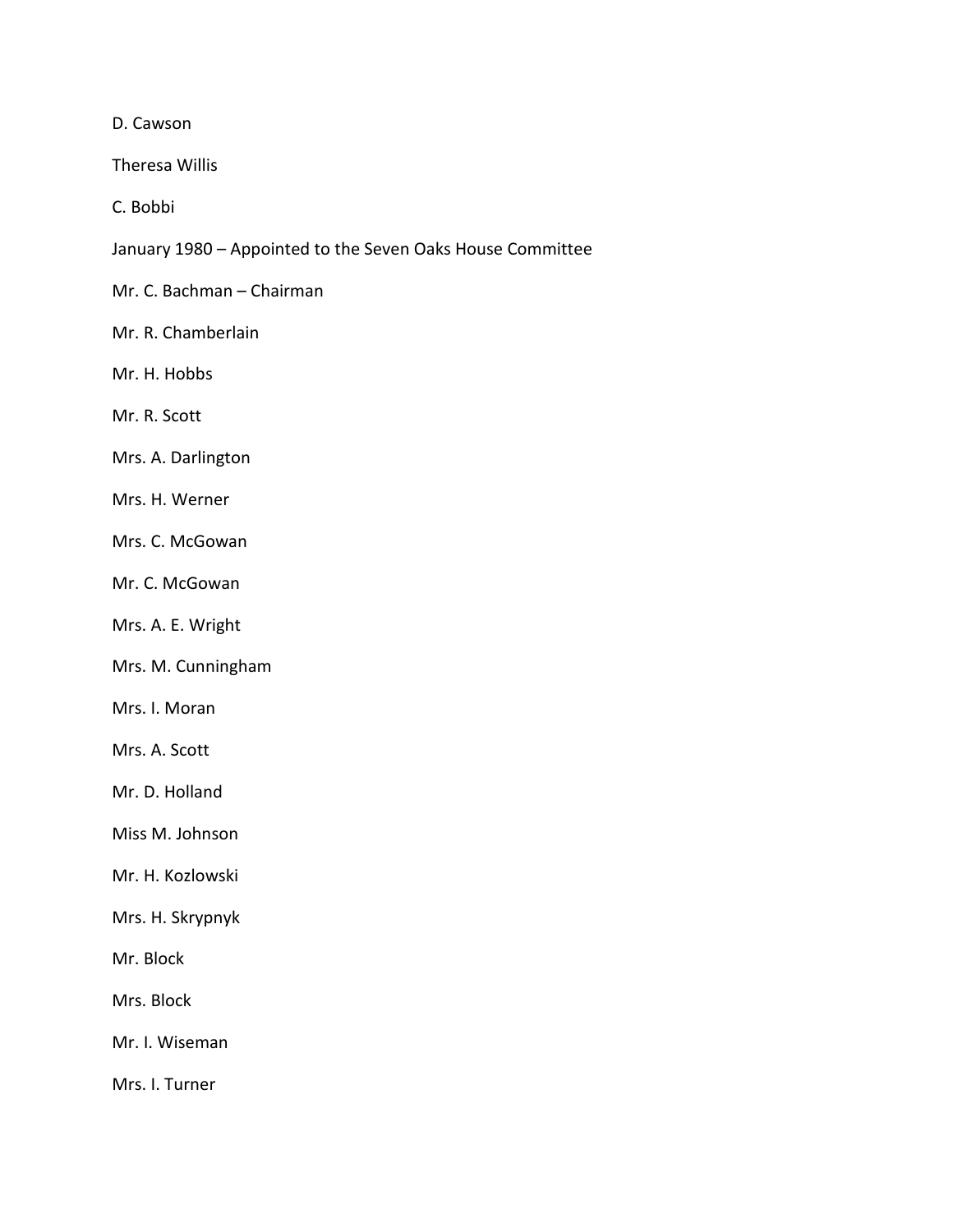Mr. Vince Leah

Mr. A. Karler

Mrs. P. Holland

January 1980 – Appointed to the Parks and Recreation Subcommittee

Councillor D. A. Yanofsky

Councillor M. O'Shaughnessy

Councillor J. Zuken

Councillor N. Hudson

Councillor W. Chornopyski

Mr. M. Duch

- Mr. R. Strong
- Mr. R. Tharnovitch
- Mr. C. Tuckett

Mr. D. Brazer

January 1980 – Appointed to the Bleak House Committee

Mr. C. Bachman

Mrs. P. Wright

Mrs. I. Moran

Mr. D. Holland

Mr. B. Chamberlain

Mr. H. Hobbs

Mrs. H. Werner

Mrs. M. Cunningham

Mrs. A. Scott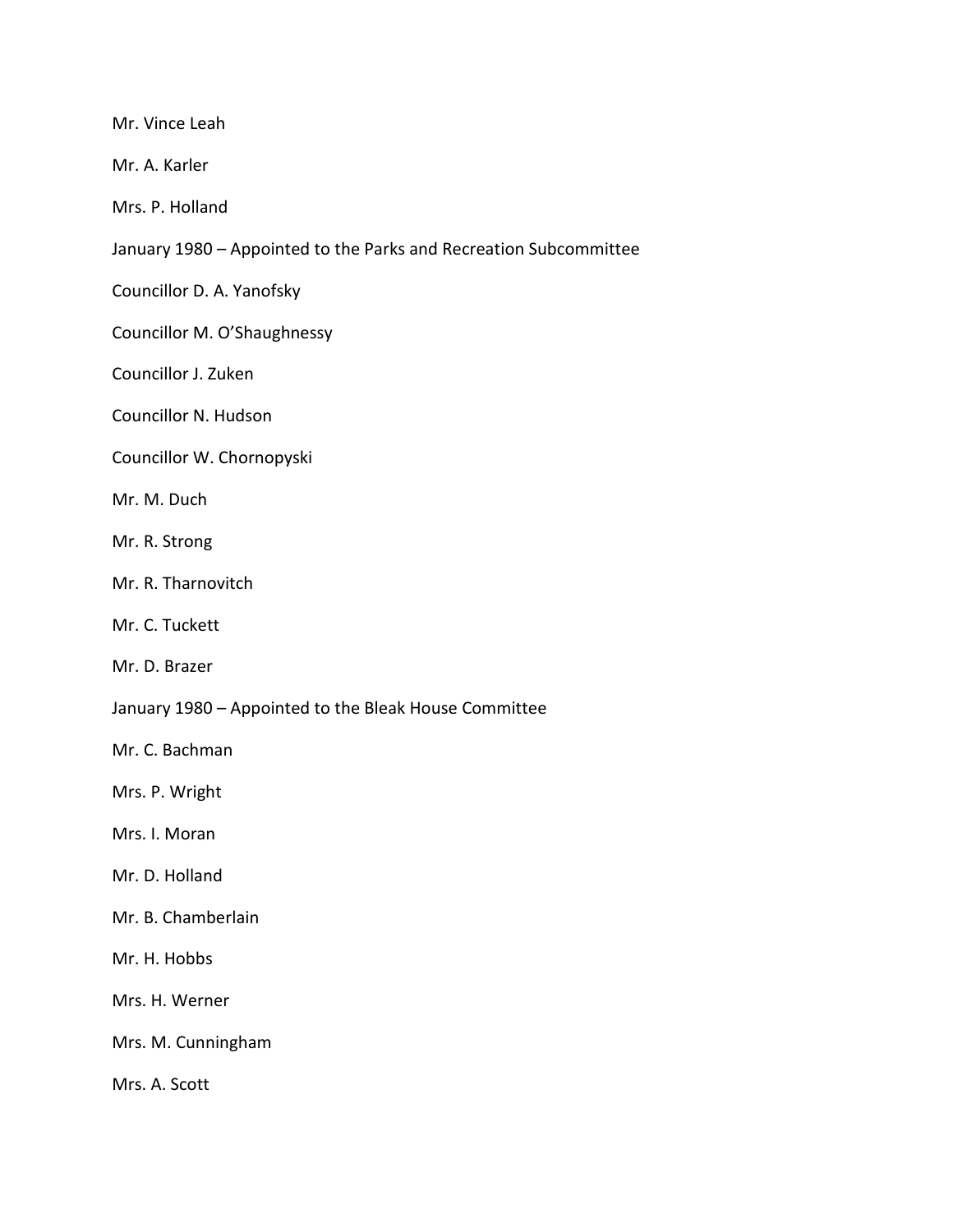Mr. B. Scott

Miss M. Johnson

Councillor M. O'Shaughnessy

Mrs. H. Skrypnyk

Mrs. B. Marmel

Mr. H. Kozlowski

Mr. P. Faraci

Mr. Block

Mrs. Block

Mrs. I. Wiseman

Mr. V. Leah

February 1980 – A six storey 100 unit senior citizens apartment block is to be built on the north side of Leila east of Ambassador Row

February 1980 – A Jewish religious institution is approved for 2095/2099 Sinclair Street

February 1980 – A two storey 200 bed personal care home is to be built at the southwest corner of Jefferson and Mandalay

March 1980 – A gas kiosk is approved for the east side of McPhillips north of Cork Avenue

March 1980 – Two fires in the mailboxes at the Monash Manor at Jefferson and Sinclair are started by children

April 1980 – The West Kildonan Horticultural Society is given assurances that they can continue to use the auditorium in the West Kildonan Library for 1980

April 1980 – The Community Committee is told that the Seven Oaks Hospital will open on October 1, 1980

May 1980 – The Maple Recreation Association is given permission to hold a beer garden at their carnival on June 13-15

May 1980 – The Margaret Park Community Centre is to be renamed the Vince Leah Community Centre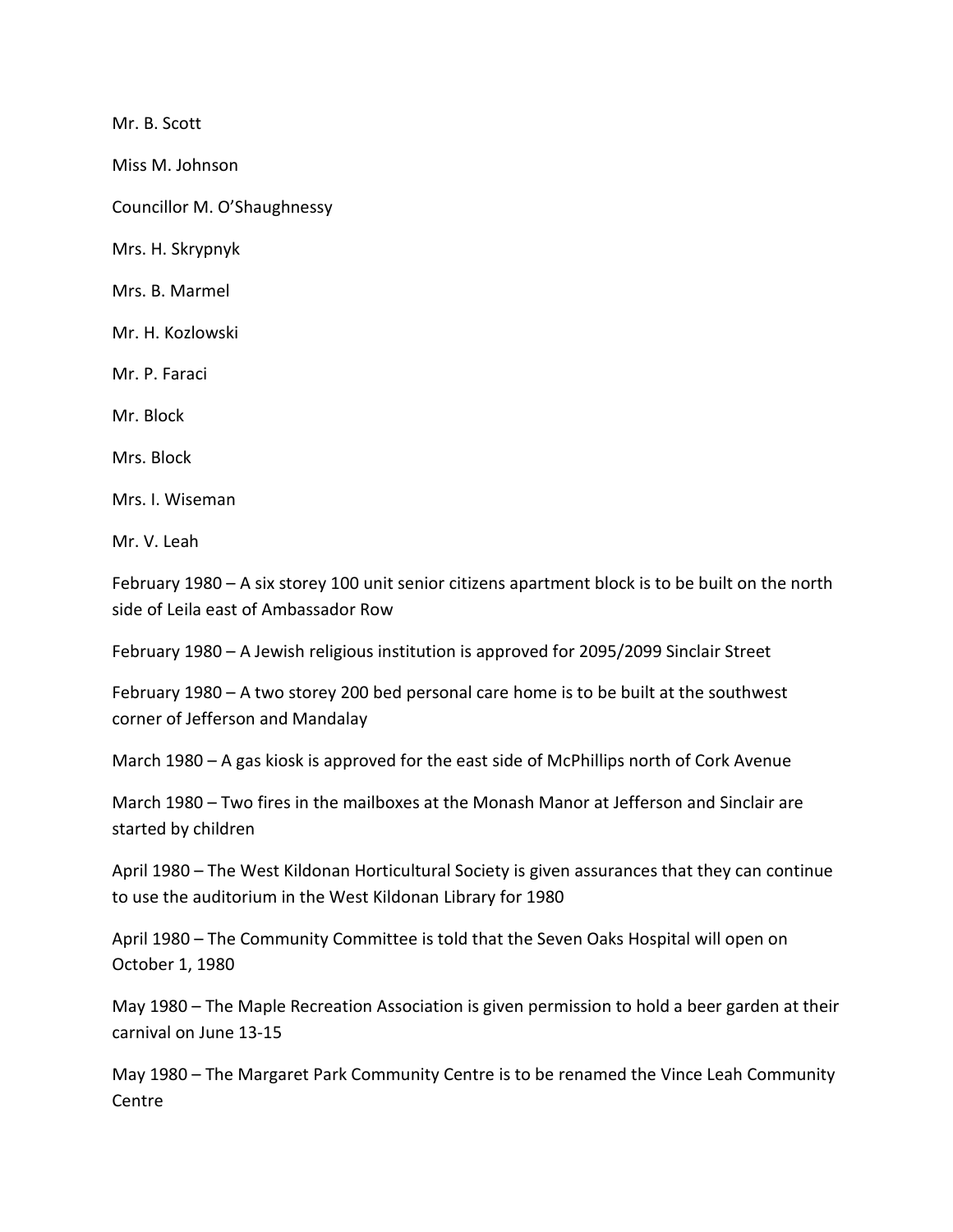May 1980 – A rent-a-car business is to open at 1942 Main Street

May 1980 – A day nursery is approved for the Stargardter home at 503 Mandalay Drive

June 1980 – A grant of \$100 is given to Seven Oaks Days for the rental of the West Kildonan Arena and \$1,000 for other expenses for Seven Oaks Days

June 1980 – Other per capita grants given out

West Kildonan Kiwanis Senior Citizens Committee - \$1,000

Actors' Showcase - \$500

West Kildonan Horticultural Society - \$200

West Kildonan Annual Civic Dinner - \$2,400

Margaret Park Community Dedication Ceremony for Vince Leah - \$250

Seven Oaks Scholarship Board - \$500

July 1980 – Mr. R. Mills is the new District Engineer for District 3

July 1980 – White Oaks Drive is to be renamed Vince Leah Drive

July 1980 – The church monastery at 250 Jefferson Avenue is to be expanded by a second storey addition 16.75 feet by 58.25 feet

August 1980 – The Vince Leah Community Centre is to be renamed the Vince Leah Recreation **Centre** 

August 1980 – A home occupation permit for Ms. R. Kupets of 484 St Anthony Avenue is given as an electrolysis technician

August 1980 – A drive-in restaurant with a drive through window is approved for the west side of McPhillips between Jefferson and Bender

September 1980 – The McGregor bus service is to be extended to the Seven Oaks Hospital

September 1980 – A nursery school is approved for Donna Medwick at 39 Rozmus Bay

September 1980 – An automobile service station is approved for 2470 Main Street

September 1980 – A semi-institutional home is approved for 283/285 Adsum Drive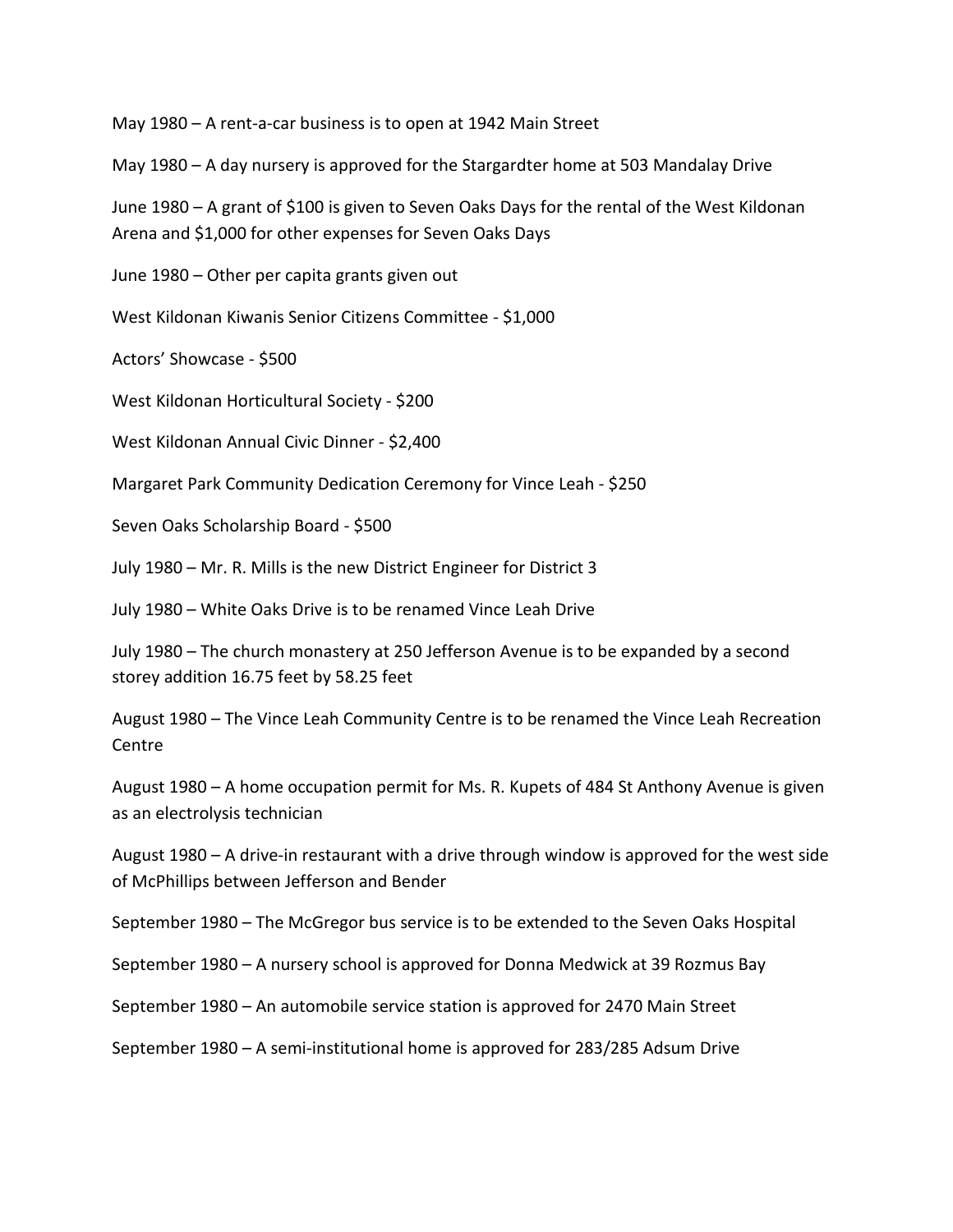October 1980 – The addition to the Community Committee Offices at 1760 Main Street is now to cost \$198,000 requiring \$90,000 to be borrowed to finish the project

October 1980 – Per capita grants awarded

North Branch Y.M.C.A. - \$700

Maples Ringette - \$950

Margaret Park Germania Juvenile Soccer Club - \$615

Seven Oaks House Ladies Auxiliary - \$800

Bleak House Committee - \$900

West Kildonan Curling Club - \$750

October 1980 – Bleak House is to receive a special grant of \$5,000 for repairs to Bleak House

November 1980 – After the Civic Election the councillors are Yanofsky, Balsillie, Chornopyski, Promislow and Zuken

November 1980 – Mr. Bernie Dietch is appointed to the Winnipeg Library Board as a citizen member representing the community

November 1980 – There are complaints of high school students littering the area of the high school and the Jefferson and Sinclair intersection

November 1980 – Mr. Keith Lincoln of 374 Margaret Avenue is given a home occupation licence as a wholesale distributor

December 1980 – Two auto service centres are to be built on the west side of McPhillips north of Bender

December 1980 – An automobile service station and gas bar is approved for the west side of McPhillips between Kingsbury and Leila

January 1981 – Resident Advisors for 1981

Peter Kochan

John Chick

Bernie Dietch

Jean Borys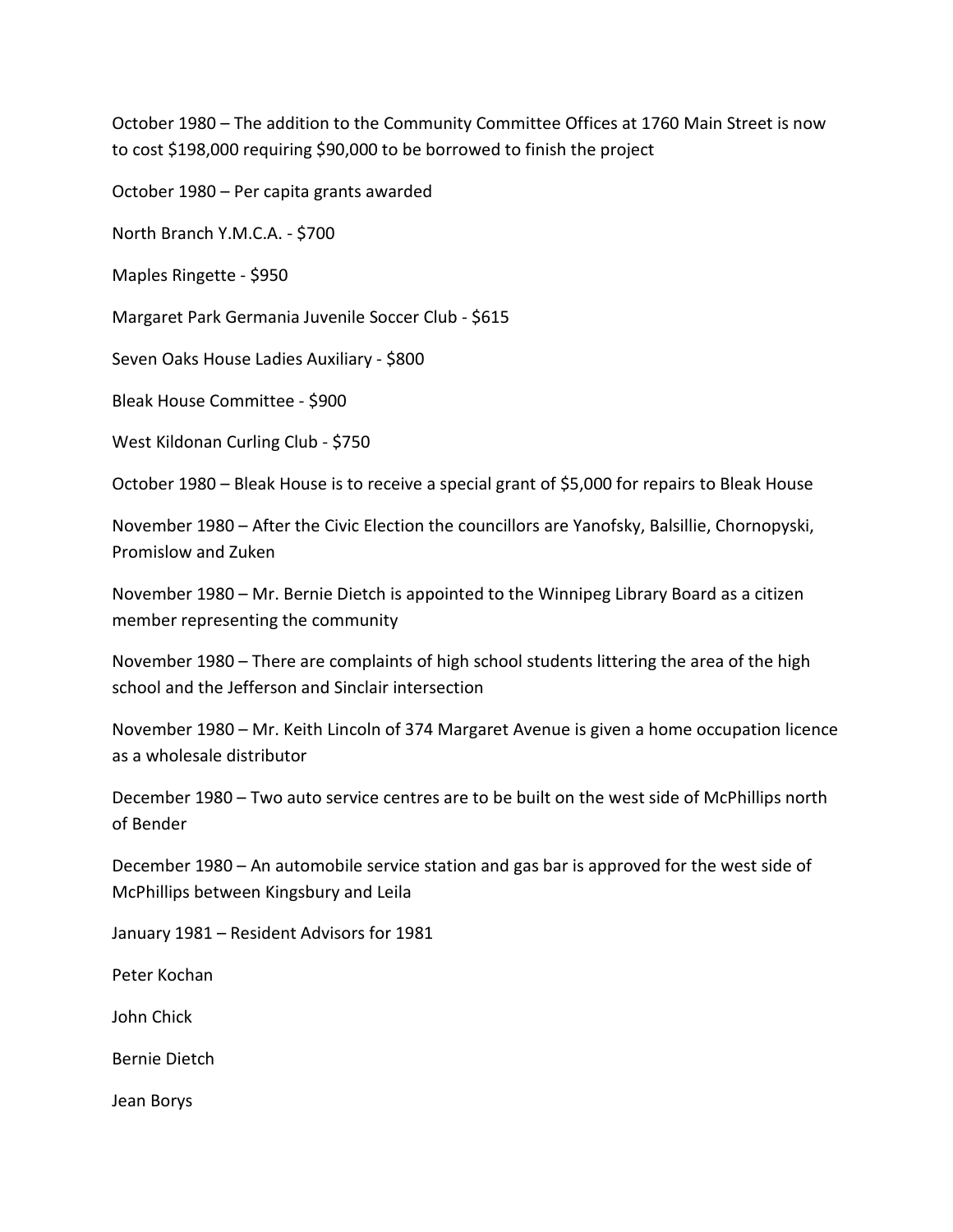Michael Yarish

Joseph Cropo

Ray Beaudin

Peter Kohanski

Ed Finney

Ray McLean

Max Saper

Bohdan Kardash

Leo Offowich

M. J. Gillman

Bob Chamberlain

Bernice Marmel

Dave Brazer

Robert Scott

Robert R. Kuzak

January 1981 – The Seven Oaks Hospital begins admitting patients on January 14

January 1981 – Resident Advisor Borden Skrypnyk passes away

February 1981 – Members of the Seven Oaks House Committee for 1981

Mr. C. Bachman – Chairman

Mr. R. Chamberlain

Mr. R. Scott

Mrs. A. Scott

Mrs. G. Smith

Mrs. C. McGowan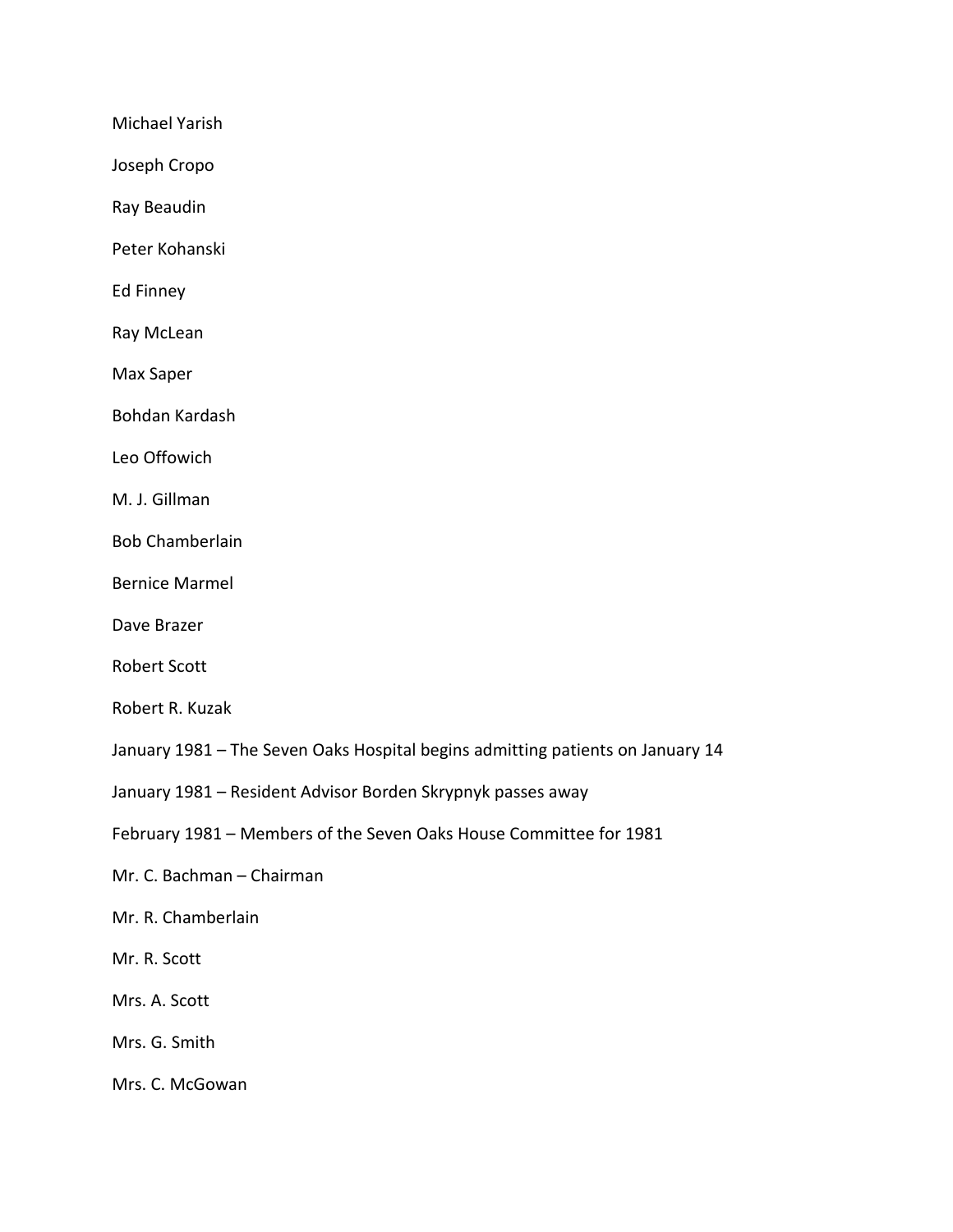Mrs. P. Wright

Mrs. M. Cunningham

Mrs. C. Moran

Mr. D. Holland

Mrs. P. Holland

Miss M. Johnson

Mr. H. Kozlowski

Mr. Block

Mrs. Block

Mrs. I. Turner

Mr. A. Kiesler

Mrs. G. Chamberlain

Mrs. B. Lewis

February 1981 – Members of the Bleak House Committee for 1981

Mr. C. Bachman – Chairman

Mrs. P. Wright

Mr. T. Moran

Mr. D. Holland

Mr. B. Chamberlain

Mrs. M. Cunningham

Mrs. A. Scott

Mr. R. Scott

Miss M. Johnson

Mrs. B. Marmel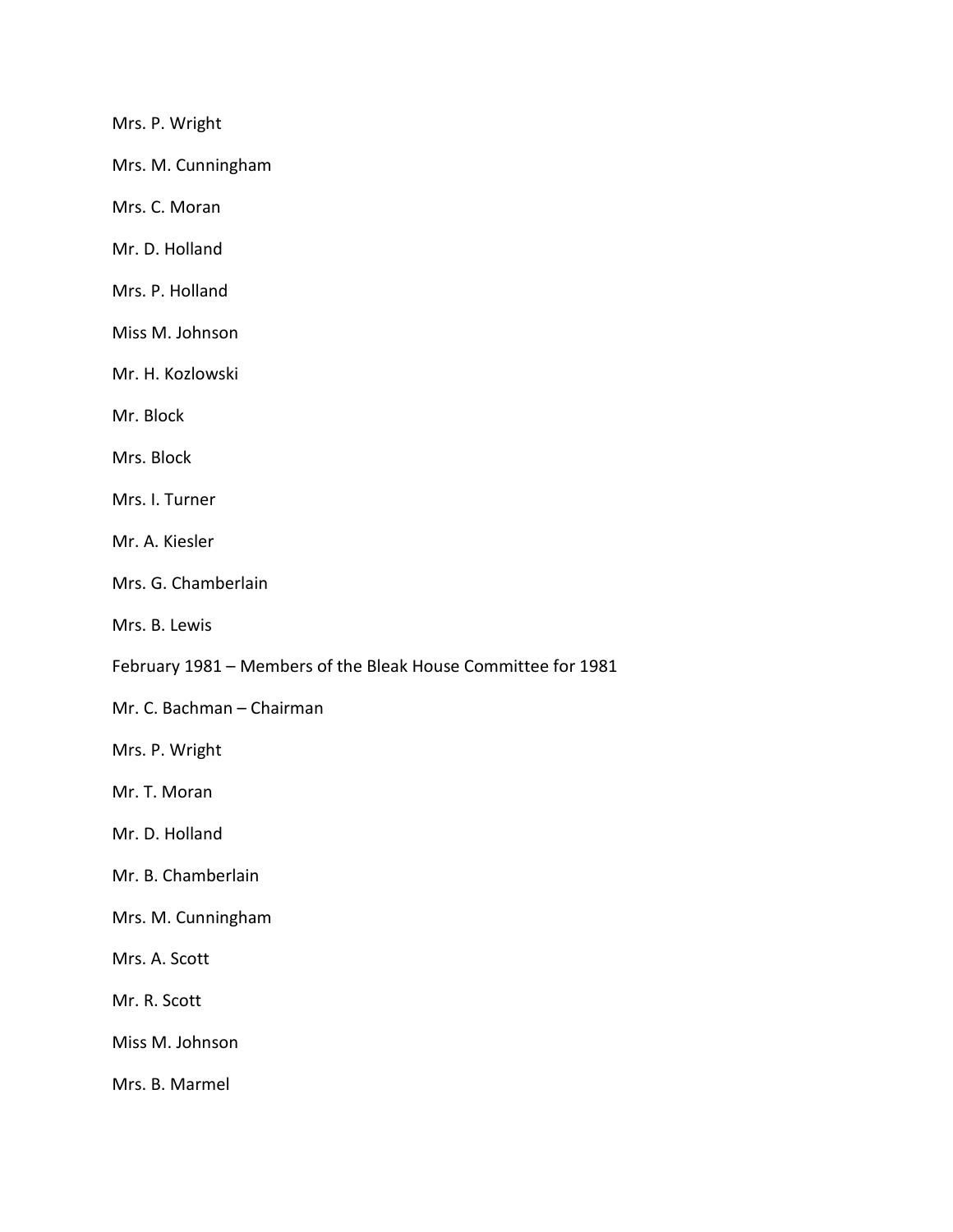Mr. H. Kozlowski

Mr. Block

Mrs. Block

February 1981 – A day nursery is approved for 2400 Main Street

February 1981 – A medical centre and rental unit is approved for the north side of Cork Avenue west of McPhillips

March 1981 – The Community Committee goes on record in opposition to phasing out the position of Cashier at the Community Offices

March 1981 – A home occupation licence is given to John Cameron Wallace as a music man with recording and storage on the premises

April 1981 – A beer garden is approved for the Vince Leah Recreation Centre

April 1981 – The Community Committee backs making Scotia Street a bicycle path on Sundays

April 1981 – A home occupation licence is given to W. Stefaniw of 263 Jefferson Avenue as a lawn ornament fabricator

May 1981 – The grazing of horses on the north side of Templeton Avenue west of Ferrier Street is to be stopped after complaints

May 1981 – A hobby breeder's licence is approved for Ms. Patricia Boehm of Kildonan Parish Lot 36 on the west side of McPhillips between Balgona and Emes

May 1981 – A total of \$50,000 is to be spent to develop Envoy Crescent Park

May 1981 – A food store and retail commercial development is approved for the southwest corner of Jefferson and McPhillips

June 1981 – The total amount of per capita grants available for the Jefferson Ward \$6,300 and for the Kildonan Park Ward \$4,430. The 1979 population of the Jefferson Ward is 24,530 and the population for the Kildonan Park Ward is 15,850. Per capita grants approved.

West Kildonan Horticultural Society - \$250

Seven Oaks Ladies Auxiliary - \$850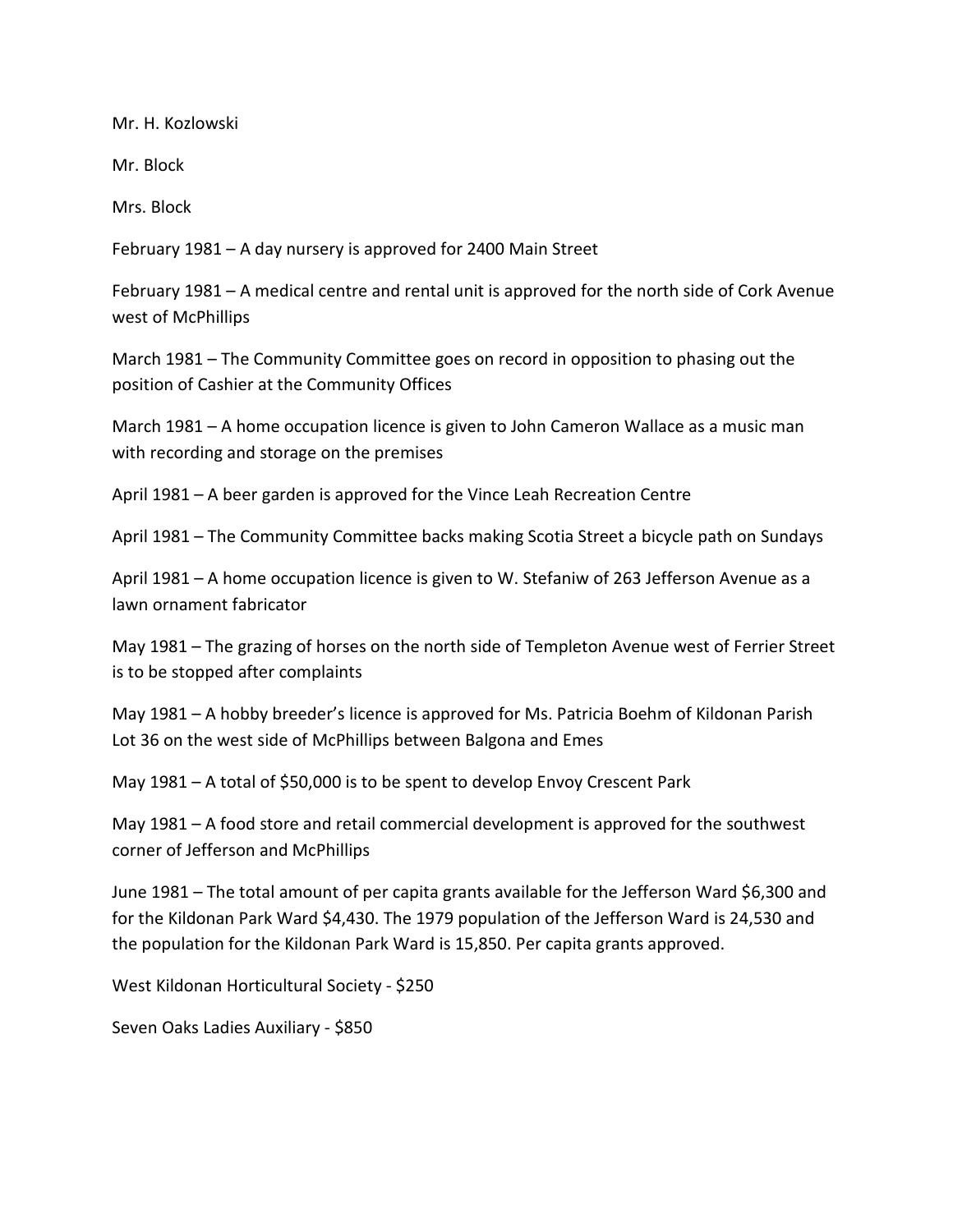July 1981 – The Vince Leah Recreation Centre receives a grant of \$250 to help pay for travel expenses to Saskatoon for a soccer team to represent Manitoba in the Western Canadian Playoffs

July 1981 – The Seven Oaks Child Daycare Centre receives a grant of \$500 for the setting up of a new daycare centre

July 1981 – Shalom Residences Incorporated is given permission to establish a semi-institutional at 281 Enniskillen Avenue

July 1981 – McEwen Brothers Limited are given permission to remove top soil from the north side of Templeton Avenue between McPhillips and Ritchie Street

October 1981 – Mr. Charles Baker is reappointed to the Winnipeg Library Board representing the community

October 1981 – The Arthur E. Wright Parents Advisory Council is given a grant of \$500 for the installation of a fitness station

October 1981 – A day nursery is approved for 1407 Jefferson Avenue

November 1981 – Resident Advisor Morris Joseph Gillman passes away

November 1981 – Per capita grants approved

Annual Civic Dinner - \$2.800

Maples Ringette - \$975

Beavers Baseball Club - \$100

Seven Oaks Scholarship Board - \$400

West Kildonan Kiwanis Club - \$1,000

West Kildonan Curling Club - \$1,001

November 1981 – A burglary security system is to be installed in Seven Oaks House

November 1981 – The roof of the Garden City Community Centre is being repaired

November 1981 – The Mohawk Oil Company Limited is given permission to establish an automobile service station on the east side of Jefferson Avenue south of Adsum Drive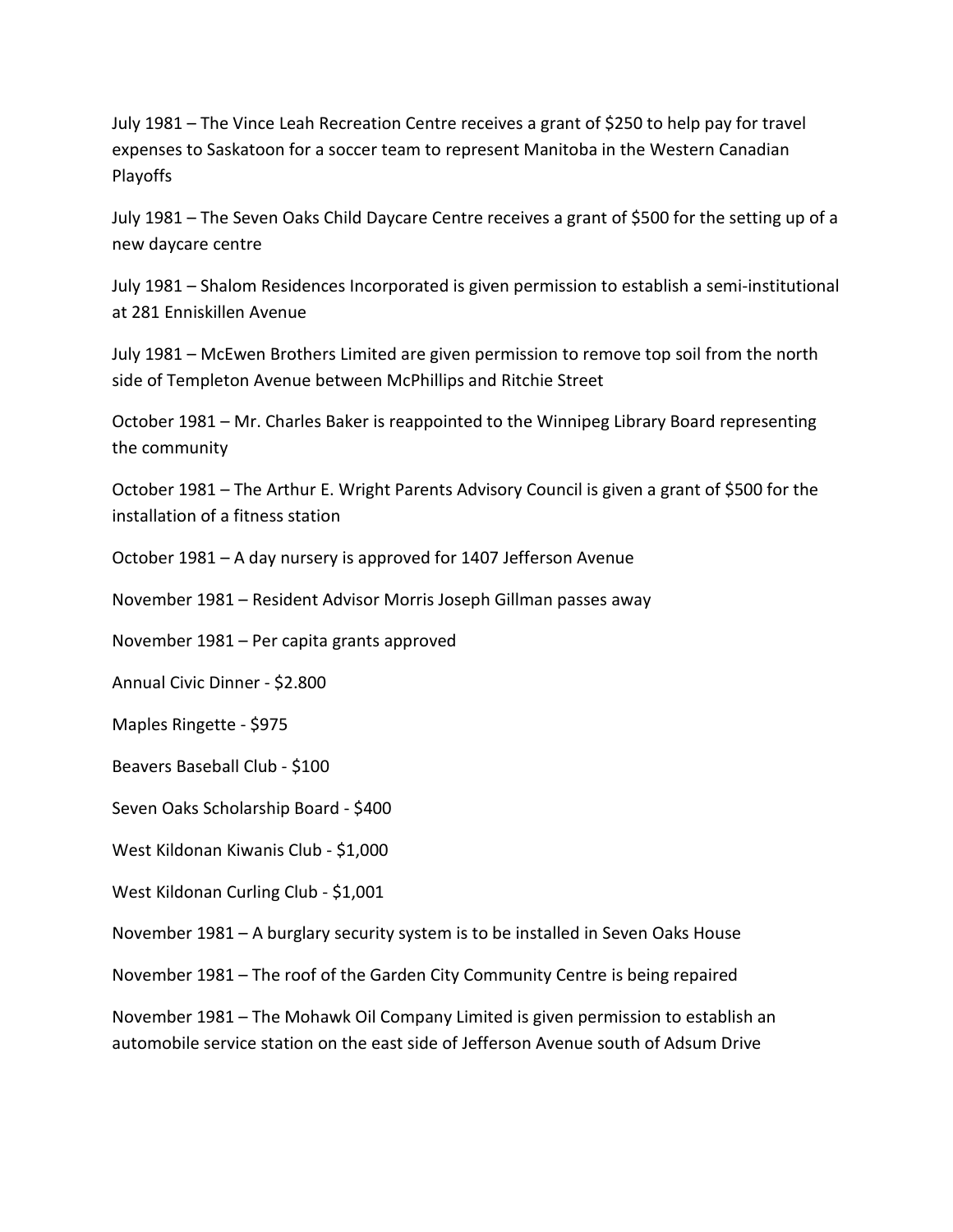November 1981 – The Shell Oil Company is given permission to establish an automobile service station at the northwest corner of Jefferson Avenue and Adsum Drive

December 1981 – Gulf Canada is given permission to re-establish an automobile service station at 2565 Main Street

December 1981 – An automobile service station and retail store is approved for the south side of Leila Avenue west of McPhillips

December 1981 – Canadian Tire Corporation Limited is to construct a garden centre on the south side of Leila west of McPhillips

December 1981 – Per capita grants given out

Actors' Showcase Theatre for Children - \$100

North Winnipeg Satellites Junior B Hockey Club - \$900

North Winnipeg Rotary Club - \$500

Seven Oaks Silhouettes Gymnastic Club - \$200

Bleak House Centre - \$900

Ralph Brown Recreation Centre - \$330

String Orchestra of the Association of United Ukrainian Canadians - \$895

United Ukrainian School of Folk Dancing - \$700

January 1982 – Rolmount Avenue is to be changed to Rolmount Road

January 1982 – Resident Advisors for 1982

Bernice Marmel

Dave Brazer

Robert Scott

Bob Chamberlain

Robert R. Kuzak

Ray McLean

Ed Finney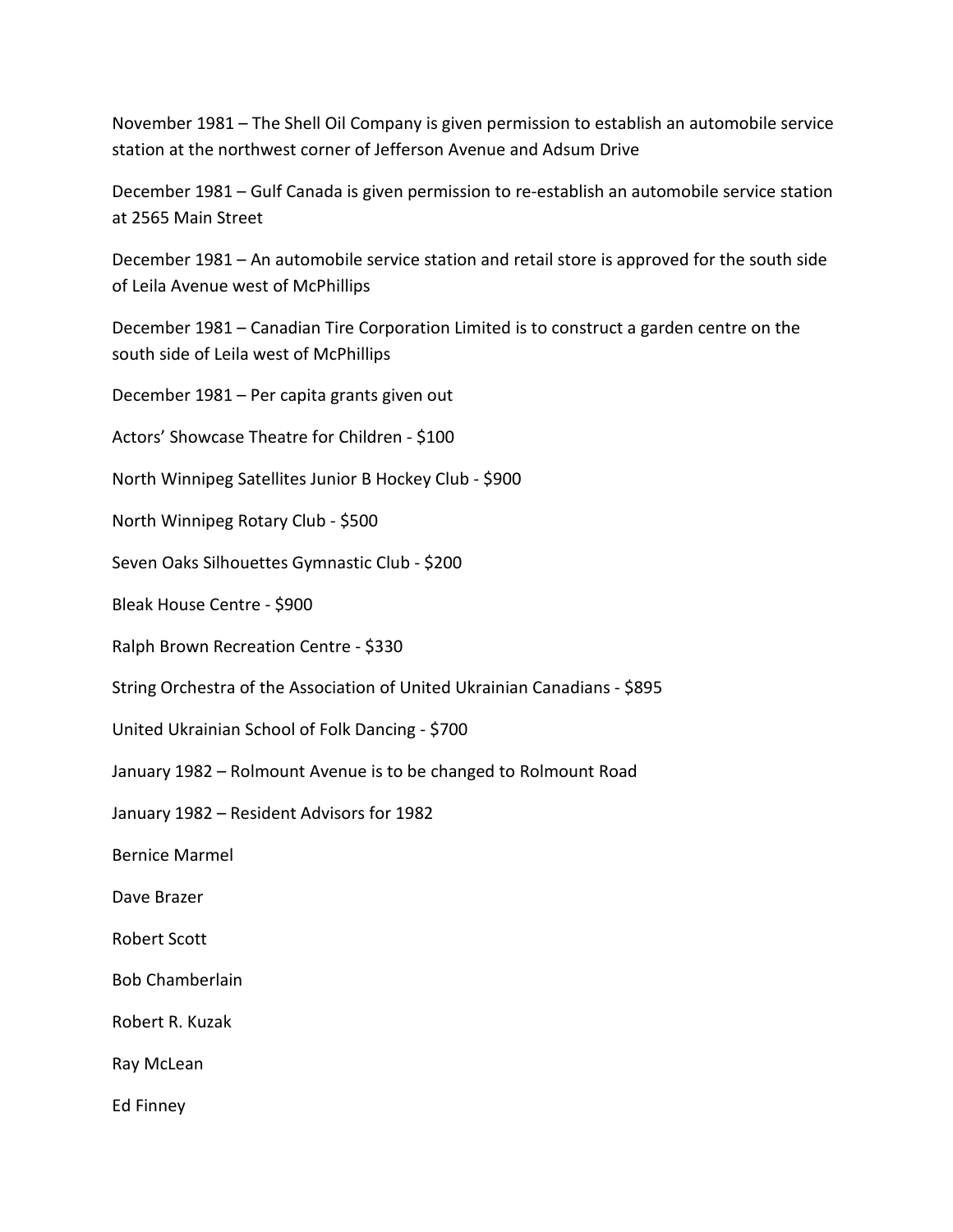Bohdan Kardash

Leo Offowich

Max Saper

Cutis Fontaine

John Cardoso

Elly Heber

Olga Bigularski

Woodrow Bennett

Jenny Ward

John Chick

Ray Beaudin

Peter Kochan

Ted Montour

Peter Kohanski

Jean Borys

January 1982 – A home occupation licence is given to Franklin John Weiss of 132 Newton Avenue for upholstery

January 1982 – A day nursery for 40 children is approved for 500 Mandalay Drive

February 1982 – A new heating system is to be installed in the West Kildonan Memorial Arena for \$18,500

February 1982 – A total of 1,600 city pens are to be purchased for the councillors for 65 cents each to be paid for out of per capita funds

February 1982 – A total of \$3,000 is set aside for the annual civic dinner

February 1982 – The North End Winter Festival receives a grant of \$750

February 1982 – A beer garden is approved for the Vince Leah Recreation Centre summer carnival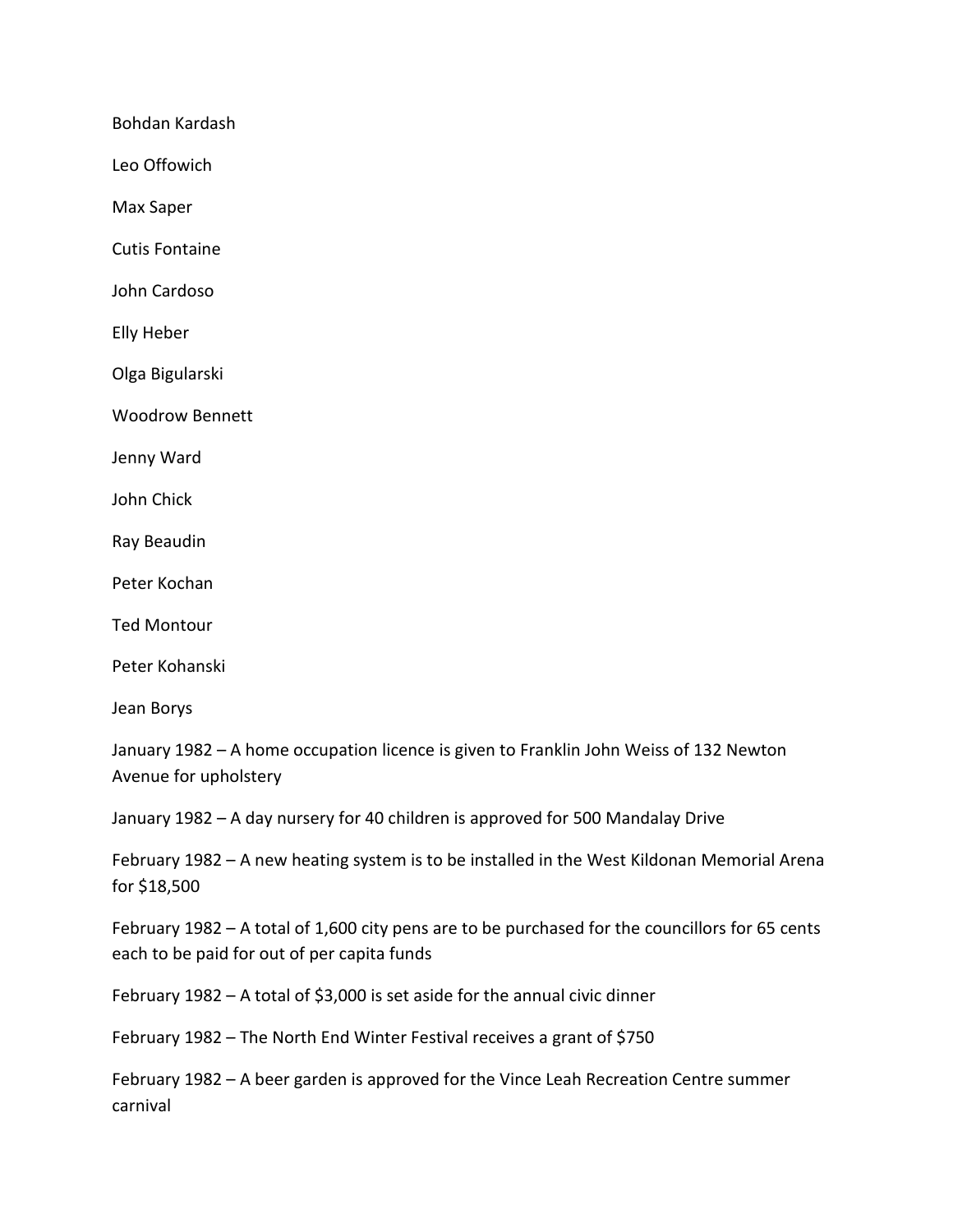March 1982 – The Maples Recreation Association is given permission to hold a beer garden for their summer carnival at their new clubrooms at 434 Adsum Drive

April 1982 – Councillor Helen Promislow is appointed a member of the Seven Oaks House Committee and the Bleak House Committee

April 1982 – A carnival licence is approved for Garden City Square at 845 Leila Avenue from April 30 to May 2

April 1982 – A refreshment vehicle licence is approved for 1300 Jefferson Avenue

May 1982 – The Seven Oaks Museum is to celebrate its  $25<sup>th</sup>$  Anniversary on June 19 from 10 am to 5 pm

May 1982 – The Winnipeg Folk Festival receives a grant of \$300

May 1982 – A home occupation licence is given to Emilia Fuga of 42 Envoy Crescent for hairdressing

May 1982 – A home occupation licence is given to R. A. Rosario of 338 Belmont Avenue for a manicurist permit

June 1982 – Receiving per capita grants

Y.M.C.A - \$700

Margaret Park School - \$400

Seven Oaks Scholarship Board - \$600

June 1982 – Residents of Scotia Street complain that a vacant lot across the back lane between Semple and Burrin is allowing people access to the riverbank where they drink, litter and vandalize property

June 1982 – SAAN Stores are to occupy a number of retail units in the Garden Oaks Shopping Centre at the northwest corner of McPhillips and Kingsbury

July 1982 – The Community Committee backs the construction of the Kildonan Corridor (Peguis Trail) Stage 3, construction between McPhillips and Main before Stage 2 between Henderson Highway and Lagimodiere Boulevard.

July 1982 – A new by-law is introduced to cover video games as well as mechanical (pinball) amusement devices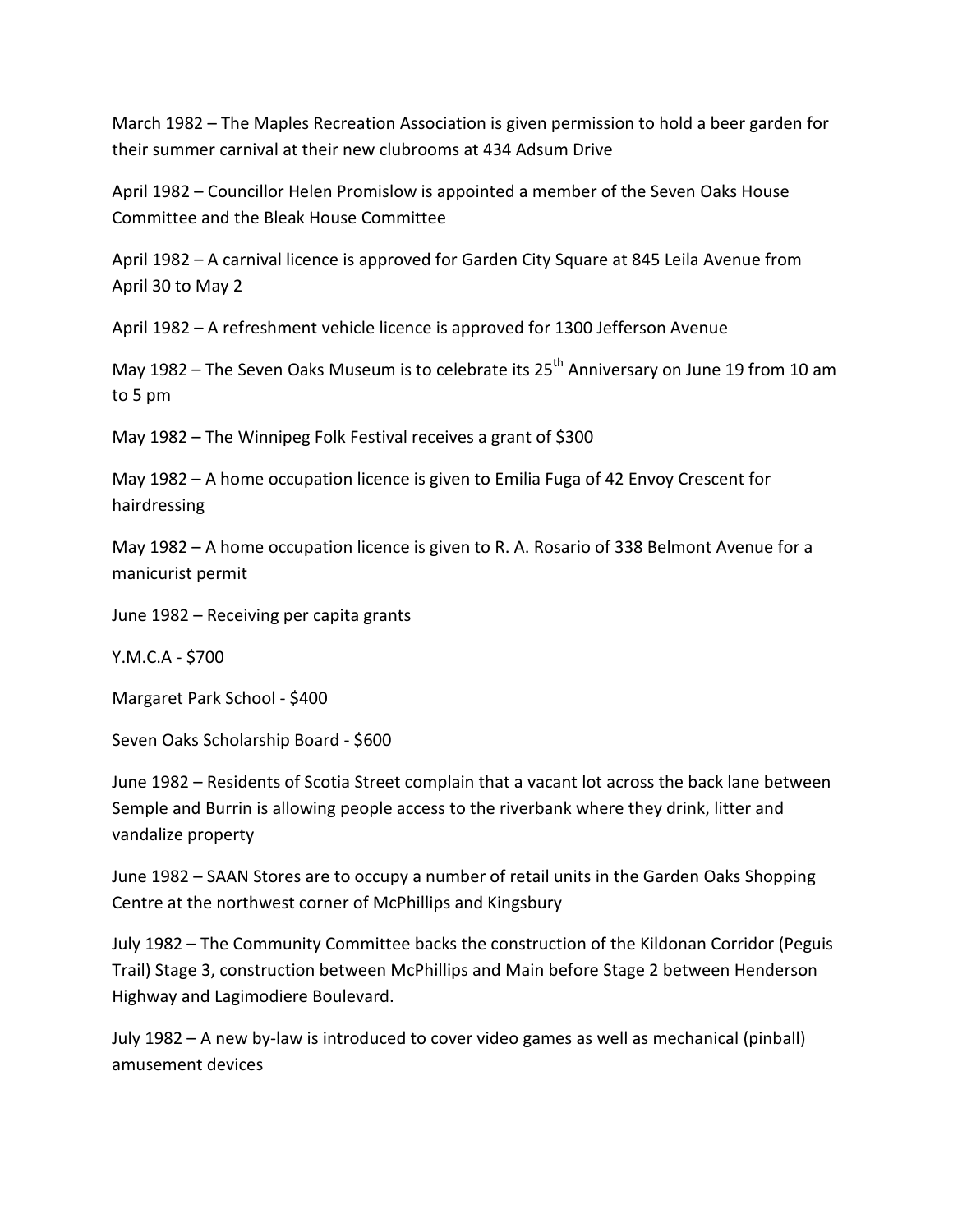July 1982 – A new roof is installed on Bleak House along with a new front porch and rear addition

July 1982 – Property north of Leila Avenue between Jack Donner Drive and the CO-OP property is suggested to be used for baseball, other field games and playground equipment

August 1982 – The West Kildonan Community Band receives a grant of \$400 while the Seven Oaks House Ladies Auxiliary receives a grant of \$800

August 1982 – A gas bar is approved for 1654-1674 Main Street in an existing shopping centre

September 1982 – The Lord Selkirk Park Settlers Hockey Club receives a grant of \$1,241.82 while the Association of United Ukrainian Canadians School of Dance receive a grant of \$600

September 1982 – W. Kabernick of 315 Woodbine Avenue is given a home occupation licence for a sewing machine repairman

September 1982 – A restaurant for takeout and delivery is to be established at 1765 Main Street

October 1982 – The Garden City Community Centre is to replace one of their existing hockey pens with a permanent hockey pen at a cost of \$17,000

October 1982 – The North Winnipeg Rotary Club receives a grant of \$750 and the West Kildonan Memorial Community Centre receives a grant of \$1,500 towards the hosting of their 25th annual silver jubilee minor bantam hockey tournament

November 1982 – All references and funds for the Kildonan Corridor (Peguis Trail) are to be deleted from the Five Year Capital Program until there is a desire for the program to be proceeded with.

November 1982 – The West Kildonan Curling Club receives a grant of \$1,450

November 1982 – Mrs. O. Bigularski is appointed to the Winnipeg Library Board as a representative of the community

November 1982 – The Maples Community Centre Tiny Tots receive a grant of \$500

November 1982 – Four additional flower planter boxes are to be placed on Main Street at a cost of \$700

November 1982 – The West Kildonan Memorial Community Centre receives a grant of \$100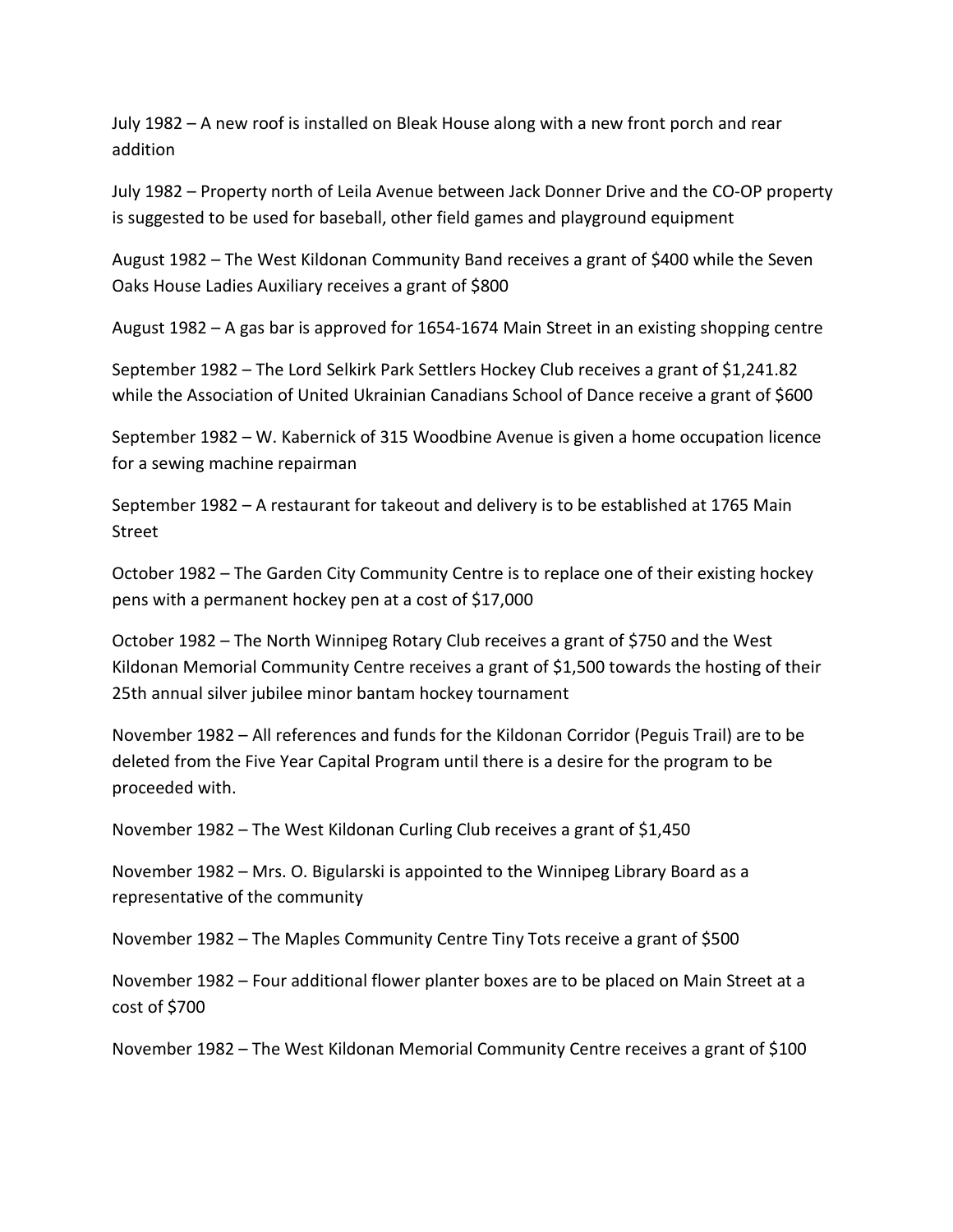November 1982 – A home occupation licence is given to Tiimerman of 1371 Jefferson Avenue for a dental mechanic`s business

- November 1982 The North End Treatment Plant is to be expanded
- December 1982 Bleak House Centre receives a grant of \$950
- December 1982 A second hand store is approved for 1801 Main Street
- December 1982 The Maples Ringette Club receives a grant of \$995
- January 1983 Resident Advisors for 1983
- Stella Kozyniak
- Jenny Rose Ward
- Woodrow Bennett
- Olga Bigularski
- Elly Heber
- John Cardoso
- Brenda Cammarata
- John Chick
- B. Dietch
- Peter Kochan
- P. Kohanski
- Robert Chamberlain
- Robert Scott
- Robert Kuzak
- Bernice Marmels
- Doreen Wardale
- Dave Brazer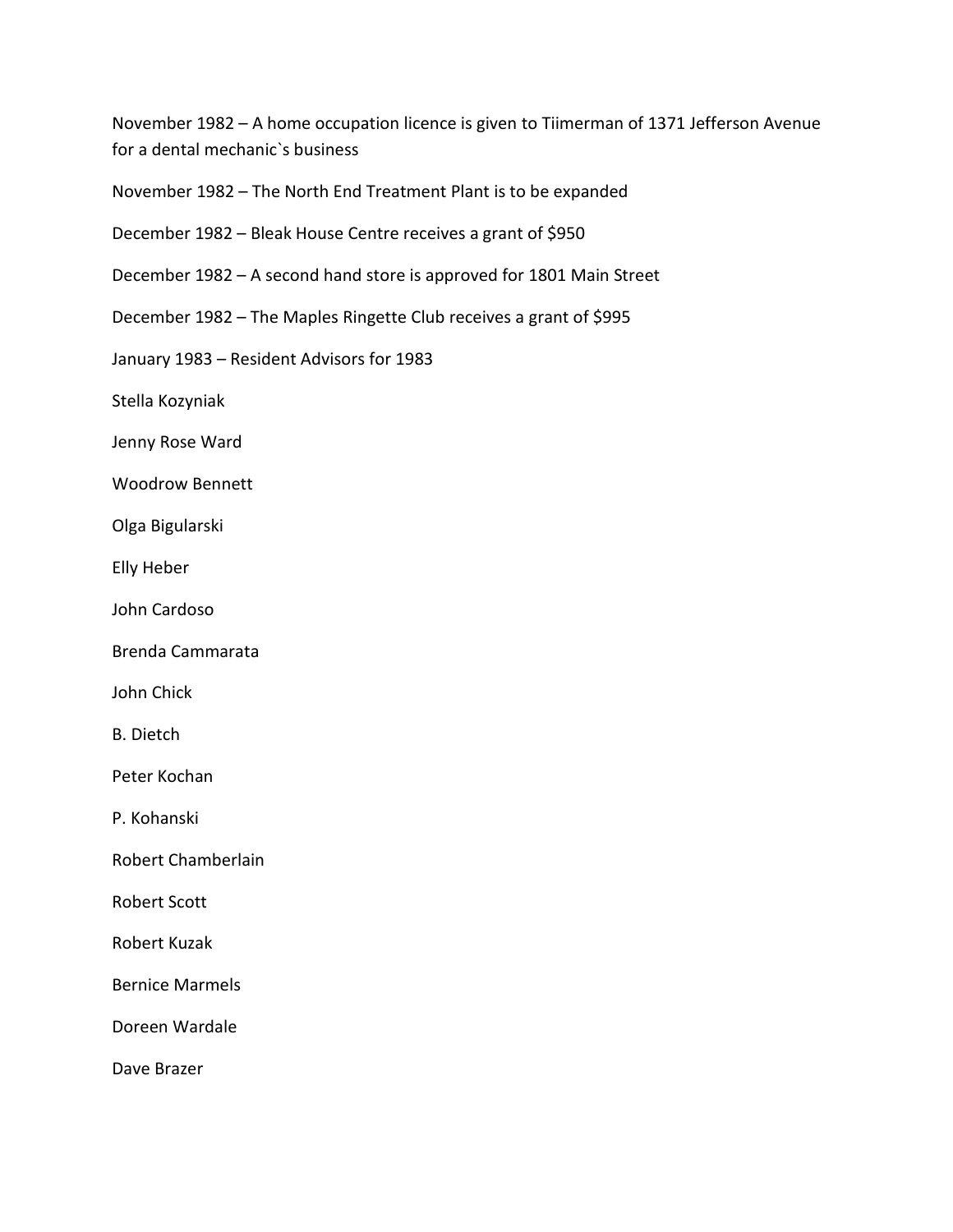Max Saper

Nata Spigelman

M. Jacobs

Ray McLean

Sheldon Turbousky

Mel Claven

January 1983 – The Community Committee asks for a commemorative plaque to be placed near a single tree standing on the boulevard opposite where John Gunn School used to be

February 1983 – Bleak House Committee members for 1983

Mr. C. Bachman

Mrs. P. Wright

Mrs. I. Moran

Mr. D. Holland

Mr. B. Chamberlain

Mrs. M. Cunningham

Mrs. A. Scott

Miss M. Johnson

Mrs. B. Marmel

Mr. H. Kozlowski

Mr. S. Block

Mrs. S. Block

Mr. R. Kuzak

Councillor H. Promislow

February 1983 – Seven Oaks House Committee members for 1983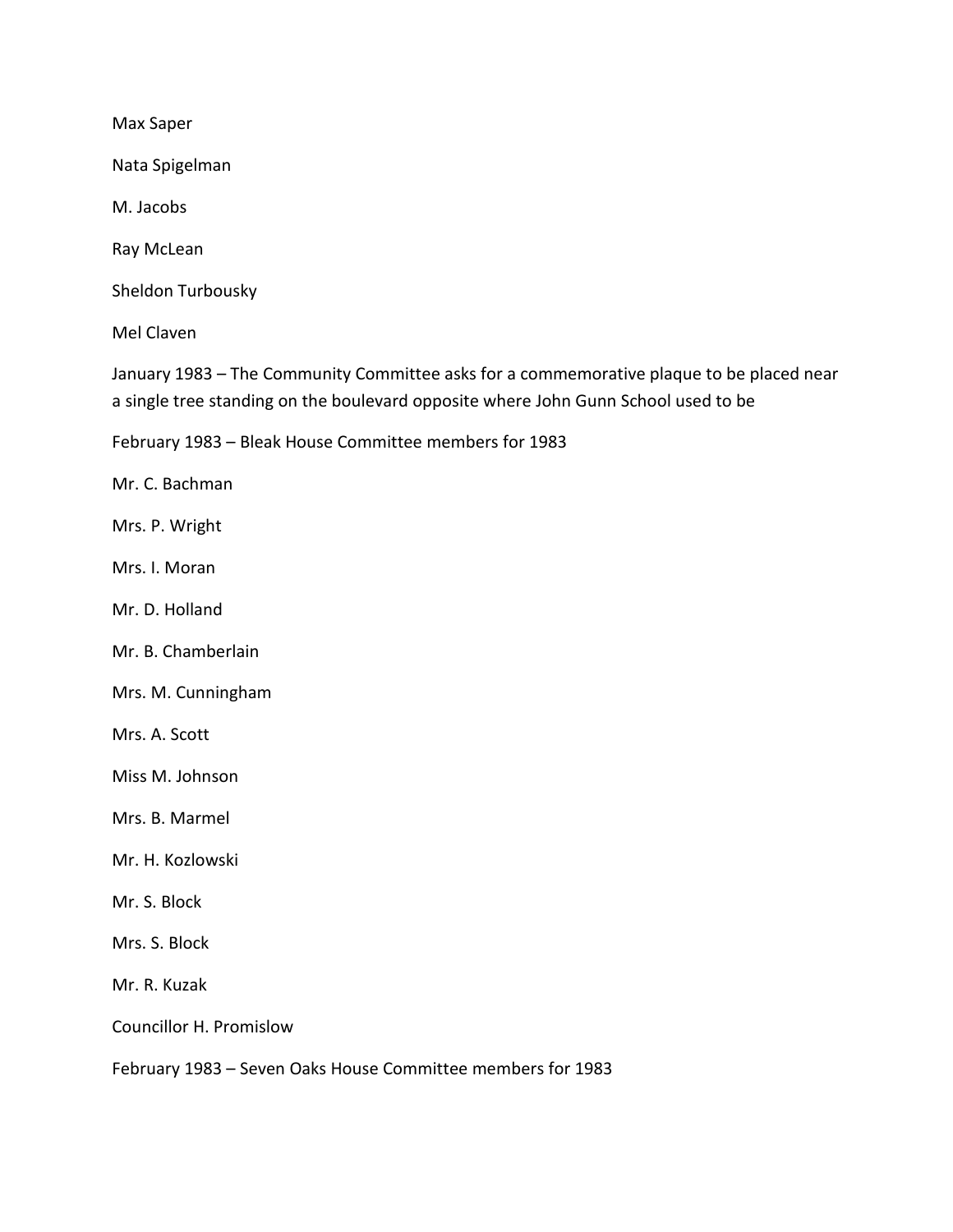Mr. C. Bachman

Mr. R. Chamberlain

Mr. R. Scott

Mrs. G. Smith

Mrs. C. McGowan

Mrs. P. Wright

Mrs. M. Cunningham

Mrs. I. Moran

Mr. D. Holland

Mrs. P. Holland

Miss M. Johnson

Mr. H. Kozlowski

Mr. S. Block

Mrs. S. Block

Mrs. I. Turner

Mr. A. Kiesler

Mrs. G. Chamberlain

Mrs. B. Lewis

Mr. R. Kuzak

Councillor H. Promislow

February 1983 – The North End Winter Festival receives a grant of \$750

March 1983 – The Vince Leah Recreation Centre receives permission to hold an outdoor beer garden at their summer carnival

March 1983 – A total of \$6,081 from the Recreation Program Reserve Fund is to be used to run a segregated playground program for mentally retarded children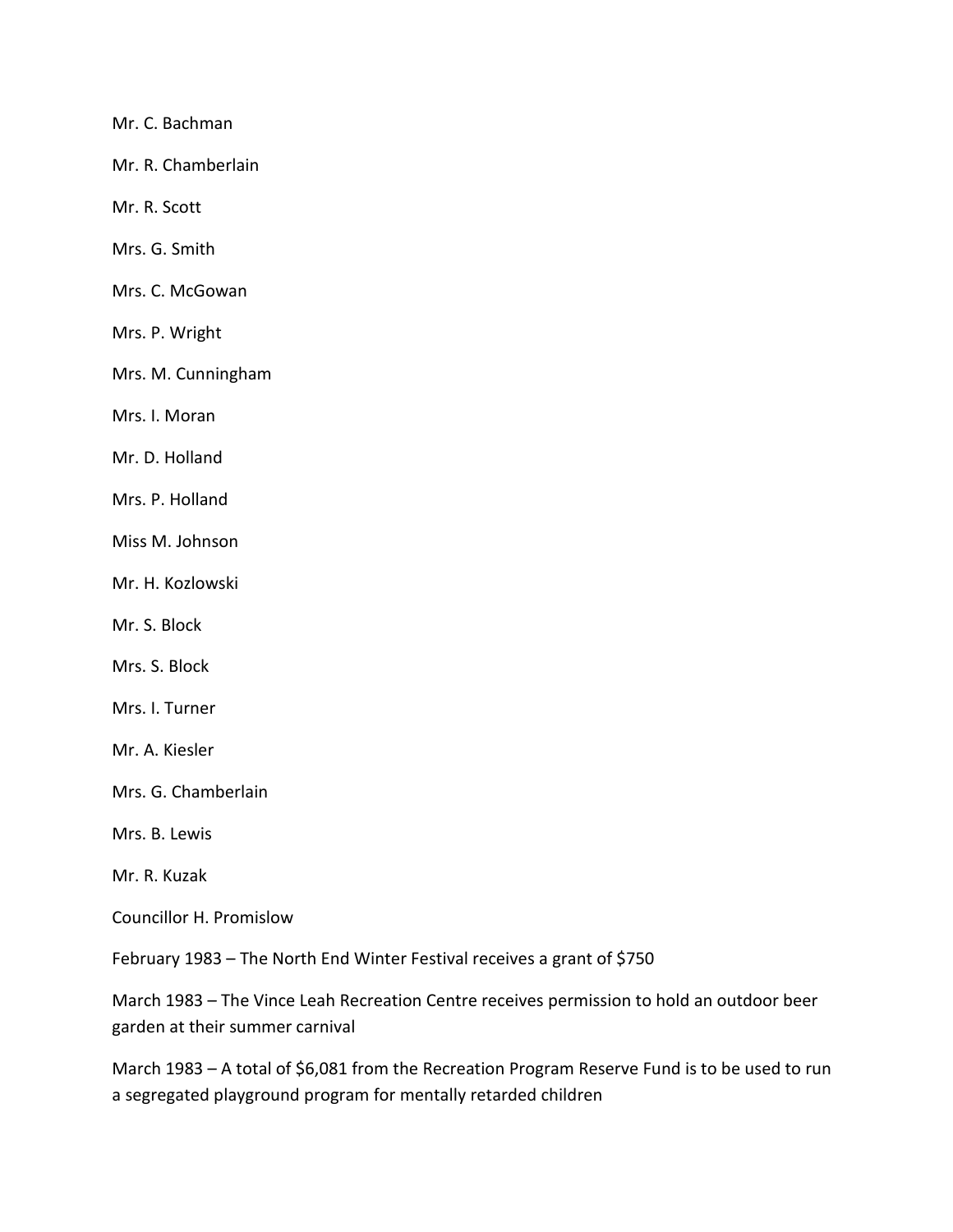A grant of \$3,500 is set aside for the annual civic dinner

March 1983 – The McDonalds Restaurant at 1887 Main Street is to have a drive-thru addition

April 1983 – A beer garden is approved for the Maples Community Centre annual summer carnival

April 1983 – As Seven Oaks School is no longer being used as an elementary school; the Streets and Traffic Board recommends the removal of the traffic control lights at Main Street and Smithfield. The Community Committee is opposed to this measure. Main Street at Smithfield carries 20,000 vehicles during a weekday period 7 am to 7 pm. Smithfield has 630 vehicles during the same 12 hour period of which 510 vehicles travel westbound of which 210 turn left. There were 48 pedestrians crossing the intersection during this period of which 8 were children.

April 1983 – The Committee is told that children are climbing the tree on the northeast corner of the porch of Seven Oaks House and climbing on the roof

April 1983 – A seven storey apartment block is to be built on the west side of Sinclair north of Leila

April 1983 – An automatic and self-serve carwash is approved for the southeast corner of Kingsbury and Watson

May 1983 – Citizens for Crime Awareness receive a grant of \$500

May 1983 – Wheelies Family Roller Centre is given permission to establish an outdoor miniature golf course

May 1983 – St Anne's Anglican Church at 253 Burrin Avenue is given permission to construct an addition to their church

May 1983 – A second hand clothing store is approved for 1731 Main Street

May 1983 – A three storey walk up structure with 48 units is approved for the northeast corner of Leila and Garden Park Drive

June 1983 – Per capita grants awarded

Winnipeg Centennial Folk Festival - \$300

Lord Selkirk Community Seniors Fitness Club - \$800

North Winnipeg Rotary Club - \$1,000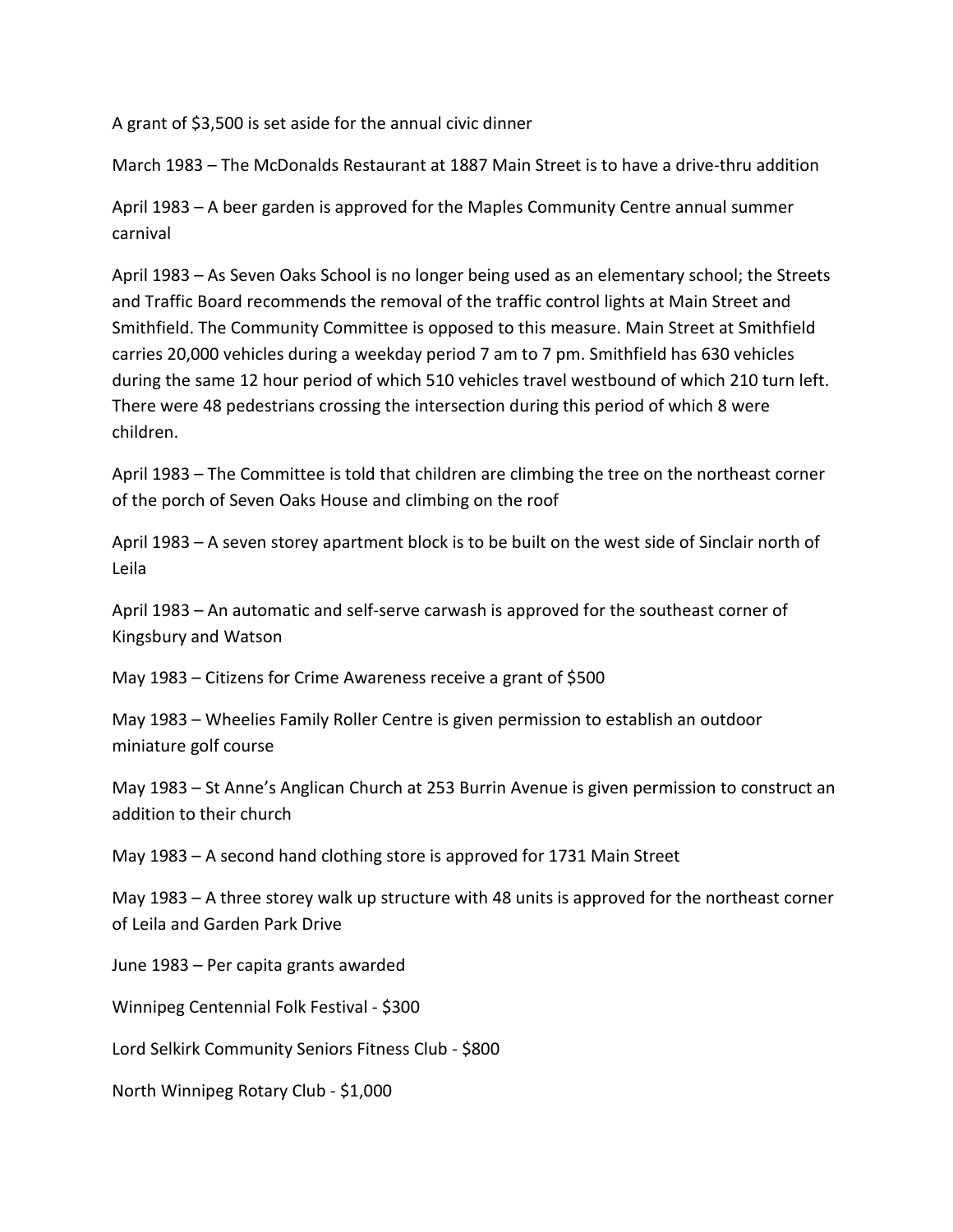Y.M.C.A. - \$700

June 1983 – The Community Committee is concerned about the Provincial Government spending \$25,000 to restore Nisbett Hall at 2675 Scotia Street

June 1983 – There are reports of camping and drinking on the riverbank near John Black Avenue

June 1983 – A home occupation licence is given to G. S. Bryck of 10 Donan Street for automobile upholstery

June 1983 – An automobile dealership is approved for the west side of McPhillips next to Garden Gate Pontiac

July 1983 – A total of \$2,757.96 is to be spent for the addition of glass and boards to protect the time keeper's box, the penalty box and the players' boxes at the West Kildonan Memorial Arena

July 1983 – The Winnipeg North Star Old Timers Hockey Club receives a grant of \$150

July 1983 – A grant of \$1,000 from the Recreation Program Reserve is to be used for playground equipment at Governor Semple School

July 1983 – The North End Fair receives a grant of \$450

July 1983 – A four storey apartment building is approved for the northwest corner of Leila and Monsey Street

August 1983 – The Seven Oaks Scholarship Board receives a grant of \$600

August 1983 – A senior citizens apartment block is approved for 235 Enniskillen Avenue

September 1983 – A total of \$400 is to be spent on flower boxes for Main Street

September 1983 – Per capita grants awarded

Bleak House - \$850

West Kildonan Curling Club - \$1,500

Maples Recreation Association Nursery Program - \$500

Vince Leah Recreation Centre Juvenile Soccer Team - \$300

Maples Ringette - \$995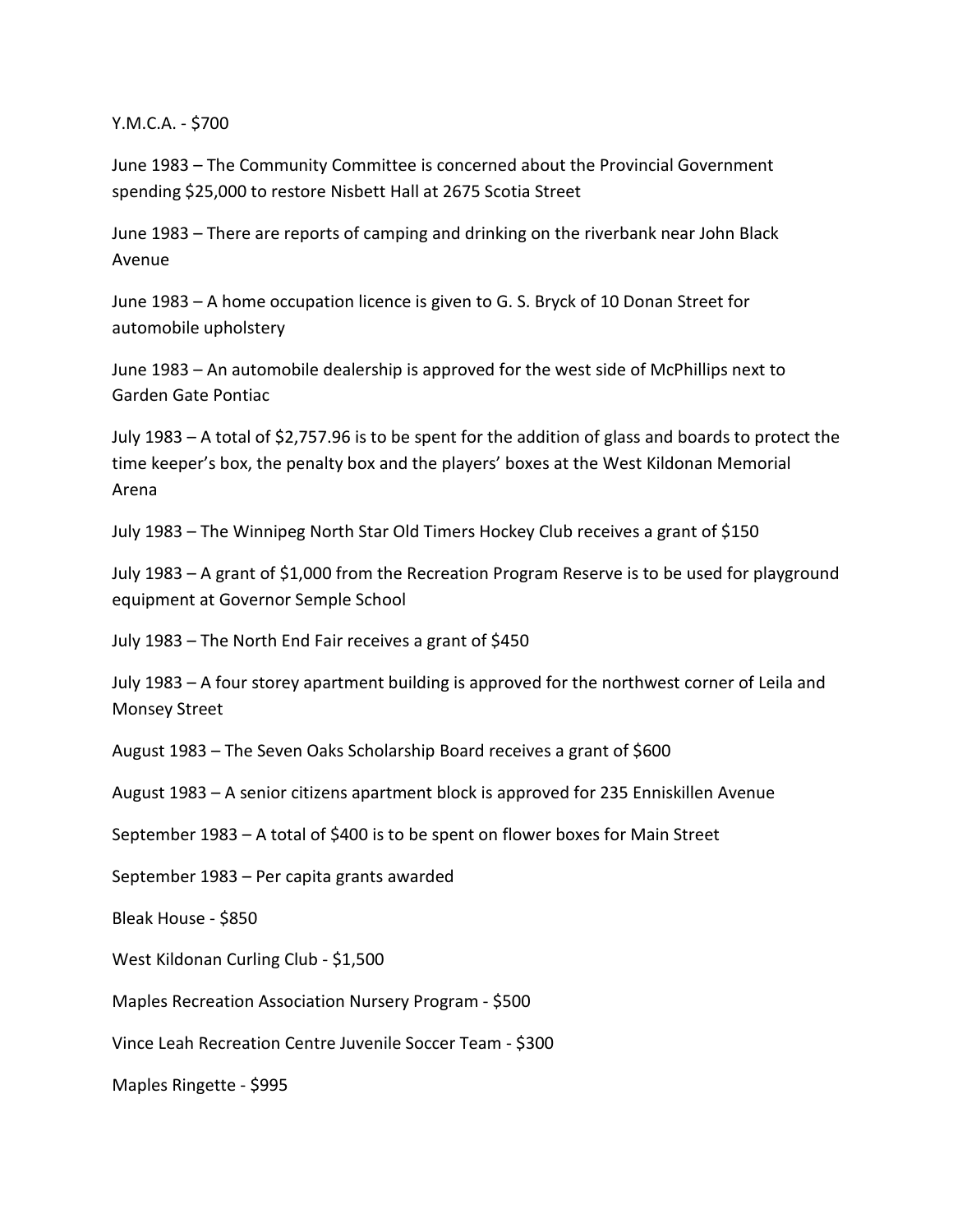West Kildonan Horticultural Society - \$250

Actors' Showcase Inc. Theatre for Young People - \$300

H. S. B. A. Foundation Inc. - \$1,200

Association of United Ukrainian Canadians School of Folk Dance and Performing Arts - \$1,000

Maples Personal Care Home - \$500

October 1983 – Farmer Street is to be renamed Jefferson Avenue as it is a continuation of Jefferson Avenue

October 1983 – A total of \$13,007 is to be spent from the Recreation Program Reserve for 3 portable cassette recorders at a cost of \$1,100, 1 canoe trailer at a cost of \$850, 3 resuscitation dolls at a cost of \$1,867 and \$7,900 for the Seven Oaks Hospital Fitness Facility.

October 1983 – A senior citizens apartment block with daycare facilities and a drop in centre is approved for the area bounded by Sinclair, Kingsbury and Hillhouse

November 1983 – After the Civic Elections the Councillors are Chornopyski, Lazarenko, Lorenc. Promislow and Yanofsky

November 1983 – Residents of Yanofsky Way request that the name be changed back to its original name, Wild Rose Way but the Committee Community denies the request with Councillor Yanofsky abstaining from the vote

November 1983 – Bernice Marmel is appointed to the Winnipeg Library Board

November 1983 – A retail wholesale dry goods business is approved for 1793 Main Street

December 1983 – A grant of \$300 is given to the Indian and Metis Friendship Centre

December 1983 – A video, T.V. Sales and Rental establishment is approved for 1849 Main Street

January 1984 – Residents Advisors appointed for 1984

Ed Finney

Leo Offrowich

Max Saper

Nata Spigelman

Sheldon Turbousky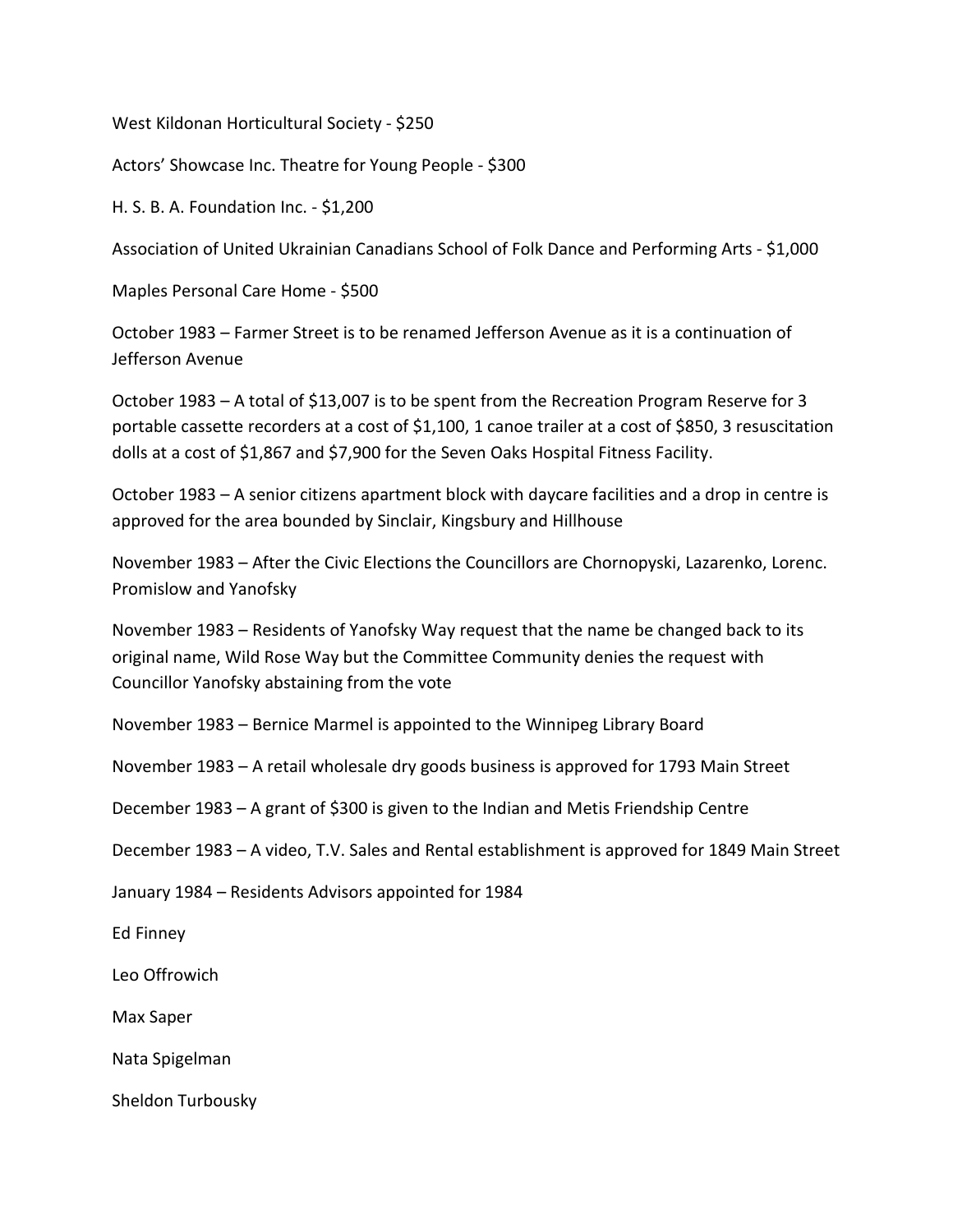Ray McLean

Robert Kuzak

Dave Brazer

Bob Chamberlain

Doreen Wardale

Bernice Marmel

Robert Scott

Jean Borys

John Chick

Peter Kochan

Peter Kohanski

Mike Kustanski

W. Bennett

Olga Bigularski

Mike Gidora

Hans Mueller

Alice Balsillie

Karin Brady

Heather Buechel

Brenda Cammarata

Karen McInnes

Ken Nemeth

Bob Opitz

January 1984 – A beauty parlour is approved for 1803 Main Street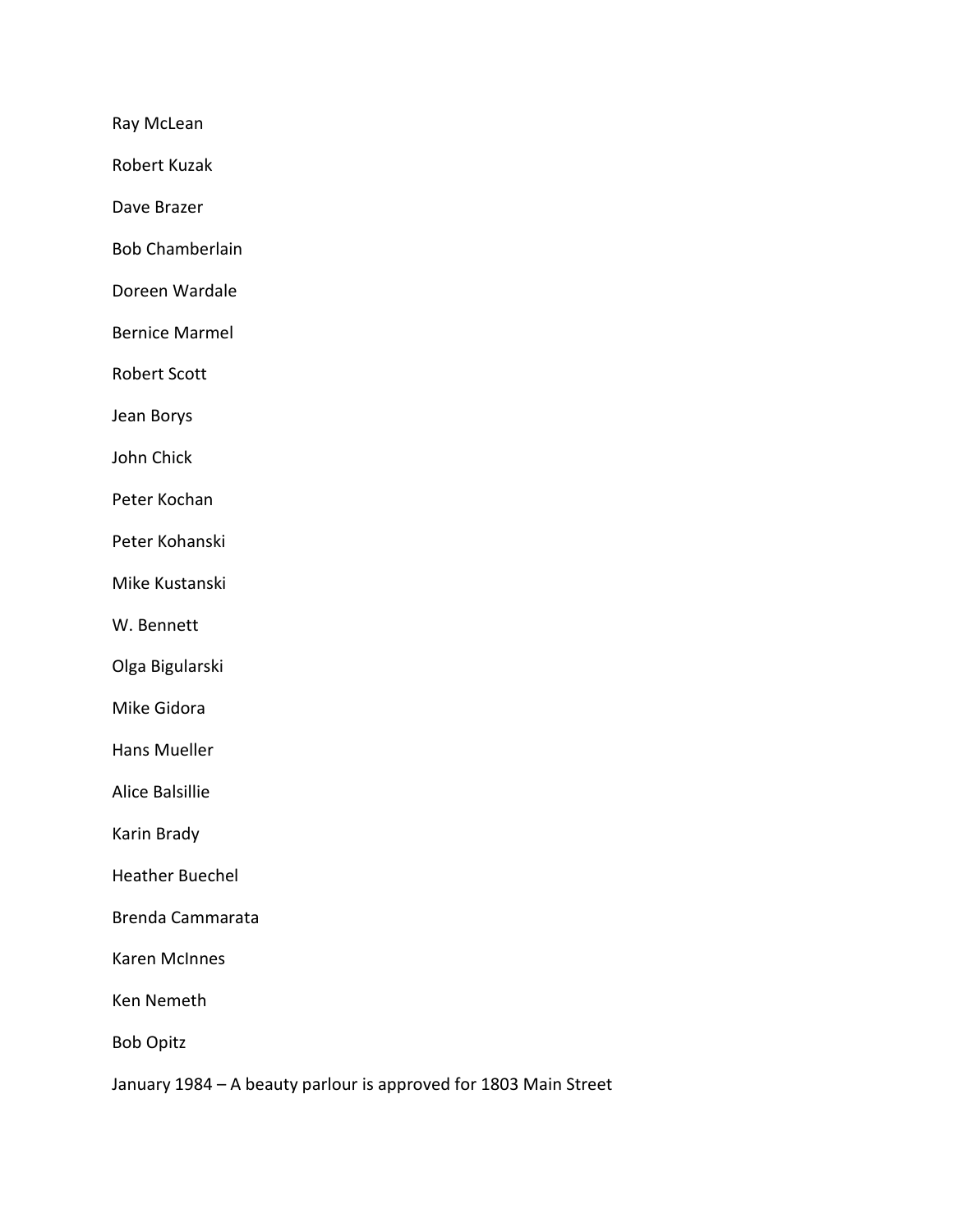February 1984 – The Community Committee recommends that traffic lights be installed at Sinclair and Leila

February 1984 – A boulder approximately 3 feet in height is proposed to be placed next to the tree on the boulevard at Kingsbury and Lincrest with a plaque imbedded in the boulder within an inscription, the former site of the John H. Gunn School site.

February 1984 – A home occupation licence is given to Mr. K. Kublanski of 36 Royal Crescent for engraving

February 1984 – A home occupation licence is given to Alice Wiebe of 73 Smithfield Avenue for a cosmetologist

March 1984 – A beer garden is approved for the West Kildonan Memorial Community Centre for Seven Oaks Day

March 1984 – A home occupation licence is given to Mr. A. Van Gerwen of 114 Forest Avenue for furniture upholstery

March 1984 – An addition is to be made to the West Kildonan Branch of the Royal Canadian Legion at Hartford and Main. A second storey is to be added along with a two storey addition at the rear of the building.

April 1984 – A commercial boat launching facility along with an office and off street parking is approved for the east side of Main Street north of Kildonan Park for Paddlewheel Riverboats Limited

April 1984 – Kashynsky Crescent is to be changed back to Stardust Crescent

May 1984 – A carnival licence is approved for the West Kildonan Community Centre

May 1984 – The Maples Recreation Centre is given permission to hold a beer garden in conjunction with its summer carnival

May 1984 – Cork Avenue in Old Kildonan is to be changed to Court Avenue

June 1984 – A joint development agreement is proposed between the City of Winnipeg and the Seven Oaks School Division to preserve the tennis courts located at the rear of Jefferson Junior High

June 1984 – The Community Committee recommends the removal of the pedestrian corridor located at Main and Royal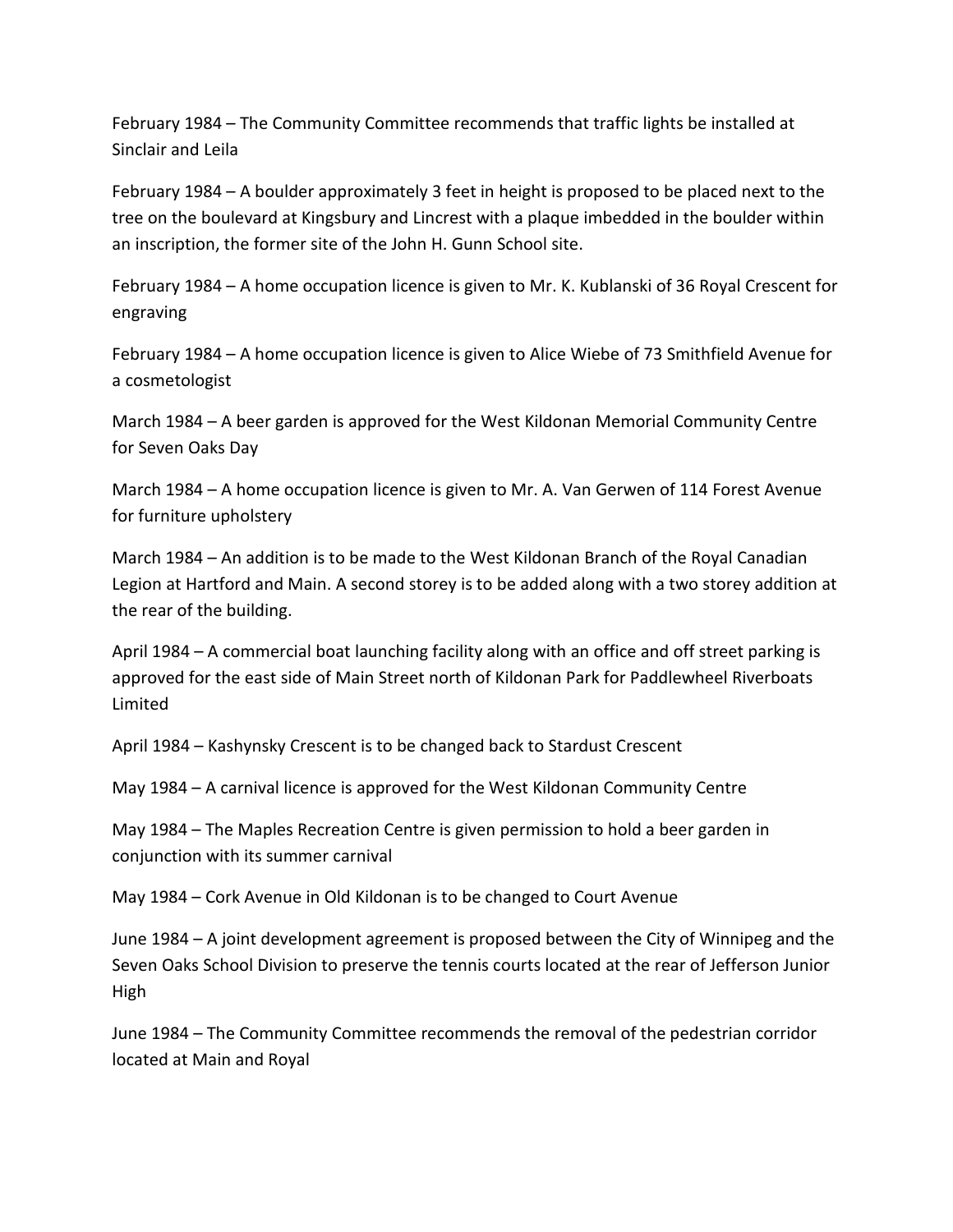June 1984 – Peter Kochan and Bernie Dietch are appointed to the Mount Carmel Clinic Board of **Directors** 

June 1984 – A service station is approved for the northeast corner of Main and Perth

June 1984 – Grants approved

International Children's Festival - \$200

Lord Selkirk Community Seniors Fitness Club - \$500

Isaac Newton's New Explorers - \$200

Rotary Club of North Winnipeg - \$1,000

Citizens for Crime Awareness - \$300

Seven Oaks Days - \$350

Kiwanis Club of West Kildonan - \$1,500

West Kildonan Men's Midget Volleyball - \$200

North YMCA - \$1,050 from Recreation Program Reserve Fund

Maple Ringette - \$995

H.S.B.A. Foundation - \$1,200

Lord Selkirk-West Kildonan Annual Dinner - \$3,500

General Council of Winnipeg Community Centres - \$500

Seven Oaks Scholarship Board - \$600

June 1984 – A home occupation licence is given A. Cordner of 410 Scotia Street for a stained glass artist

June 1984 – A home occupation licence for hairdressing is given to E. Silastre of 182 Mandalay Drive

June 1984 – A semi institutional home run by Winnsero Inc. for 251 Southall Drive

July 1984 – The Seven Oaks School Board expresses its concerns about increasing vandalism especially in the Maples

July 1984 – A 6 storey apartment block is to be built at Leila and Mathias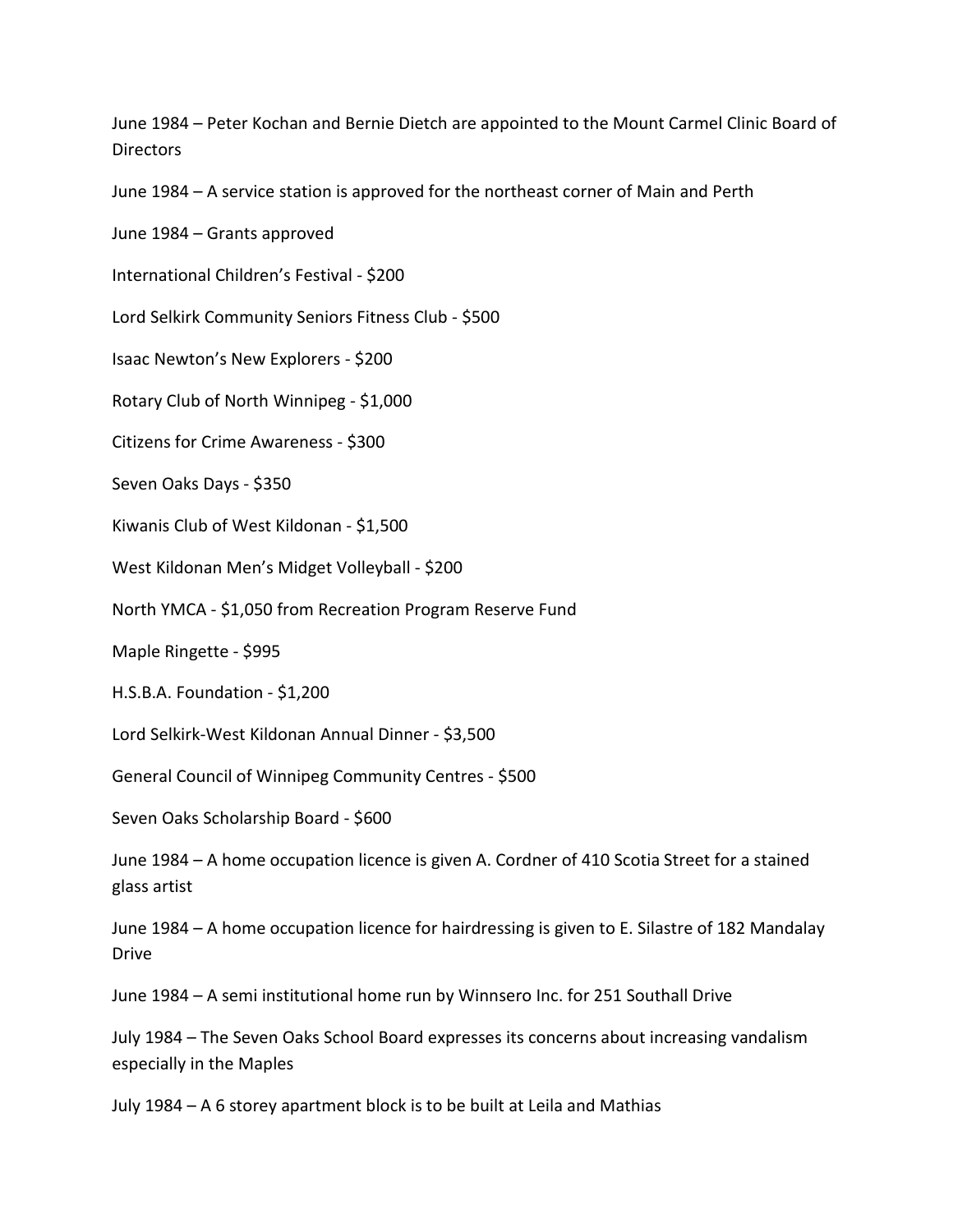July 1984 – The St John's Swimming Club is given a grant of \$500

July 1984 – A home occupation licence is approved for Thomas MacLeod of Doug McKay Place for a child car seat sales and rental business

August 1984 – Mrs. Brenda Cammarata is appointed to the Winnipeg Library Board

August 1984 – A total of \$45,000 is to be spent to commence develop of Leila Doverside Park

August 1984 – Seven Oaks Child Day Care Centre Inc. receives a grant of \$200

August 1984 – A home occupation licence is given to Judith Bernhardt of 282 Smithfield Avenue as a medical equipment distributer

September 1984 – The Maples Recreation Nursery School is given a grant of \$500

September 1984 – The United Ukrainian Canadian School of Folk Dance and Performing Arts receive a grant of \$700

September 1984 – The Folk Choir of the Association of United Ukrainian Canadians is given a grant of \$300

September 1984 – The Community Committee is opposed to the transfer out of the district of Constable Edward Finney who has been in the area for 19 years

September 1984 – A ceramic studio and gift shop is approved for 1952 Main Street

October 1984 – A total of \$2,000 is to be spent to make the outside rink at West Kildonan Memorial Community Centre useable

October 1984 – The West Kildonan Curling Club receives a grant of \$1,029

October 1984 – The Maple Recreation Association Inc. receives a grant of \$500

November 1984 – The Bleak House Committee for 1984-1985

Mrs. Bachman

Mr. Block

Mrs. Block

Mr. B. Chamberlain

Mrs. M. Cunningham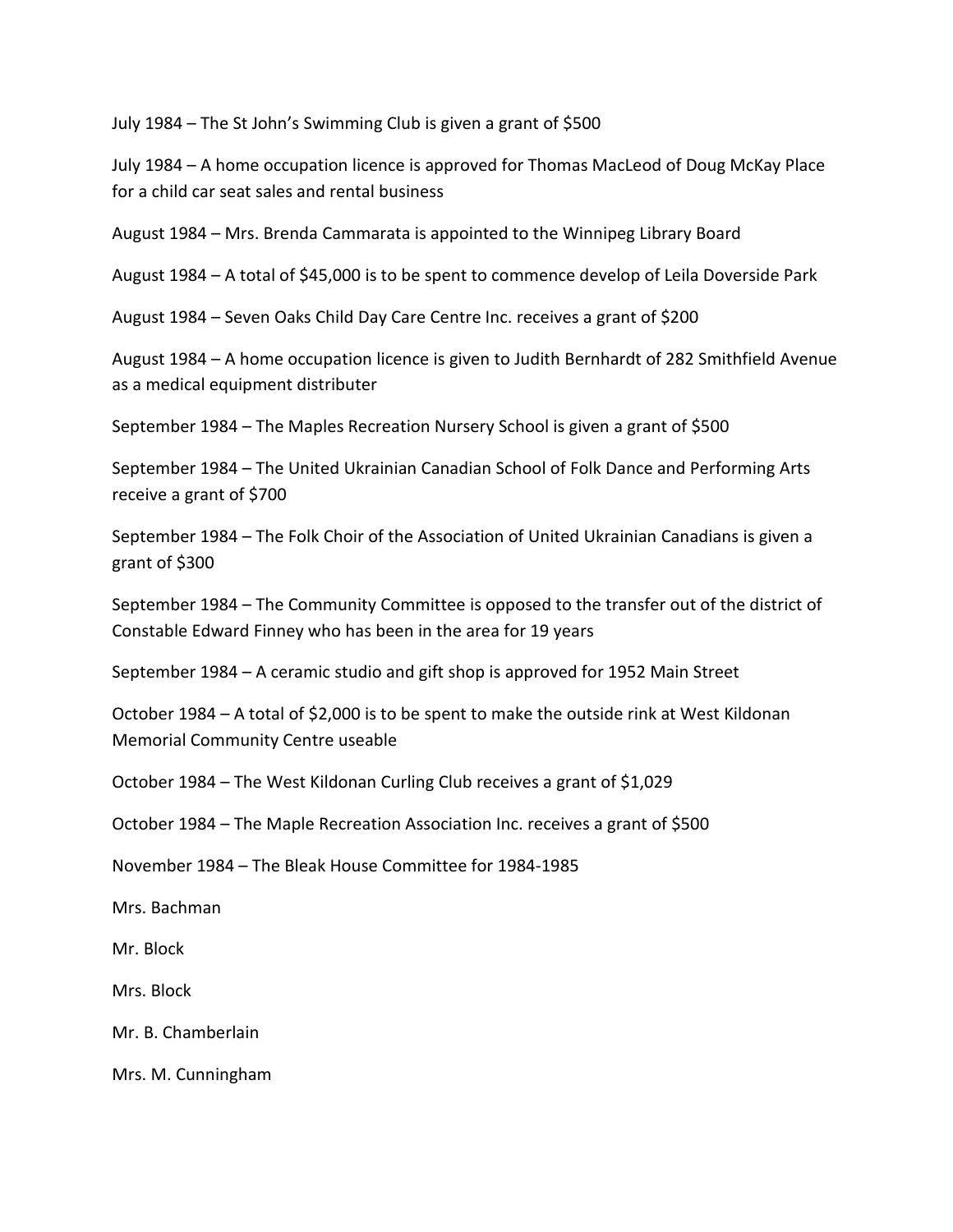Mr. D. Holland

Miss M. Johnson

Mr. H. Kozlowski

Mr. R. Kuzak

Mrs. B. Marmel

Mrs. I. Moran

Mr. R. Scott

Mrs. R. Scott

Councillor H. Promislow

November 1984 – The Seven Oaks Ladies Auxiliary and the Seven Oaks House Committee are to amalgamate into one committee.

Mr. C. Bachman

Mr. Block

Mrs. Block

Mr. Chamberlain

Mrs. Chamberlain

Mrs. M. Colnett

Mrs. J. Crawley

Mrs. M. Cunningham

Mr. Holland

Mrs. Holland

Miss M. Johnson

Mr. R. Kuzak

Mrs. J. Larocque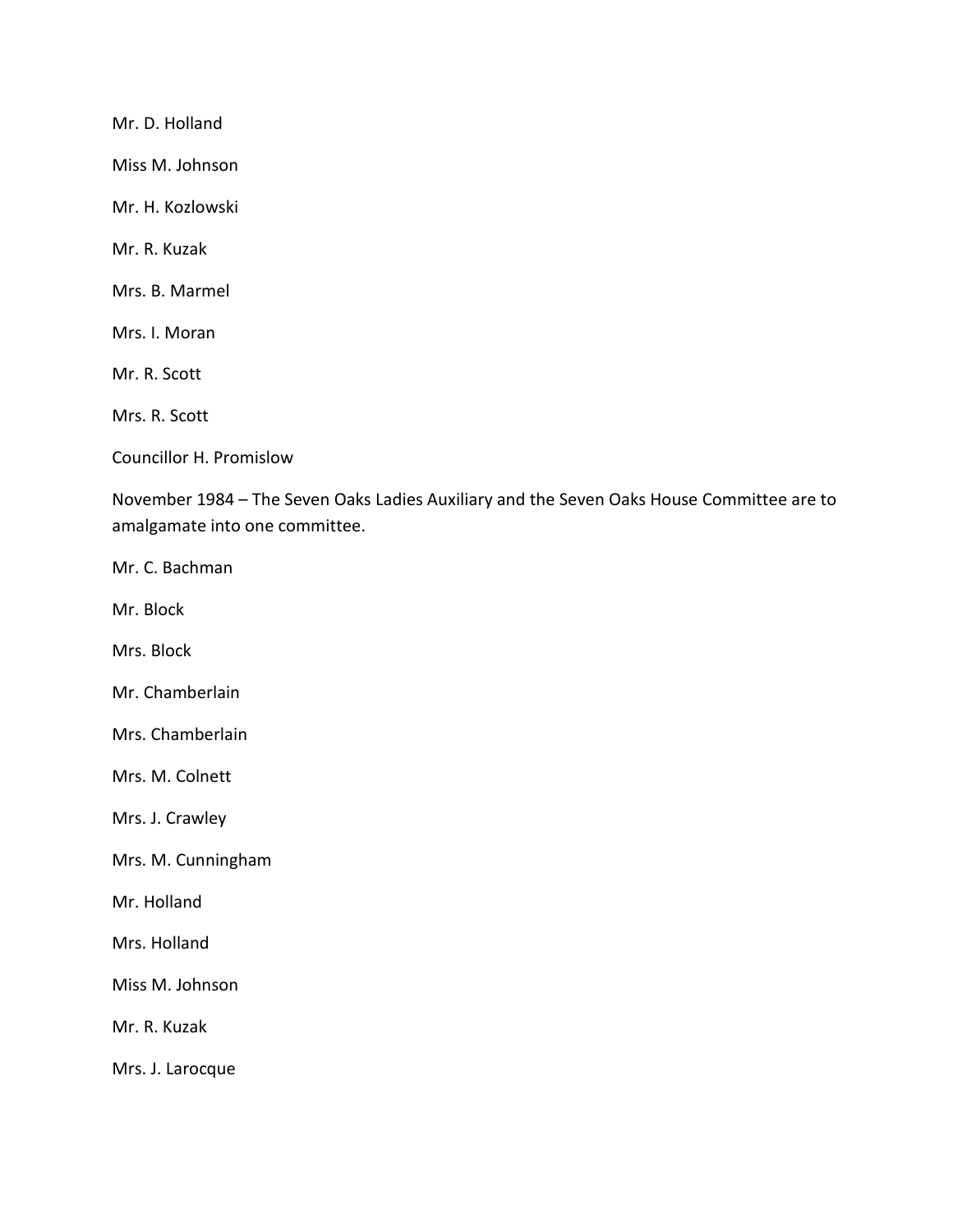Mrs. B. Lewis

Mrs. C. McGowan

Mrs. I. Moran

Mr. R. Scott

Mrs. Scott

Mrs. Maureen Thomas

Mrs. I. Turner

Mrs. P. Wright

Councillor H. Promislow

December 1984 – Leila Avenue is to be paved from Pipeline Road to Herron Road at a cost of \$500,000

December 1984 – Superintendent D. McKay of District 4 is to become the new Superintendent of District 3 (Lord Selkirk-West Kildonan)

December 1984 – A home occupation licence is given to Susan Boseeke of 346 Jefferson Avenue as a sale representative

January 1985 – Resident Advisors for 1985

Ed Finney

Ray McLean

Max Saper

Dave Brazer

Bob Chamberlain

Robert Kuzak

Bernice Marmel

Robert Scott

Doreen Wardale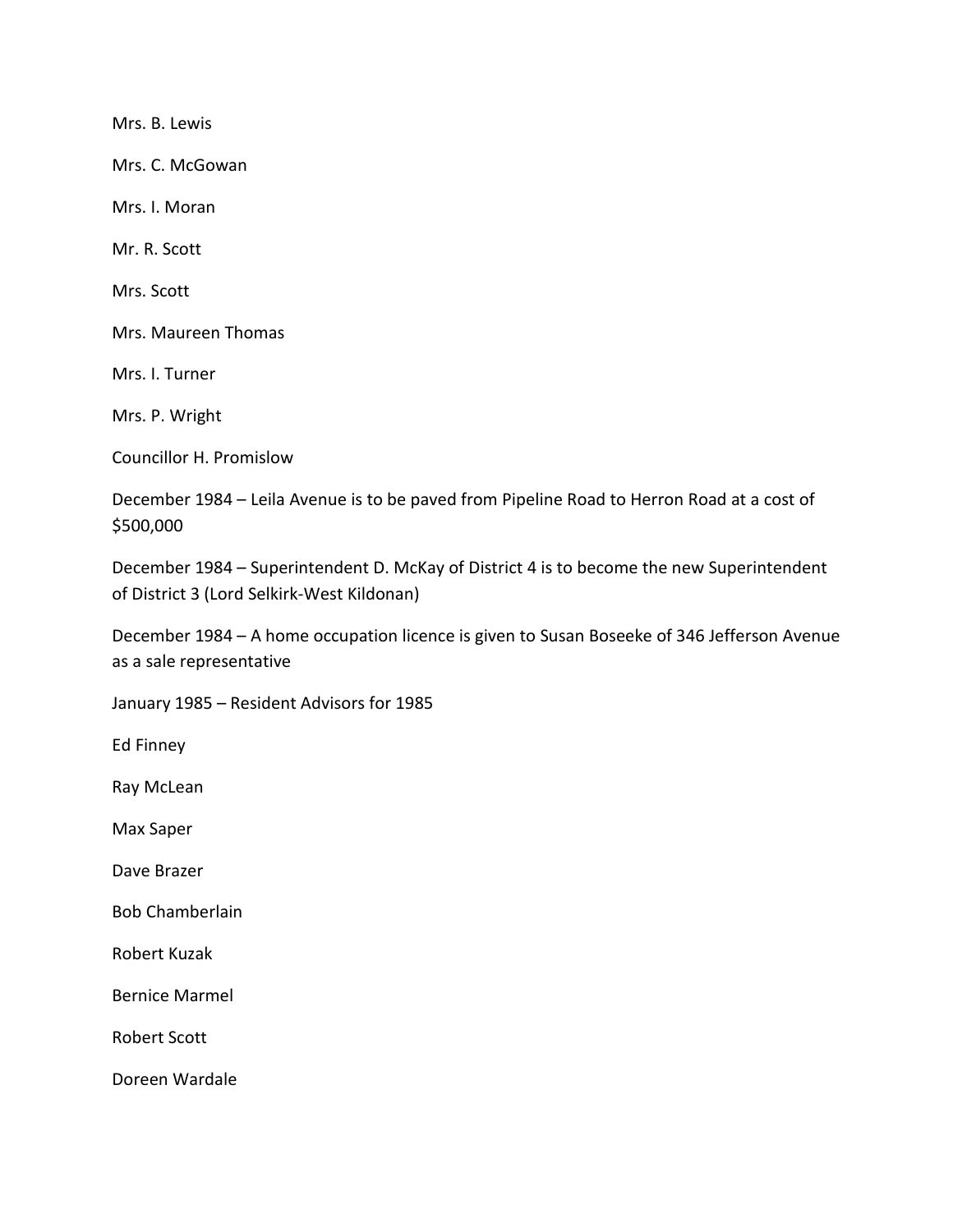Jean Borys

John Chick

Bernice Dietch

Peter Kochan

Peter Kohanski

Alice Balsillie

W. Bennett

Olga Bigularski

William Prystanski

Karin Brady

Brenda Cammarata

Margaret McMullen

Ken Nemeth

Bob Opitz

Mary Shore

January 1985 – A new dance hall is approved for 847 Leila Avenue

January 1985 – The Community Committee backs naming a street after Monty Hall

January 1985 – A total of 3,540 souvenir pens are to be purchased at a cost per 65 cents per pen to be charged to the per capita account

January 1985 – New lighting is to be installed at the Jefferson Junior High Tennis Courts at a cost of \$27,500 with the Seven Oaks School Division responsible for \$5,000

January 1985 – The Community Committee calls for more resources for the Lord Selkirk-West Kildonan area for library services because area the has less than the average spending for libraries

January 1985 – The penalties for parking and stopping violations are to be increased by \$5.00 to \$15.00 per violation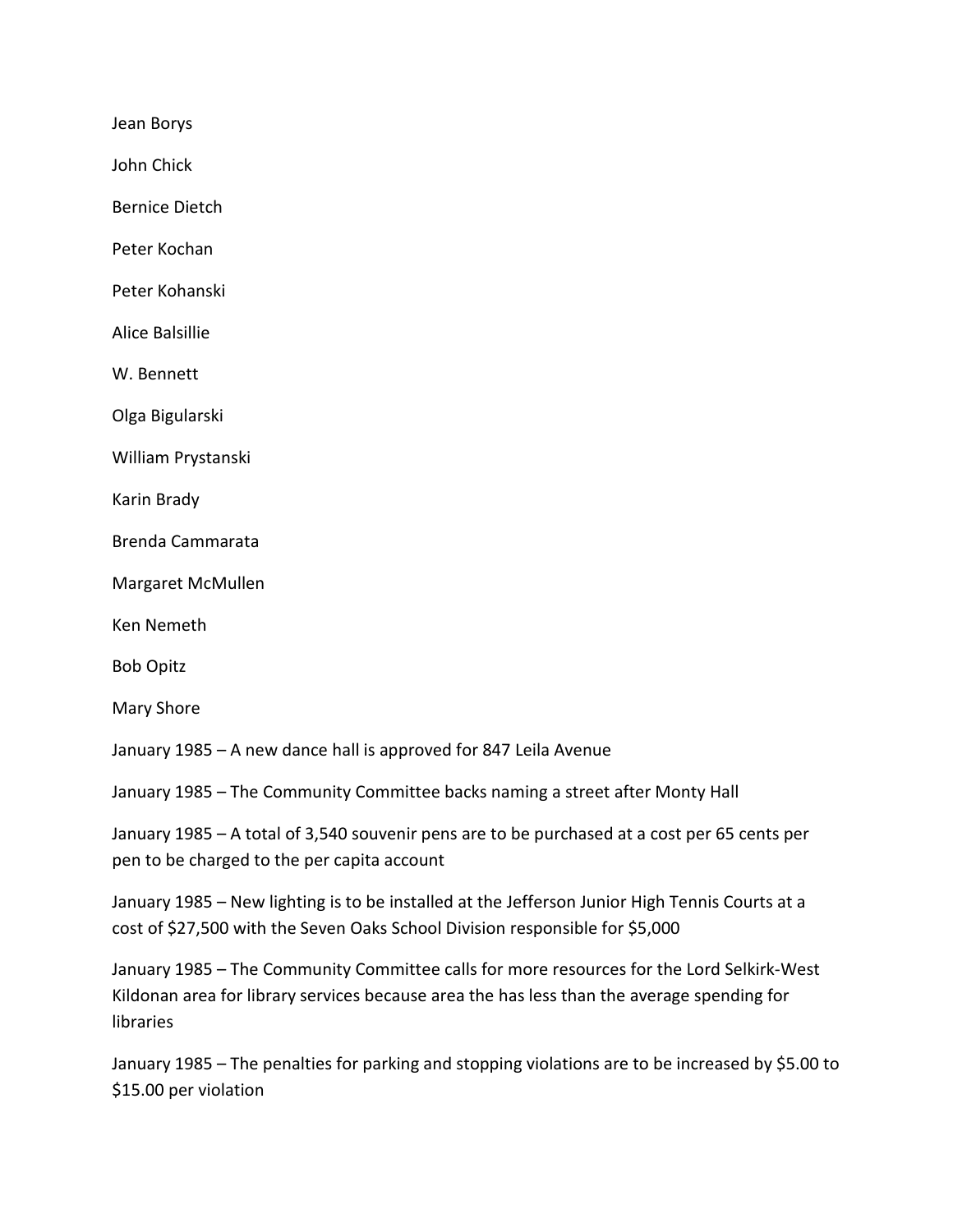January 1985 – Golf Green Fees at the Public 18 hole golf courses are to increase from \$7.00 to \$10.00 per adults and from \$3.50 to \$5.00 for juniors

January 1985 – A home occupation licence is given to Jose Raposa of 381 Semple Avenue for upholstery and to Toni Kostyra of 232 Margate Road for a printer

January 1985 – The West Kildonan Curling Club is given permission to construct a two storey addition to the east side of the curling club at 210 Enniskillen Avenue

January 1985 – The Lubavitch Centre at 2095 Sinclair Street is given permission to erect an addition

February 1985 – The McBeth House and property on Kildonan Parish Lot 33 is willed to the city for future park and recreation purposes

February 1985 – The Komar School of Music is given permission to use 1948 Main Street for music instrument sales and for music school instruction

February 1985 – A total of \$6,000 from the Lord Selkirk-West Kildonan Recreation Program Reserve for playground equipment at James Nesbit Joint use site

March 1985 – A grant of \$500 is given to the Department of Family Studies at the University of Manitoba

March 1985 – The Seven Oaks Day Care Centre is to establish a daycare centre at 1010 Sinclair Street

March 1985 – A beauty parlour is to be established at 1832 Main Street

March 1985 – A subdivision is approved for the area east of Main Street, north of Red River Boulevard and the Red River

April 1985 – The Seven Oaks Missionary Church is given permission to occupy the building at Hartford and Main

April 1985 – The Maple Recreation Association is given permission to hold a beer garden

April 1985 – A self-serve carwash building is approved for the east side of Main Street south of Park Manor Boulevard

May 1985 – Added to the Seven Oaks House Committee, Mrs. Karen Bunyan, Mrs. Carol Stankey, Miss Debbie Boone and Mrs. Patricia Fergusson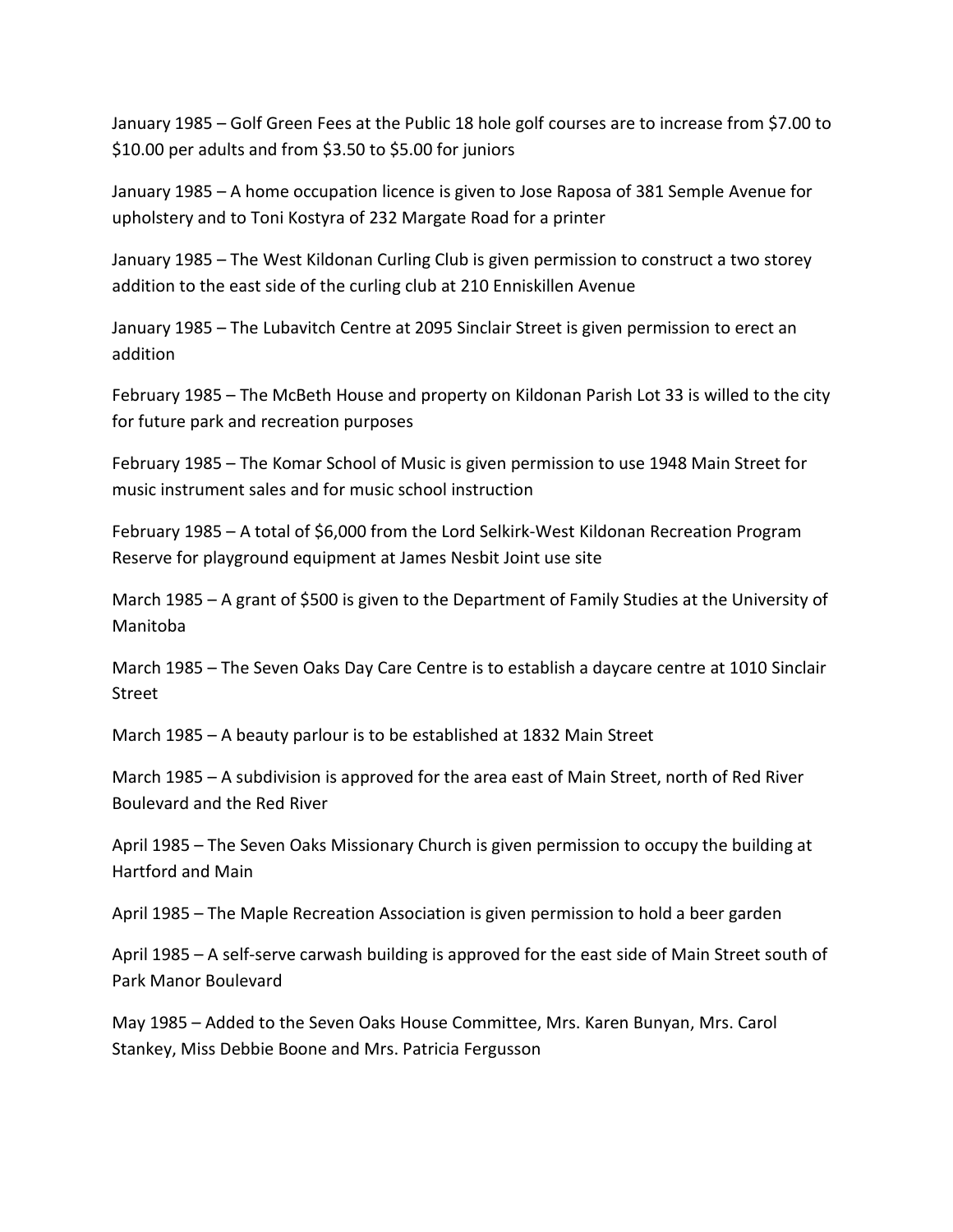May 1985 – All possible efforts are to be made to preserve the interior and the decorative finishes of McBeth House. McBeth House is located on nearly two acres of land

May 1985 – The Maples Collegiate Nursery School is given a grant of \$500

May 1985 – St Anne's Community Outreach Project is given a grant of \$3,000

May 1985 – The West Kildonan Horticultural Society is given a grant of \$250

May 1985 – The St John's  $75<sup>th</sup>$  Anniversary and Reunion receives a grant of \$200

May 1985 – The West Kildonan Seniors Recreation Club receives a grant of \$600

May 1985 – A grant of \$500 is given to Bleak House for improving the roadway

May 1985 – The Garden City Community Centre receives a grant of \$600

June 1985 – A business consultant's office (resume writing) is approved for the east side of Main Street between Burrin and Semple

June 1985 – The H.S.B.A. Foundation receives a grant of \$1,000

June 1985 – The Winnipeg International Children's Festival Inc. receives a grant of \$100

June 1985 – An automatic transmission clinic is approved for the east side of McPhillips opposite Cork Avenue

June 1985 – Esso Petroleum Canada is given permission to establish a gas kiosk and carwash at the southeast corner of Jefferson Avenue and Adsum Drive

July 1985 – An additional grant of \$158.62 is to be used to install a plaque beside the historical John H. Gunn School tree located at Kingsbury and Lincrest

July 1985 – A knock down hockey pen with a player's box is to be installed at the Maples Recreation Centre

July 1985 – The Trembita School of Folk Dancing and the Trembita Ensemble receive a grant of \$750

July 1985 – The Kiwanis Club of Canada receive a grant of \$1,000

July 1985 – Ledohowski Hotels Limited is to build a hotel on the west side of McPhillips between Jefferson and Beauty Avenue

July 1985 – The St John's Aqua Swim Club Inc. receives a grant of \$200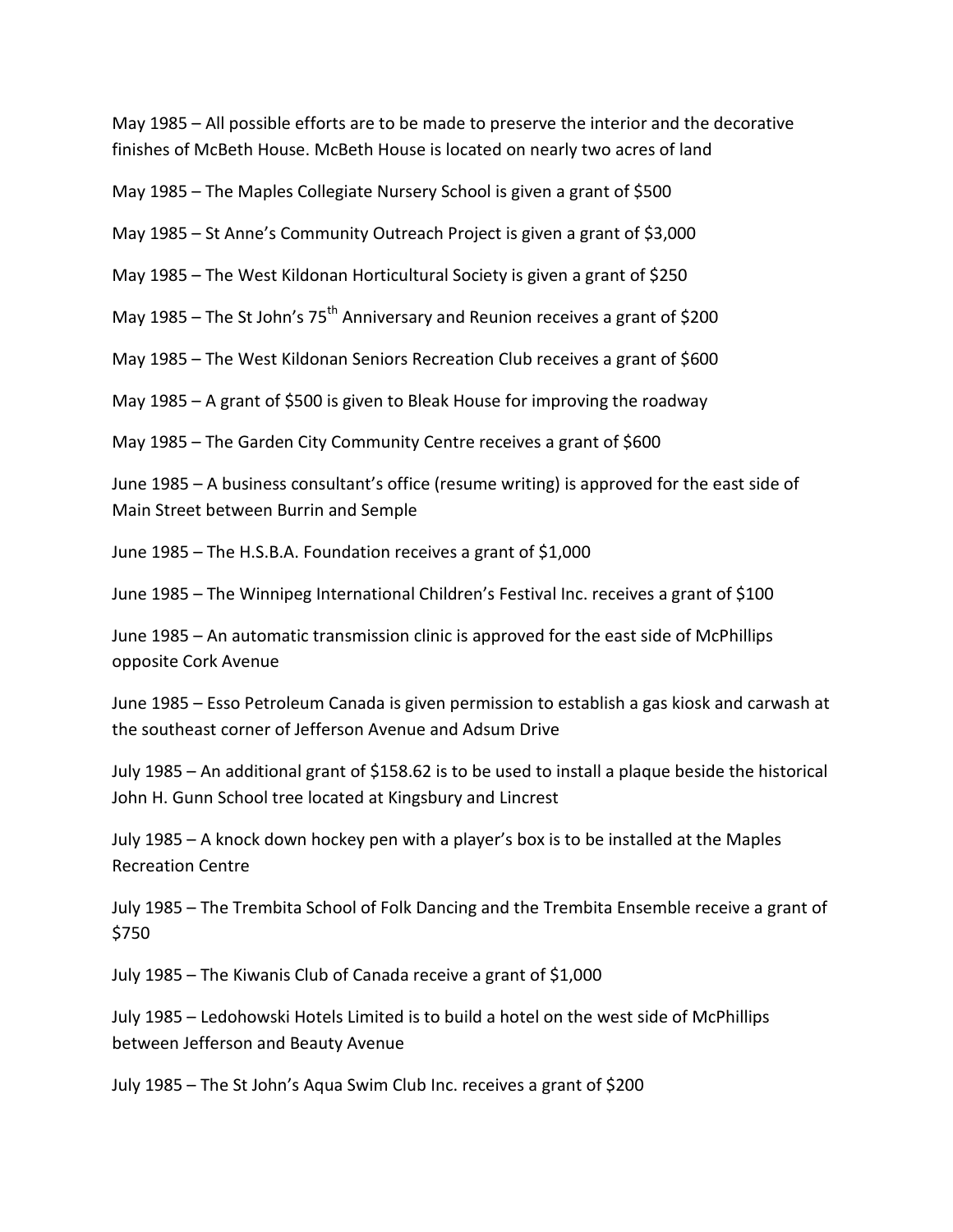July 1985 – The Lord Selkirk-West Kildonan Annual Dinner is to cost \$3,500

August 1985 – A total of \$29,598 is to be spent at the Red River Community Centre for hockey pen standard lights

August 1985 – A total of \$149,586 is to be spent at the West Kildonan Arena for ceiling insulation

August 1985 – The West Kildonan Curling Club receives a community incentive grant of \$35,000

August 1985 – Witman Travel Limited is to establish a business office at 1849 Main Street

August 1985 – The Winnipeg Anishinabee Days Committee receive a grant of \$700

August 1985 – The Jewish Parents and Tot Playground receives a grant of \$200

August 1985 – The Manitoba All Stars 60+ Softball Team receives a grant of \$300

August 1985 – Supervalue is to build a grocery store on McPhillips at Stardust Avenue

August 1985 – A home occupation licence is given to M. Pekarsky of 511 St Anthony Avenue as an electrolysist

September 1985 – The Maples Ringette Association receives a grant of \$995

September 1985 – A Bingo Hall is approved for the southwest side of McPhillips south of Jefferson

September 1985 – A bowling alley is approved for the northwest corner of Kingsbury and **Watson** 

October 1985 – A Co-op housing complex is approved for the west side of Mandalay Drive south of Jefferson

October 1985 – An additional \$49,794 is to be spent renovating the tennis courts at Jefferson Junior High

October 1985 – The Folk Dance and Performing Arts Association receive a grant of \$300

October 1985 – A home occupation licence is given to S. N. Nagelkop of 293 Arthur Wright Crescent as a furniture upholsterer

October 1985 – A one storey addition is approved for the south and rear of the hotel at 1611 Main Street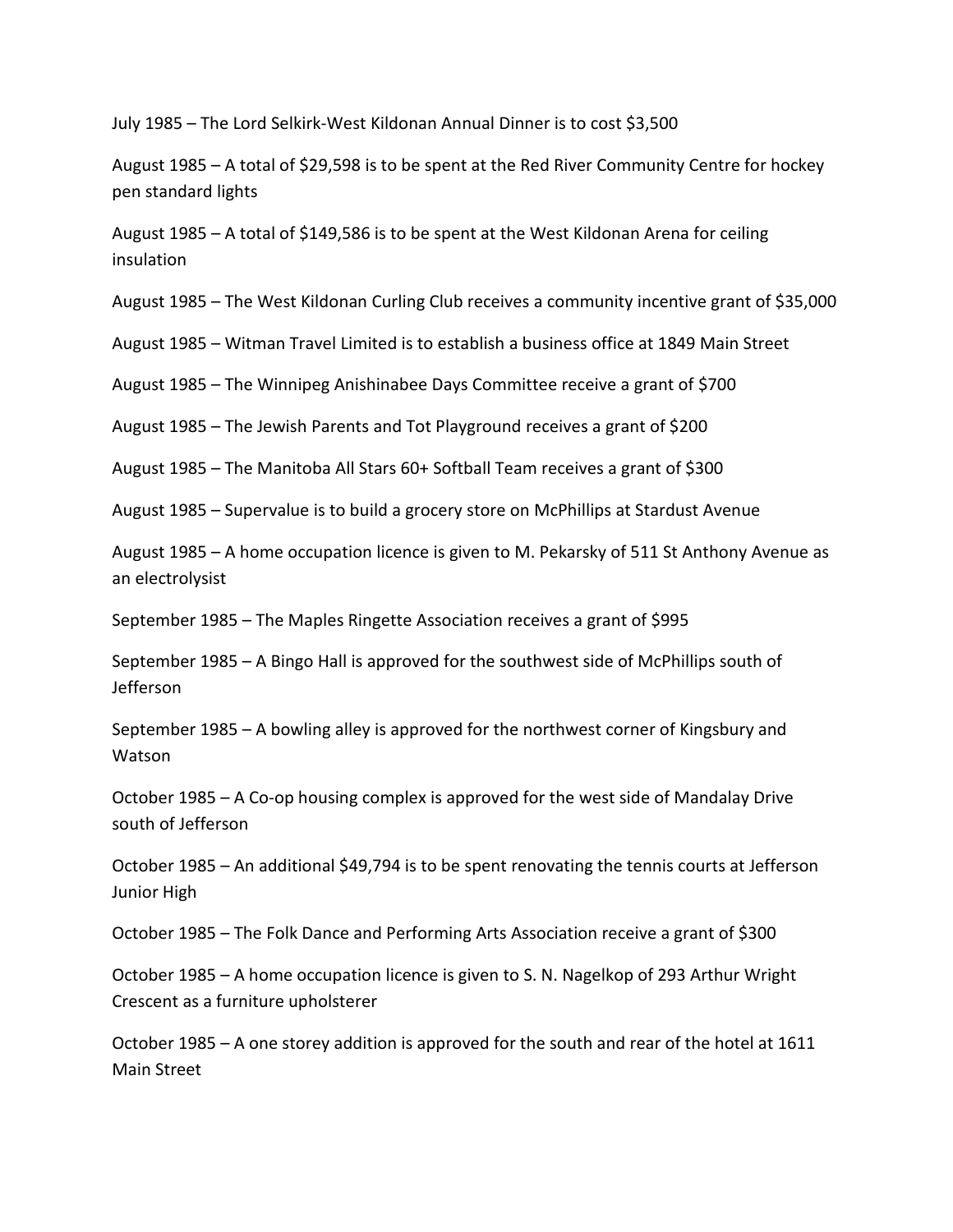November 1985 – The Seven Oaks School Division states its interest in purchasing property west of Mandalay Drive south of Jefferson Avenue for a new school (Constable Edward Finney School)

November 1985 – James Nisbet Nursery School receives a grant of \$136.58

November 1985 – Seven Oaks French Immersion School receives a grant of \$150

November 1985 – Maples Collegiate Nursery School receives a grant of \$115.99

November 1985 – Pritchard Place Drop in Centre receives a grant of \$150

November 1985 – A portion of 1924 Main Street is to be used as a pizza restaurant

November 1985 – A grant of \$1,000 is made to the Rotary Club

January 1986 – Resident Advisors for 1986

Dave Brazer

Bob Chamberlain

Robert Kuzak

Bernice Marmel

Robert Scott

Doreen Wardale

Jean Borys

John Chick

Bernard Dietch

Peter Kochan

Peter Kohanski

Alice Balsillie

Woodrow Bennett

Olga Bigularski

Janet Boonov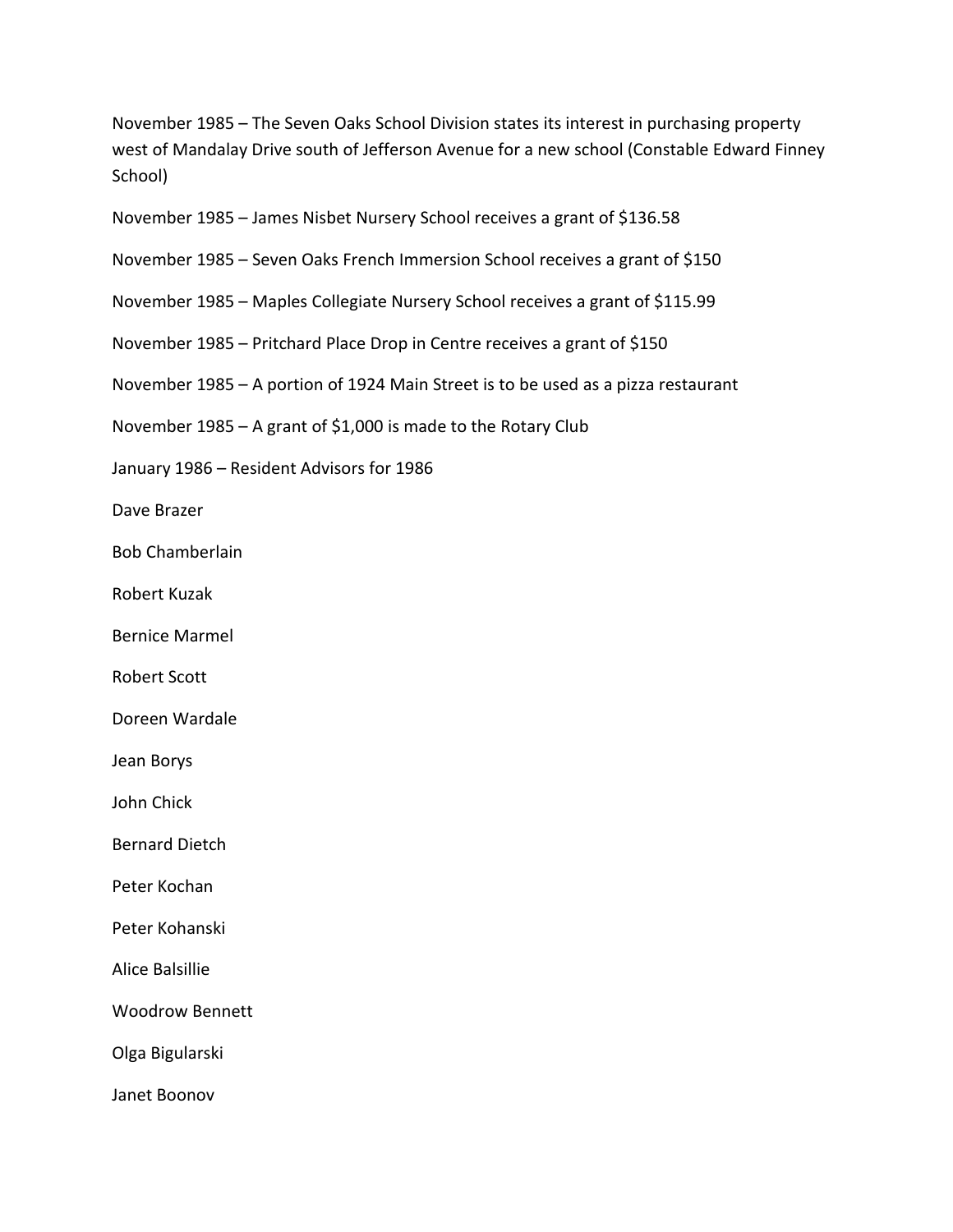William Prystanski

Karin Brady

Brenda Cammarata

Bob Opitz

Mary Shore

Ed Finney

Bohdan Kardash

R. C. McLean

Leo Offrowich

Max Saper

Sharon Yanofsky

January 1986 – A second hand store is approved for 1832 Main Street

January 1986 – A medical supplies business is approved for the second floor of 1767 Main Street

January 1986 – The Genstar Development Corporation presents a set of encyclopaedias to all community committees in appreciation for the good working relationship they have experienced with each community

January 1986 – A chain link fence is to be built along the north side of the Bleak House property for \$3,000 along with the removal of the existing wooden fence

January 1986 – Plans for a new auto mall on the west side of McPhillips north of Stardust Avenue are approved

February 1986 – A total of \$4,000 is to be spent for a new lighting system for the Maples Community Centre

February 1986 – Arthur E. Wright-Filkow Park is planned to be developed in 1988

February 1986 – A subdivision is approved for the southeast corner of Pipeline Road and Leila Avenue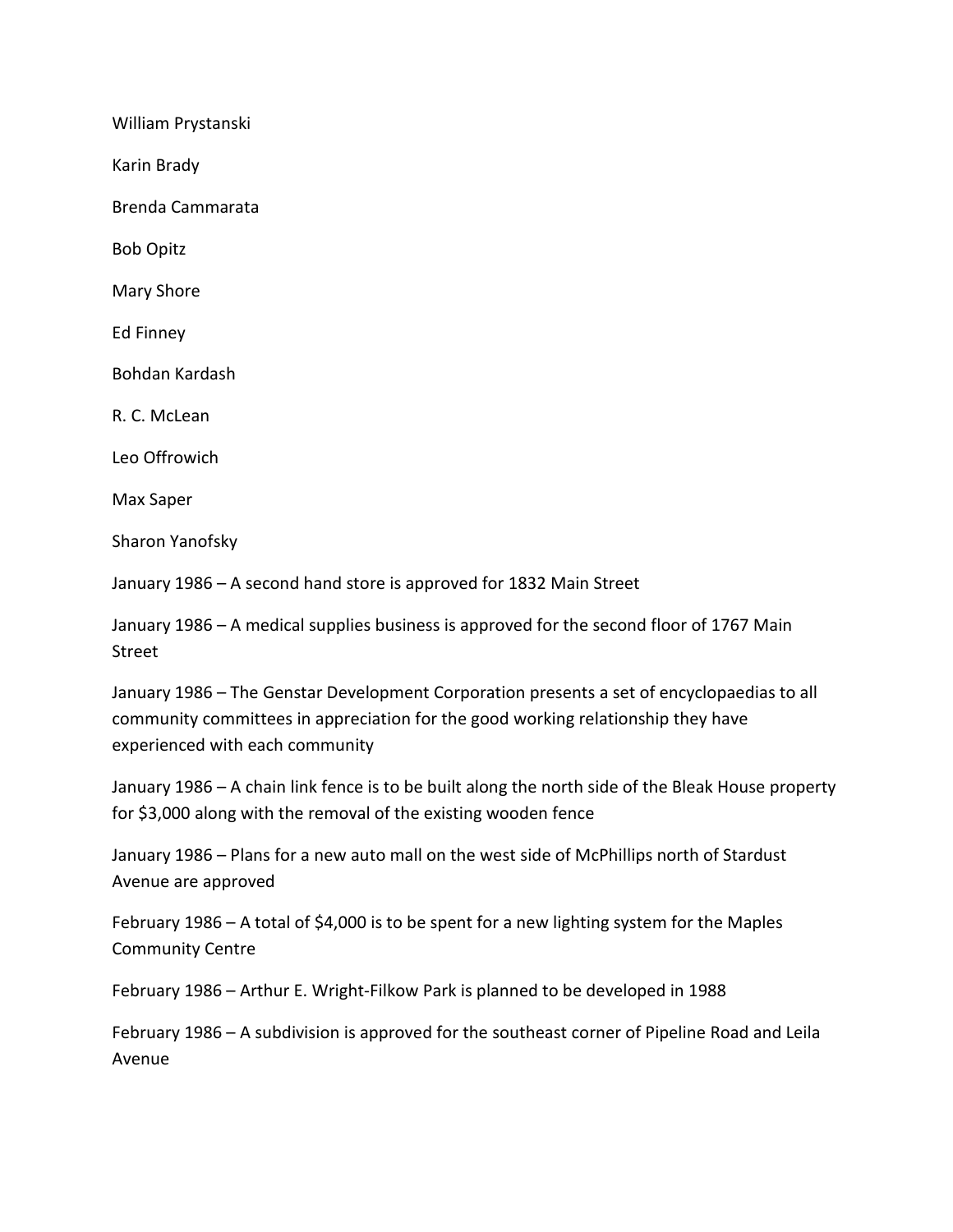February 1986 – A subdivision is proposed for the northwest corner of Red River Boulevard and Vince Leah Drive

February 1986 – The Manitoba Telephone System is to build a building on the north side of Beauty Avenue at Pipeline Road

February 1986 – A home occupation licence is approved for George Kostyniuk of 271 Park Manor Boulevard for a small engine repairman

March 1986 – The Community Committee asks for traffic lights at Jefferson Avenue and Adsum Drive

March 1986 – A total of \$4,000 is to be spent to cover the McBeth House utilities for 1986

March 1986 – A beauty products retail store is approved for 1819 Main Street

March 1986 – West St Paul is to provide all year round maintenance of Mollard Road and Emes Road which are boundary roads between Winnipeg and West St Paul at a cost of \$1,000 to Winnipeg.

April 1986 – There are complaints of vandalism in the area of the Lubavitch Centre

April 1986 – A per capita grant of \$200 is given to the Garden City Collegiate 25<sup>th</sup> Reunion Committee

April 1986 – A carnival licence is approved for May 8-11 for Garden City Square at 845 Leila Avenue

May 1986 – A formal lease is to be signed with the senior citizen group organization using Bleak House

May 1986 – Meadowcrest Street is to be changed to Monty Hall Drive

May 1986 – The Community Committee asks for \$80,000 so Arthur Wright-Filkow Park can be developed in 1986

May 1986 – Per capita grants awarded

Winnipeg International Children's Festival - \$200

James Nisbet Nursery - \$400

Maples Collegiate Nursery School - \$500

Manitoba All Stars 60 + - \$200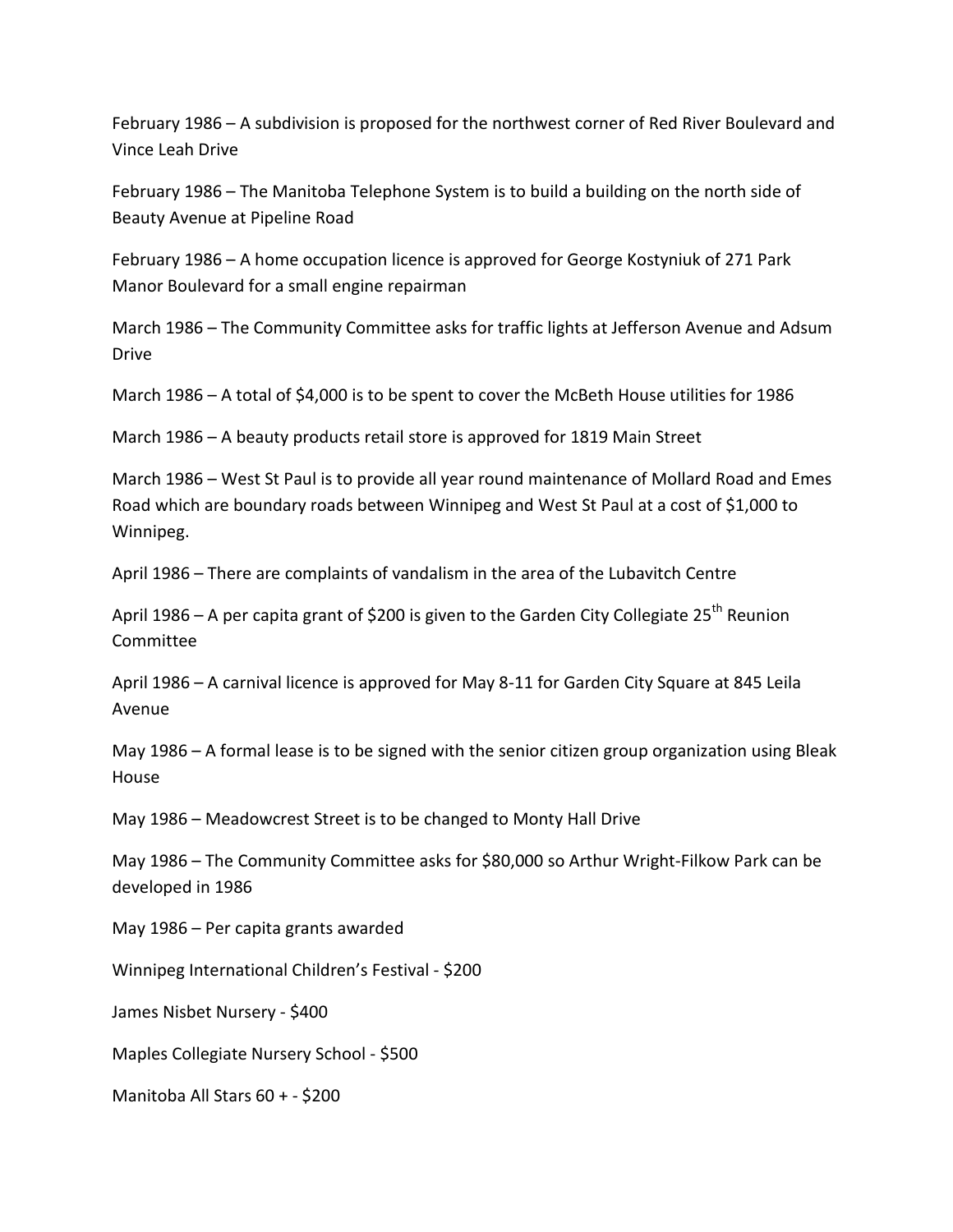West Kildonan Horticultural Society - \$250

Seven Oaks French Immersion Nursery - \$300

Seven Oaks Scholarship Board - \$750

Annual Civic Dinner - \$3,500

May 1986 – Winnipeg Building and Decorating Limited is given permission to construct a sales office building at 2050 Main Street

June 1986 – A banquet hall licence is approved for 2695 Main Street

June 1986 – The Lord Selkirk-West Kildonan Community Centres Board receives a grant of \$638.90

June 1986 – A one storey addition is approved to the existing nursing home at 1081 Andrews Street

July 1986 – A lumber home centre is proposed for the west side of McPhillips north of Leila

July 1986 – A retail meat market is approved for 1801 Main Street

July 1986 – A day care centre is approved for 667 Leila Avenue

July 1986 – A neighbourhood care home is approved for 848 Templeton Avenue

August 1986 – The Ukrainian Senior Citizens Club receives a grant of \$1,000

August 1986 – The Seven Oaks Scholarship Board receives a grant of \$450

August 1986 – The Trembita School of Folk Dancing and Trembita Ensemble receives a grant of \$1,000

August 1986 – Maples Ringette receives a grant of \$995

August 1986 – A home occupation licence is given to Jan and Cindy Van Gogh of 210 Mandalay Drive for furniture upholstery

August 1986 – A semi-institutional home is approved for 213 Perth Avenue

September 1986 – A retail show for religious supplies is approved for 1942 Main Street

September 1986 – The Beavers Baseball Club receives a grant of \$199.93

September 1986 – The Winnipeg Sponge Hockey League Inc. receives a grant of \$500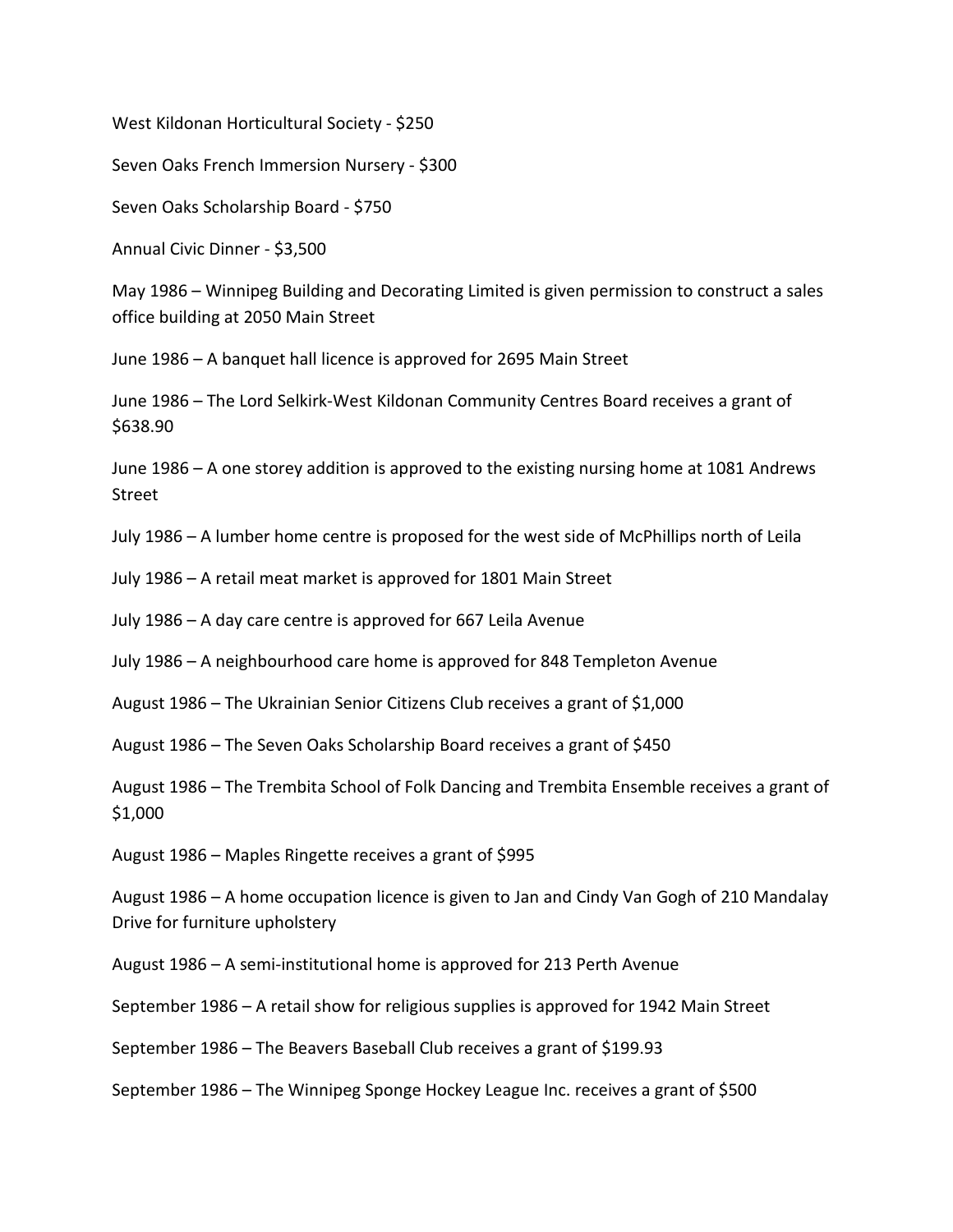September 1986 – Maples Collegiate Nursery School receives a grant of \$500

September 1986 – The H.S.B.A. Foundation Inc. receives a grant of \$1,000

September 1986 – An addition is approved for the Seven Oaks School Division school bus storage and maintenance facility at 2536 McPhillips Street

September 1986 – An autobody shop addition is approved for 2000 Main Street

September 1986 – The Maples Mennonite Church is to build a church in the existing shopping centre at 1192 Jefferson Avenue

September 1986 – Mrs. Brenda Cammarata is reappointed to the Winnipeg Library Board

September 1986 – Councillor Yanofsky retires

November 1986 – After the Civic Elections, Councillors, Lorenc, Lazarenko, O'Shaughnessy, Promislow and Wachniak

November 1986 – Resident Advisor Ed Finney passes away

November 1986 – The West St Paul Municipal Council asks for a public telephone to be installed at the boat launch area at the Red River at the Perimeter Highway because boaters are persistently trespassing on private property to ask residents to use their phone.

November 1986 – A total of \$50,000 is to be spent to provide for the Arthur E. Wright-Filkow Park

November 1986 – A retail drapery store is approved for 1825 Main Street

November 1986 – A house trailer is approved for 1643 Balgona Avenue

December 1986 – A one storey physiotherapy clinic is approved for 1759 Main Street

December 1986 – A sign painting shop is approved for the basement of 1791 Main Street

December 1986 – The Seven Oaks School Division is to buy 3 acres of Parks and Recreation property west of Mandalay Drive south of Jefferson for a new school

January 1987 – The Social Service Department is to move out of the Community Offices at 1760 Main Street to 894 Main Street

January 1987 – Two 3 storey apartment blocks are to be built at the northwest corner of Templeton Avenue and Holiday Place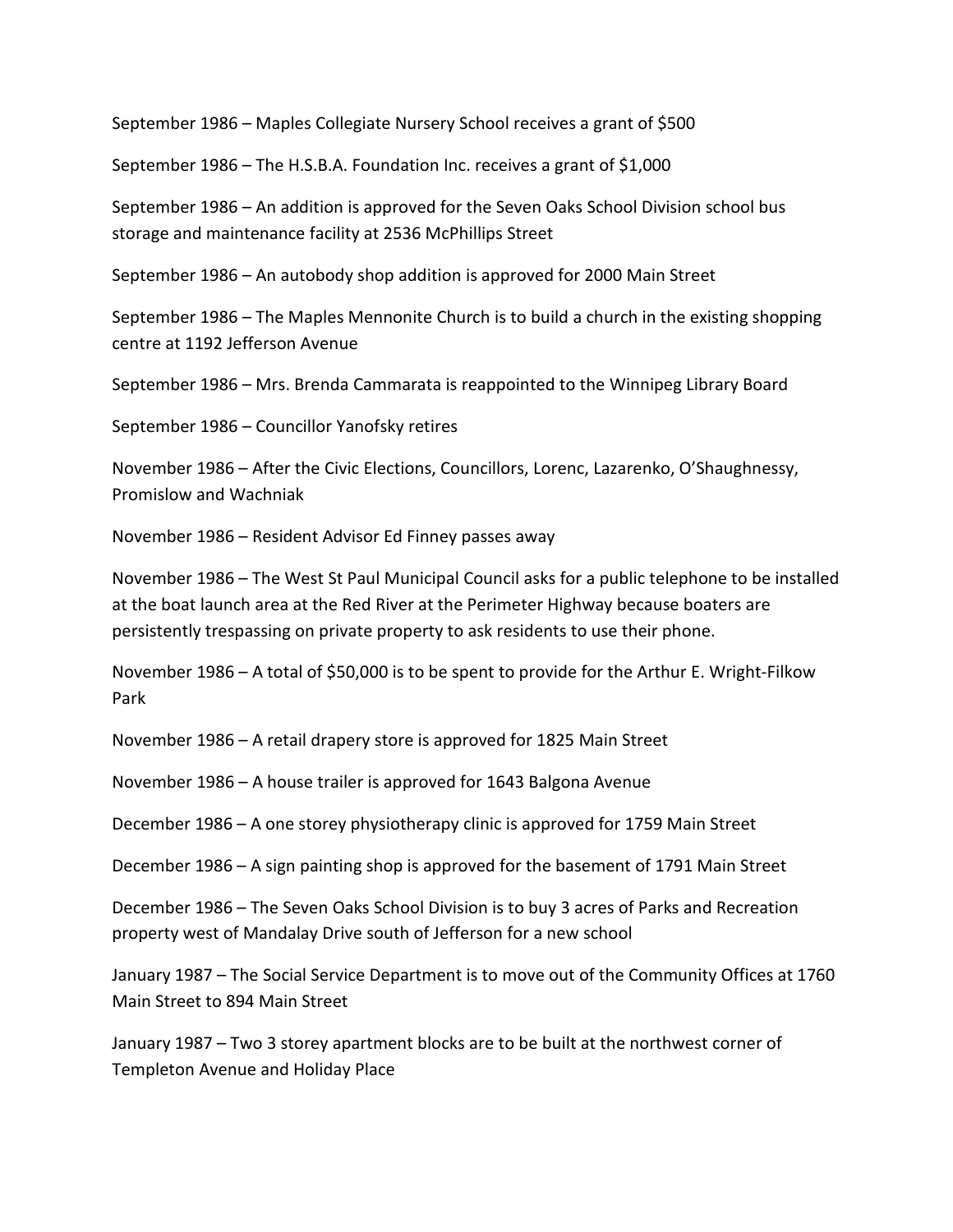January 1987 – There are soon to be 1800 dwelling units built in the vicinity of Main Street and Red River Boulevard

January 1987 – Resident Advisors for 1987

Peter Kochan

Wally Roth

Peter Kohanski

John Chick

Bernard Dietch

Alice Balsillie

John Prystanski

Olga Bigularski

Ema Lenio

Gerald Brown

Sheldon Turbovski

R. C. McLean

Max Saper

Brenda Cammarata

Chris Heath

Bohdan Kardash

Bob Opitz

Bob Meek

Brian Skabar

Brian Mitton

Bernice Marmel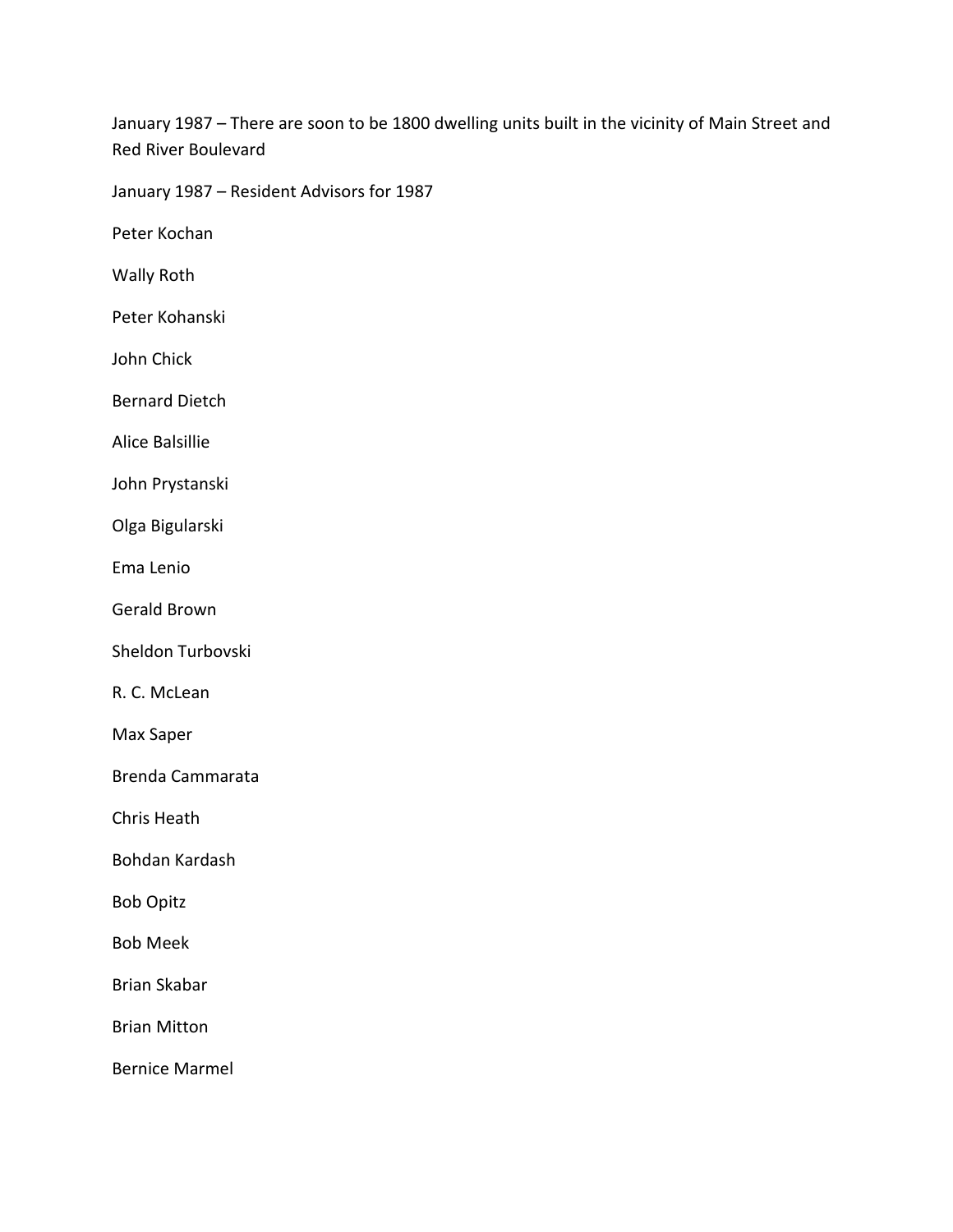Edward Winnik

Dave Brazer

Bob Chamberlain

Bob Scott

Robert Kuzak

February 1987 – An additional 3,440 square feet of retail space is to be created within the existing Superstore building at the northwest corner of McPhillips and Stardust Avenue

February 1987 – Mrs. Thelma Firman is appointed to the Seven Oaks House Committee

February 1987 – Appointed to the Library Advisory Committee are Mrs. Gwen Krindle, Mrs. Simma Love, Mrs. Brenda Baumgartner and Mrs. Ada Scott

February 1987 – A second hand dealer's licence is approved for 460 Rupertsland Avenue

February 1987 – A home occupation licence is approved for Pinape Guadana of 63 Mankato Crescent for hairdressing

March 1987 – The renovation of McBeth House has resulted in a higher than expected hydro bill

March 1987 – A hotel development is proposed for the northwest corner of McPhillips and Jefferson

April 1987 – A carnival licence is approved for Garden City Square from April 17-26, 1987

April 1987 – A portion of 1754 Main Street is to be used as a physiotherapy clinic

April 1987 – Residents of Stardust Avenue complain that since the opening of the Superstore in August 1986, their street has become a major truck route with trucks going up and down the street at all times of the day and night. No truck signs are to be erected to solve the problem.

April 1987 – A total of \$15,000 from the Recreation Programming Reserve is to be spent at the Maples Community Centre while their building is under reconstruction

April 1987 – Police Superintendent D. McKay of District 3 retires

April 1987 – McPhillips Street is to be widened to a four lane divided highway between the Bergen Cut-off and Emes Road with the work expected to take place in 1991 at an estimated cost of \$5,700,000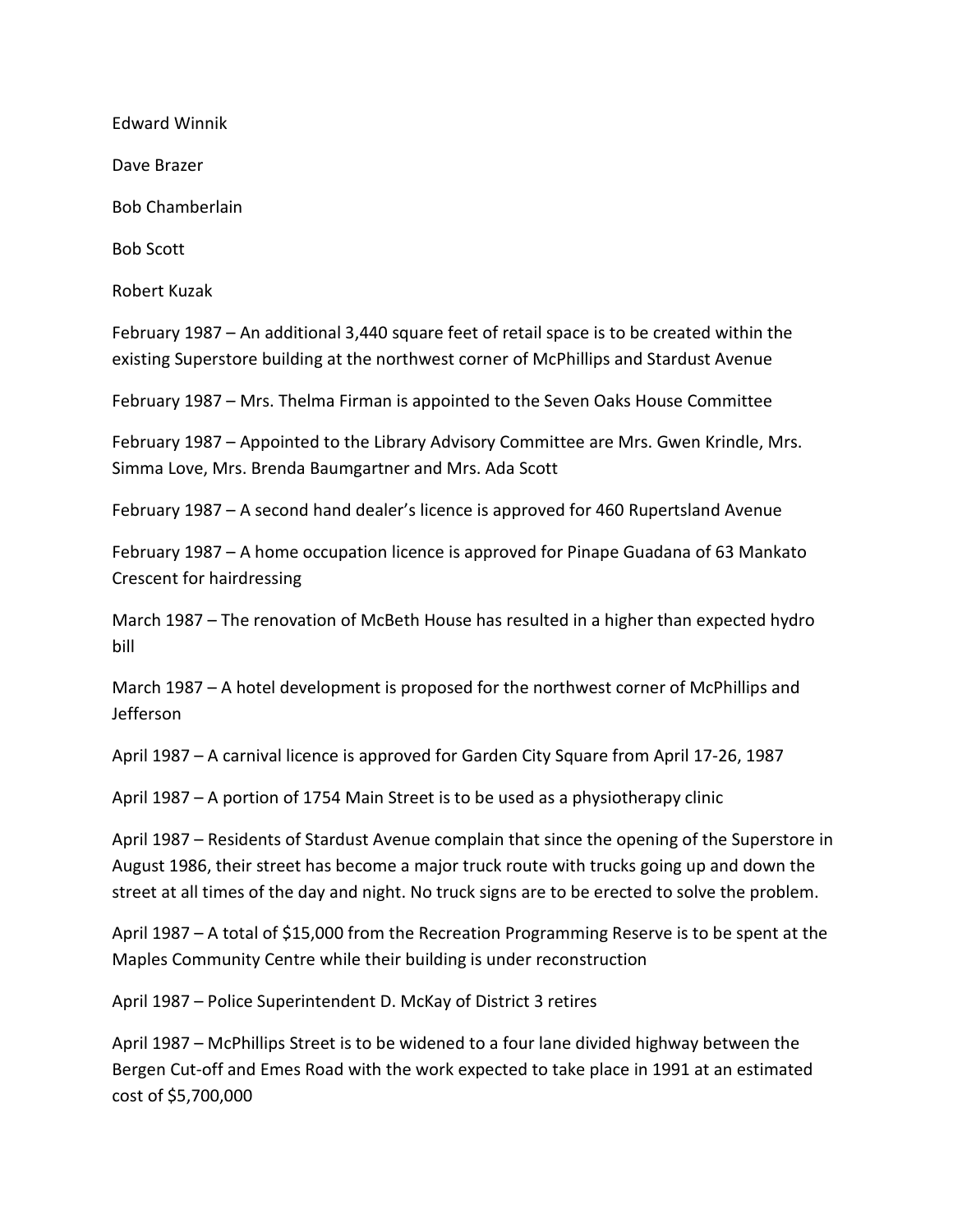April 1987 – An automobile service station is to be expanded at the Canadian Tire at 1050 Leila Avenue

May 1987 – Per capita grants given out

West Kildonan Horticultural Society - \$250

Moms and Tots Program - \$950

West Kildonan Seniors Recreation Club - \$950

James Nisbet Nursery School - \$500

Inner City Voice - \$900

Maples Collegiate Nursery School - \$500

Seven Oaks Minor Hockey Association - \$600

West Kildonan Curling Club - \$900

Seven Oaks Scholarship Board - \$750

Ukrainian Senior Citizens Board - \$1,000

May 1987 – Landscaping businesses are approved for Kildonan Parish Lot 23 on McPhillips Street and on Kildonan Parish Lot 25 on McPhillips Street

June 1987 – The North Winnipeg Nomads Football Club receives a grant of \$300

June 1987 – McBeth House Centre receives a grant of \$500

June 1987 – The Philippine Amateur Golfers Association receives a grant of \$1,500

June 1987 – The Bonanza Restaurant at 2200 McPhillips Street is to be expanded

June 1987 – A home occupation licence is given to Estrella F. Silastre of 2 Chapparal Crescent for hairdressing

July 1987 – There are complaints that with the expansion of the Green Briar Inn, there has been a dramatic increase in the number of problems with pub patrons such as an increase in traffic, damage to property, harassment of residents, disturbing incidents on the block and dangerous driving practices.

July 1987 – The North Winnipeg Rotary Club receives a grant of \$1,100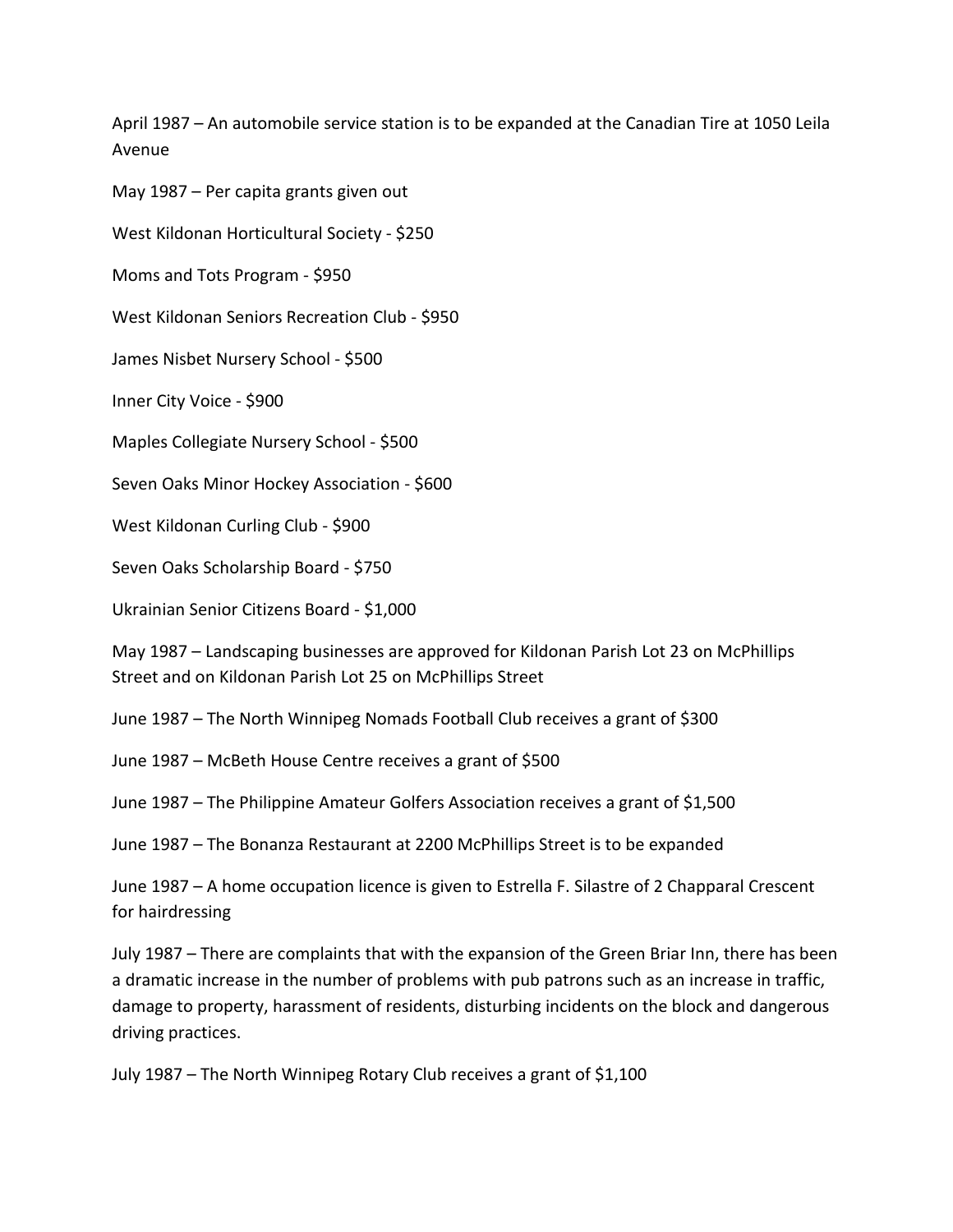August 1987 – Renovations to McBeth House are now completed and a new wheelchair ramp for seniors

August 1987 – The National Council of Jewish Women are given permission to establish a private non-profit club at 1588 Main Street

September 1987 – The Community Committee recommends spending \$117,412 under the Capital Works Budget for the site development of McBeth House

September 1987 – Appointed to the Mount Carmel Clinic Board of Directors are Erica McQuarrie, Peter Kochan and Bernie Dietch

September 1987 – There are complaints that children from Wheelies Roller Rink are engaging in vandalism in the area on Saturday nights

September 1987 – The Trembita School of Dance receives a grant of \$400

September 1987 – A one storey addition is approved for the church at 250 Burrin Avenue

September 1987 – The Filipino Canadian Seniors Association receives a grant of \$1,000

September 1987 – The Indian Family Centre Inc. receives a grant of \$250

September 1987 – A total of \$1,000 is set aside for a recognition dinner for the West Kildonan area

September 1987 – The water standpipe at Beecher Avenue and Hutton Street is to remain for the time being

September 1987 – The Kildonan Presbyterian Church is given permission to construct a parish hall at 2373 Main Street with the restoration of Nisbet Hall

October 1987 – The Vince Leah under 18, Juvenile Soccer Team receives a grant of \$400

October 1987 – Mrs. Bernice Marmel is reappointed to the Winnipeg Library Board

November 1987 – An automobile dealership is approved for the northeast corner of McPhillips and Templeton

November 1987 – The Indian and Metis Friendship Centre of Winnipeg Inc. receives a grant of \$223

November 1987 – A pleasure skating rink is to be built behind Bachman Bay

November 1987 – Resident Advisors for 1988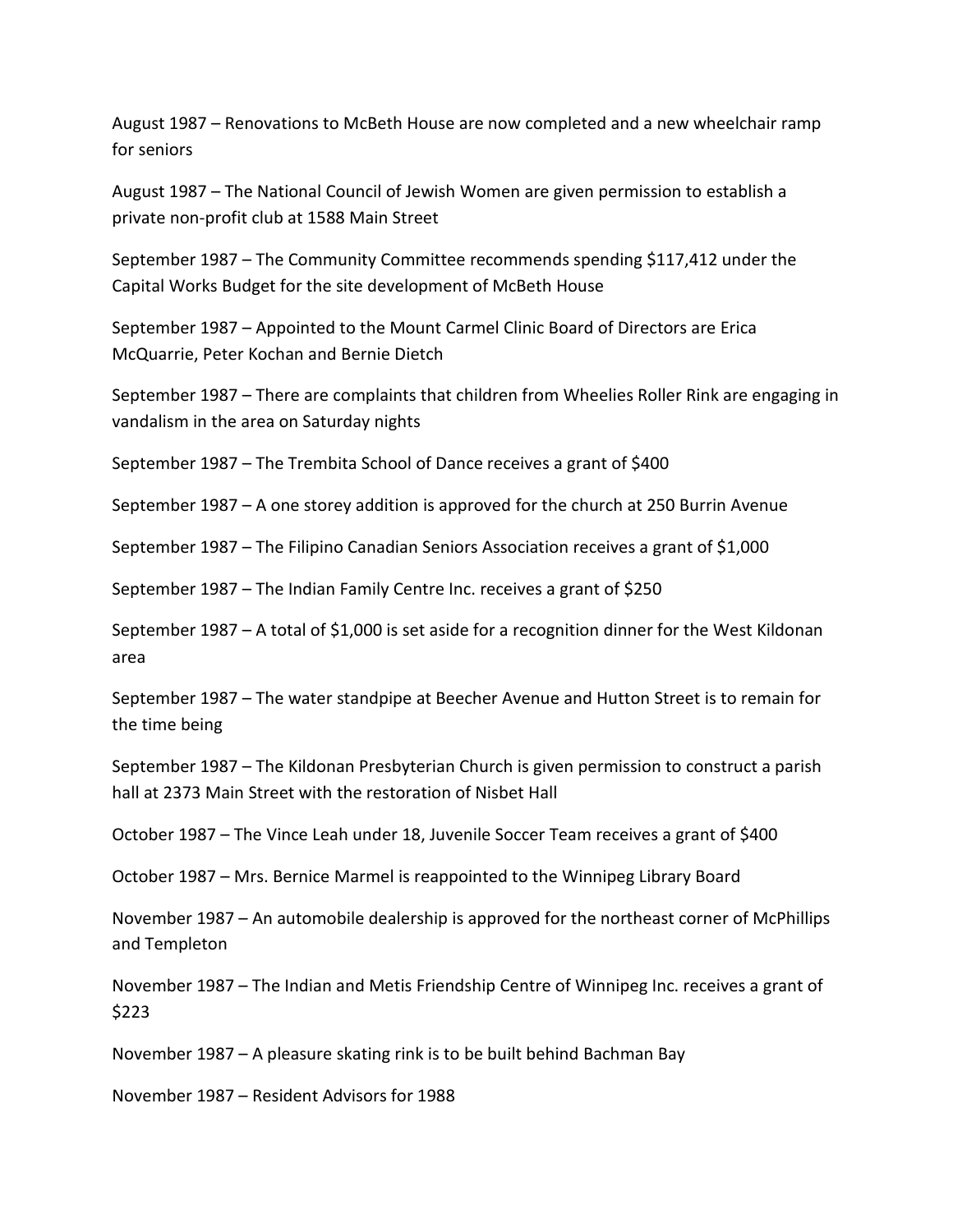Bernard Dietch

Peter Kochan

Peter Kohanski

John Chick

Brenda Cammarata

Sheldon Turbovsky

Max Saper

Ray McLean

Brian Mitton

Clare Cremer

Bob Opitz

Karin Brady

Dave Brazer

Bernice Marmel

Edward Winnik

Robert Kuzak

Bob Scott

Bob Chamberlain

Emma Lenio

Woodrow M. Bennett

John Prystanski

Olga Bigularski

Cynthia Ryan

Alice Balsillie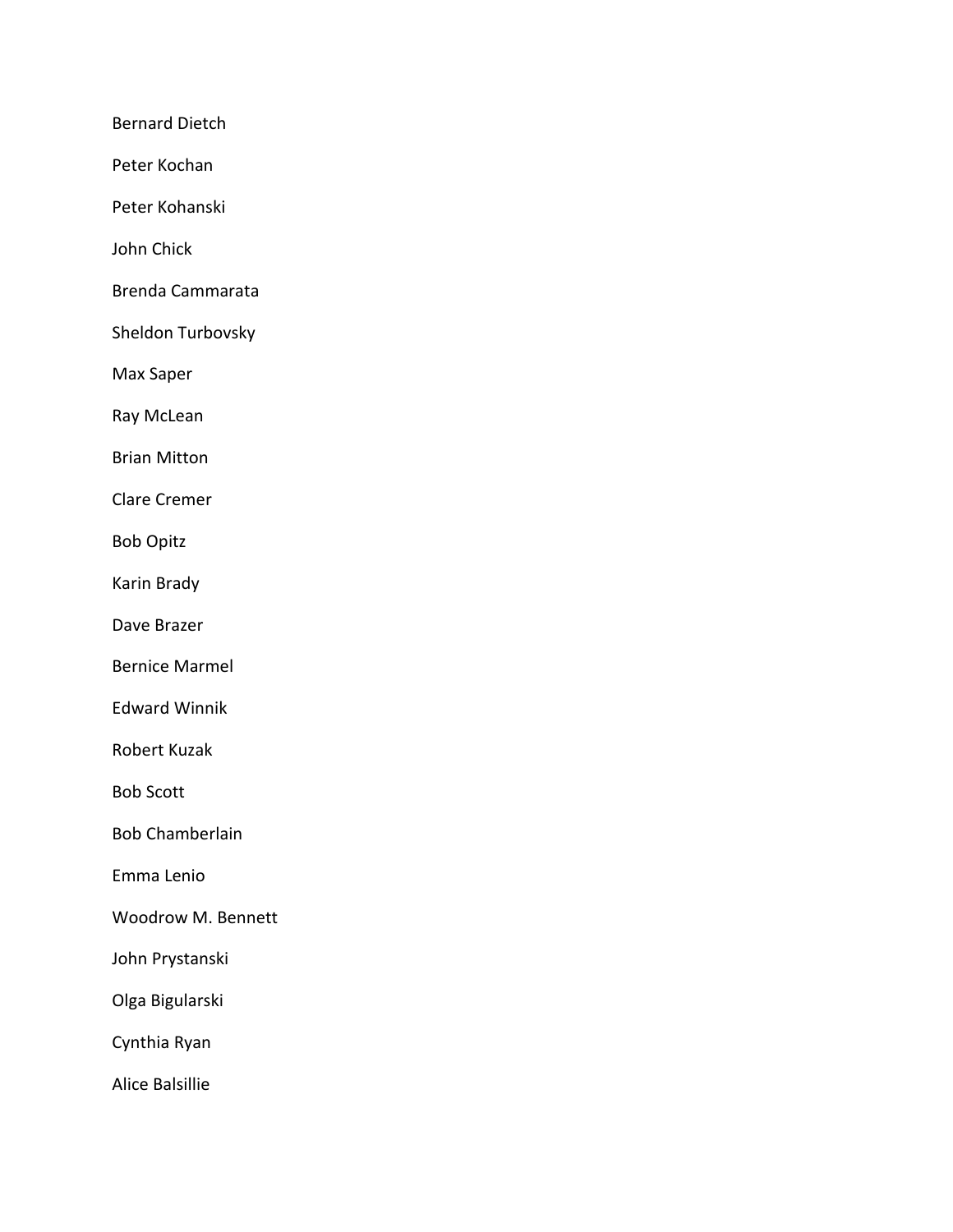November 1987 – Reappointed to the Library Advisory Committee, Mrs. Gwen Krindle, Mrs. Simma Love, Mrs. Brenda Baumgartner and Mrs. Ada Scott

November 1987 – A home occupation licence is given to Kelly Tymko of 134 Donan Street for taxidermy

November 1987 – The Seven Oaks School Division is to expand its storage and maintenance facility at 2536 McPhillips Street

December 1987 – A home occupation licence is approved for Tereza Dasilva of 9 Mapleton Drive for hairdressing

December 1987 – A new school (Leila North) is to be built north of Leila Avenue at Birtle Street

January 1988 – Beecher Avenue is to be closed from McPhillips Street to a point 300 feet east

February 1988 – There are complaints about the excessively loud music coming from the Garden City Inn until 2 a.m. 6 days per week

February 1988 – Maples Ringette receives a grant of \$1,000

February 1988 – A young adult nite club dance hall is to be established at 1412-1416 McPhillips Street

February 1988 – A hobby breeder/dog licence is approved for Linda Tour of 75 Beecher Avenue

February 1988 – A home occupation licence is given to Rochelle Glass of 201 Ambassador Row as a novelty gift assembler

March 1988 – A convenience store, gas kiosk and car wash are approved for 2544 Main Street

April 1988 – A historical plaque is to be placed on a boulder on the Rosh Pina property

May 1988 – It is proposed to extend McGregor Street from Leila to Templeton

May 1988 – The North Winnipeg Co-operative Community Council for Seniors receive a grant of \$500

May 1988 – Maple Collegiate Nursery School receives a grant of \$500

May 1988 – North Winnipeg Satellites Junior "B" Hockey Club receives a grant of \$1,200

May 1988 – Centennial School 75<sup>th</sup> Anniversary Committee receives a grant of \$500

May 1988 – The Main Street Seniors Centre receives a grant of \$800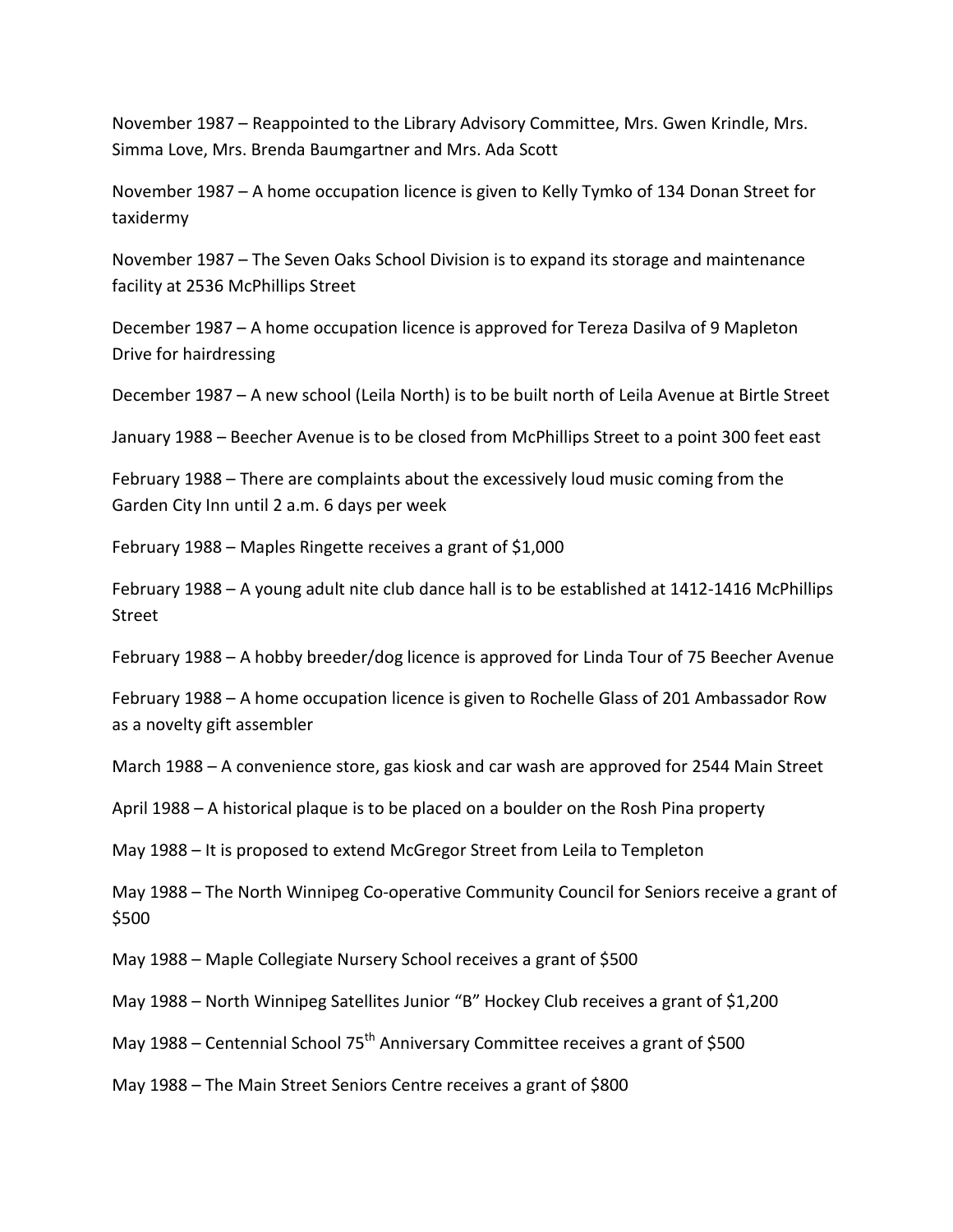May 1988 – The West Kildonan Curling Club receives a grant of \$850

May 1988 – The Winnipeg International Children's Festival Inc. receives a grant of \$300

May 1988 – A Shell gas kiosk, carwash and convenience store is to be built at 2222 McPhillips Street

May 1988 – The Lord Selkirk-West Kildonan Community Centres Board is given a grant of \$600

May 1988 – The Trembita School of Folk Dancing and Trembita Ensemble receives a grant of \$200

May 1988 – The West Kildonan Seniors Recreation Club receives a grant of \$250

May 1988 – McBeth House Centre receives a grant of \$250

May 1988 – A gas kiosk is approved for the east side of Main Street south of Ridgecrest Avenue

May 1988 – A home occupation licence is given to Brian Barnes of 378 Smithfield Avenue as a rifle craftsman

May 1988 – A drive-in restaurant ice cream parlour is approved for 1279 Jefferson Avenue

June 1988 – The West Kildonan Horticultural Society receives a grant of \$250

June 1988 – The Anne Ross Day Nursery receives a grant of \$200

June 1988 – The Northwest Premier Soccer Club receives a grant of \$600

June 1988 – The Colored People's Social and Charitable Association receives a grant of \$600

June 1988 – A convenience store and gas kiosk is to be built on an existing carwash site at 176 Watson Street

June 1988 – A gas kiosk and coin operated carwash is approved for 787-795 Leila Avenue

June 1988 – Budget Rent A Car is to be build a kiosk building at 2265 McPhillips Street

July 1988 – A watermain break repair on the McBeth House property costing \$3,960.88 is to be paid for by the Community Committee

July 1988 – A dance hall licence is approved for 1412-1416 McPhillips Street

July 1988 = The North Winnipeg Rotary Club receives a grant of \$900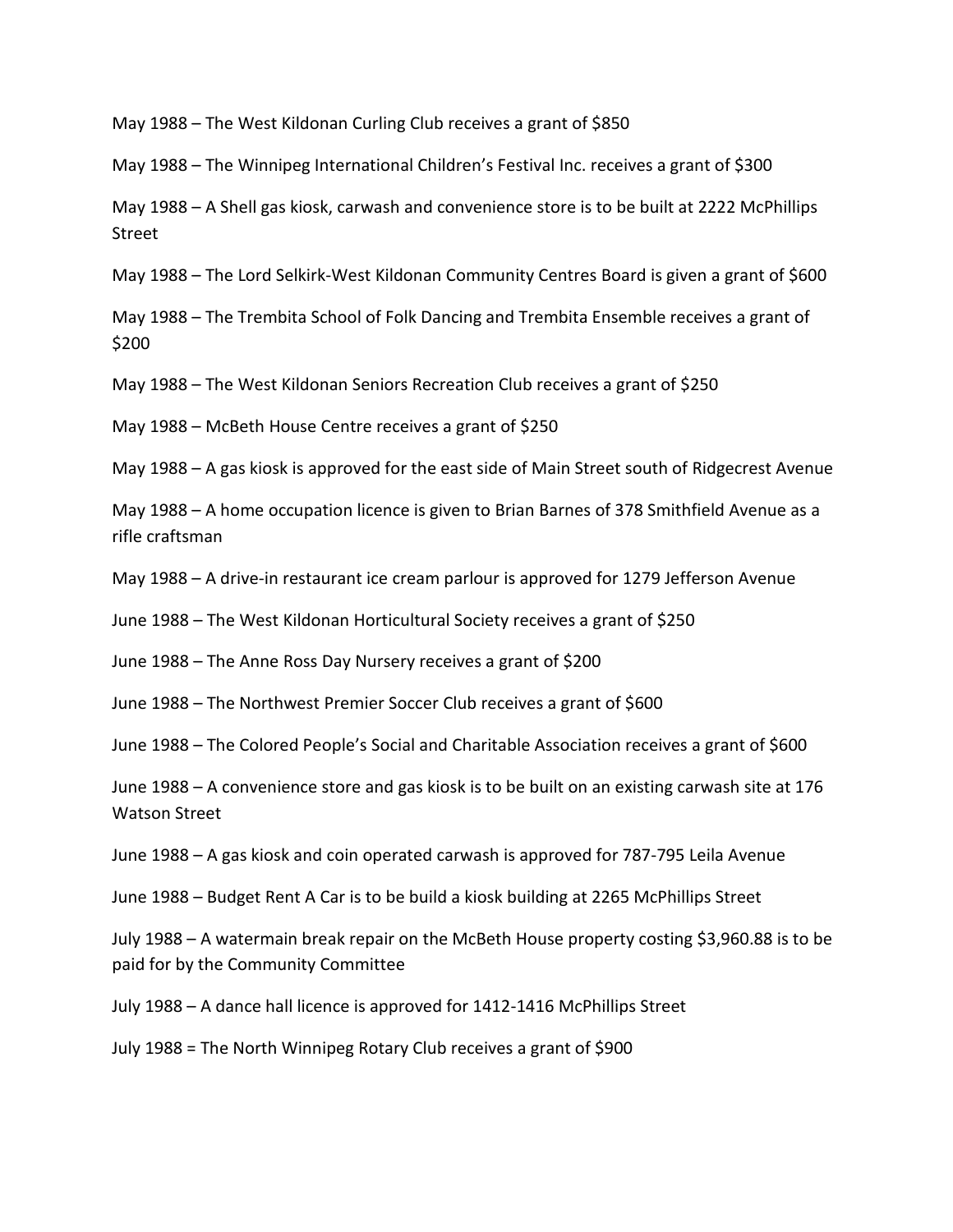July 1988 – Marushka's Ukrainian Restaurant is to establish an eat in and take out restaurant at 587 Smithfield Avenue

August 1988 – Police Superintendent Allen of District 3 announces his retirement

August 1988 – A commemorative plaque is to be installed at Chochinov Park on Garden Park Drive

August 1988 – Appointed to the Board of Directors of Mount Carmel Clinic, Erika McQuarrie, Peter Kochan, Bernice Marmel and Bernie Dietch

August 1988 – The Kildonan Golf Course fencing is moved to the east in the vicinity of Margaret Avenue for a turning lane for the Kildonan Corridor (Peguis Trail)

August 1988 – The Community Committee is to spend \$130 per year to provide cable television for senior citizen activities at McBeth House

August 1988 – A per capita grant of \$839.95 is to be spent to provide 1,000 souvenir pens for Councillor O'Shaughnessy

August 1988 – The church at 250 Jefferson Avenue is to be expanded

August 1988 – A gas kiosk, automatic carwash and convenience store is approved for 950 Jefferson Avenue

August 1988 – The Seven Oaks School Division is to construct an office building for administration on the west side of Powers between Jefferson and Perth

October 1988 – Appointed to the Seven Oaks House Committee, Mr. and Mrs. J. McFarlane and Mr. Lindsay Berger

October 1988 – Property on the west side of Watson Street north of Stardust Avenue is proposed to be sold to the West Kildonan Kiwanis Club for senior citizen housing

October 1988 – A banquet hall licence is approved for 2695 Main Street

October 1988 – A sludge dewatering facility is to be built at the sewage treatment plant at 2230 Main Street

October 1988 – The outdoors storing of sand and soil is to be permitted at 2690 McPhillips Street

November 1988 – Mrs. Brenda Cammarata is reappointed to the Winnipeg Library Board

November 1988 – Per capita grants given out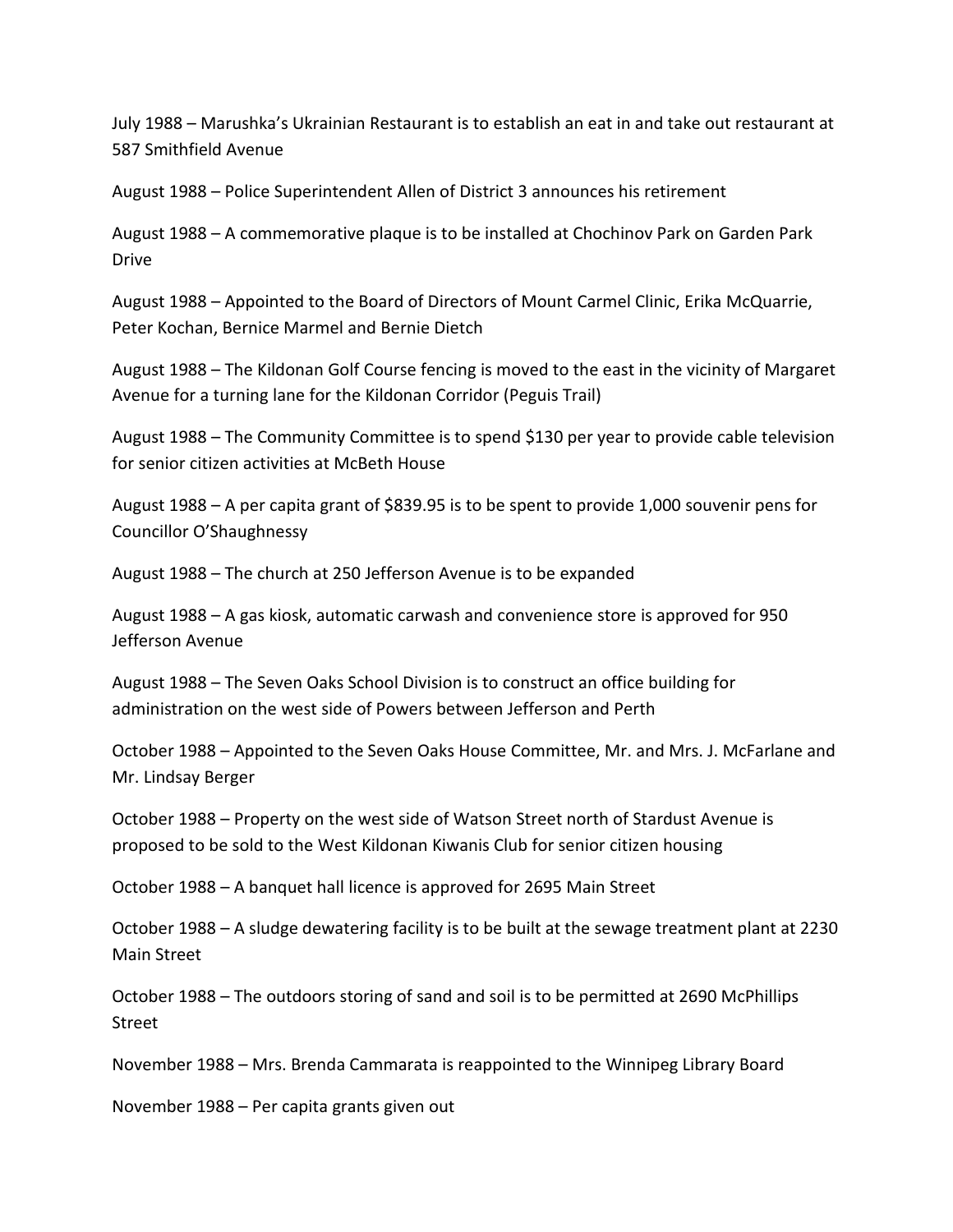St John's Aqua Kings Swim Club Inc. - \$500

Maples Multiplex Centre Inc. - \$500

Annual Residents Advisory Group Appreciation Dinner - \$1,480.62

Teen Touch - \$100

Inner City Voice Inc. - \$150

Indian and Metis Friendship Centre of Winnipeg Inc. - \$234

Seven Oaks Scholarship Board - \$500

November 1988 – A home occupation licence is given to Doug Carberry of 12 Payne Street as a sporting goods dealer and to Linda Lemire of 384 Fernbank Avenue for hairstyling

November 1988 – Don's Photo is to establish a retail store at 1839 Main Street

November 1988 – Resident Advisors for 1989

Dave Brazer

Bob Chamberlain

Bernice Marmel

Gerald McQuarrie

Mel Okaley

Bob Scott

Bernard Dietch

Peter Kochan

Cynthia Ryan

Barbara Smith

Karin Brady

Bob Opitz

Brenda Cammarata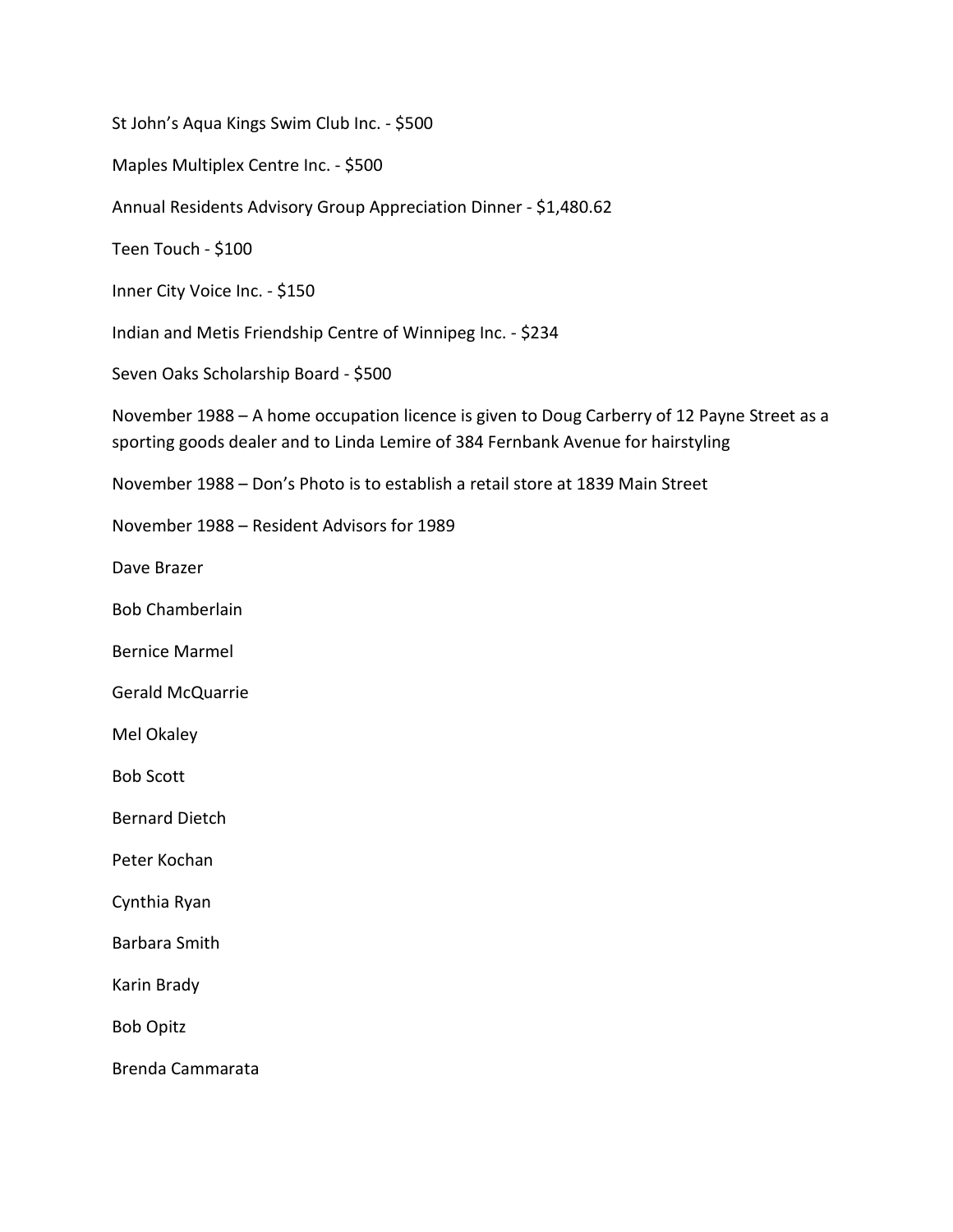Ray McLean

Max Saper

Sheldon Turbovsky

Alice Balsillie

Woodrow M. Bennett

Olga Bigularski

Lawrence Lavitt

John Prystanski

Terri Bigularski

November 1988 – A gas kiosk is approved for 66-102 Mandalay Drive

November 1988 – A banquet hall licence is approved for 1099 Kingsbury Avenue

January 1989 – Superintendent George Pike is the District 3 Police Commander

January 1989 – Part of McBeth Avenue is to be closed south of Red River Boulevard and east of Main Street

January 1989 – A Salvation Army clothing thrift store is approved for 1721 Main Street

January 1989 – a gas kiosk, convenience store and drive-in restaurant is approved for 2550 Main Street

February 1989 – Shell Canada is to redevelop an existing automobile service station including a food store at 1915 Main Street

February 1989 – Lawrence Lavitt is appointed to the Library Advisory Committee

February 1989 – One of the Vince Leah Recreation Centre's hockey's rinks is to be refurbished at a cost of \$1,932

February 1989 – Value Village is to establish a second hand furniture and clothing store at 942 Jefferson Avenue

March 1989 – The Seven Oaks Scholarship Board receives a grant of \$1,000

March 1989 – A gas kiosk is to be built at 2132 McPhillips Street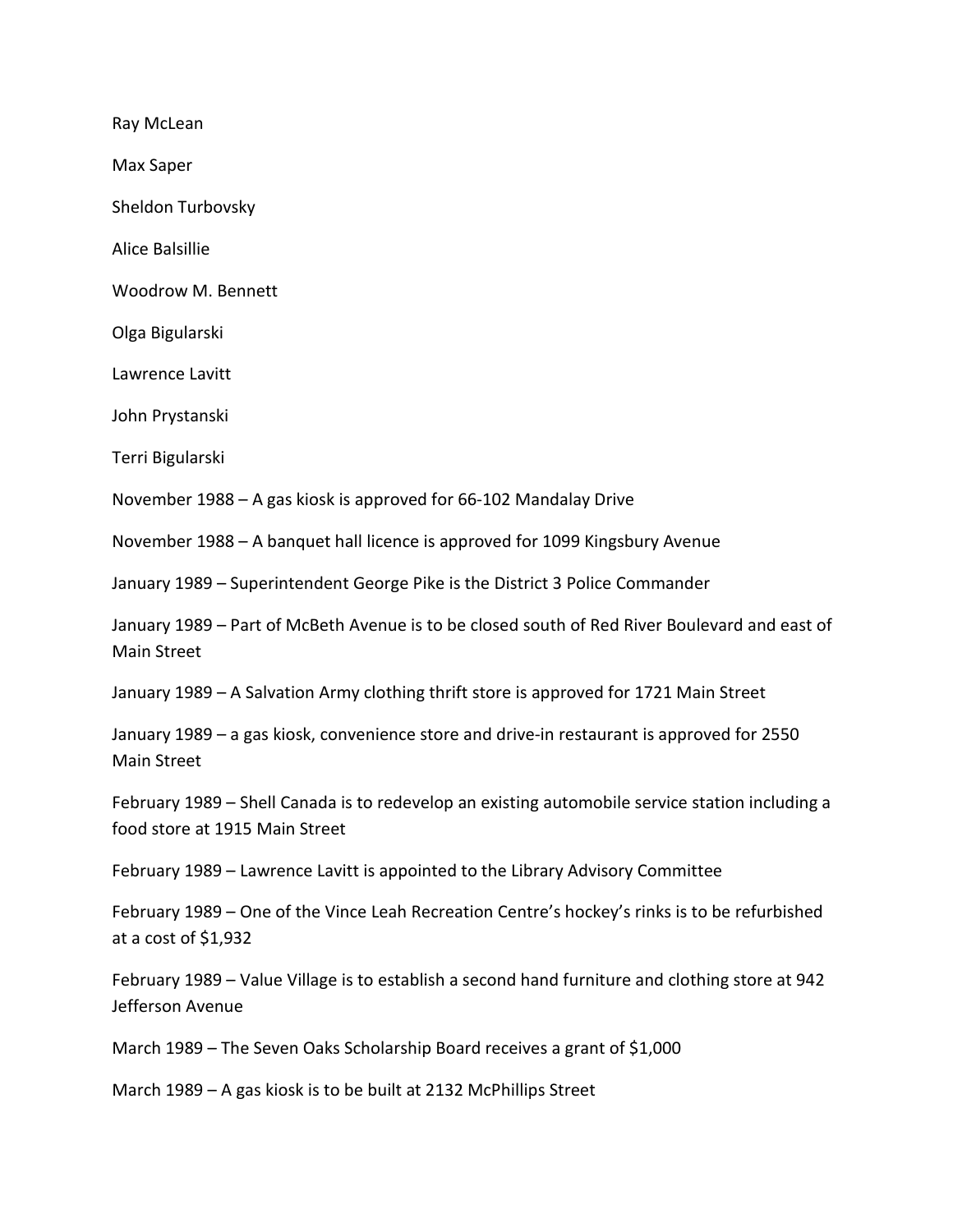March 1989 – An addition to the Pre-treatment room at the sewage disposal building at 2230 Main Street is approved

March 1989 – A commercial building is to be constructed at 1815/1817 Main Street

April 1989 – A proposal is made to close the weight room at the Seven Oaks Pool

April 1989 – The Scotia Street Ratepayers Association brings a petition with 207 signatures asking to close Scotia Street on Sundays from late spring to the fall during daylight hours and making Scotia Street a bicycle route on Sundays.

May 1989 – Per capita grants awarded

Ukrainian Senior Citizens Club - \$1,000

Colored People's Social and Charitable Association - \$600

Inner City Voice - \$400

West Kildonan Curling Club - \$600

Maples Multiplex Centre Inc. - \$1,000

Isaac Newton Junior High - \$1,050

Centennial School Parents Committee - \$1,000

West Kildonan Seniors Recreation Club - \$500

Maples Collegiate Nursery School - \$500

Winnipeg Selects Hockey Club - \$200

Garden Park Baptist Youth - \$1,000

Lord Selkirk-West Kildonan Community Centres Board - \$600

Trembita School of Folk Dancing and Trembita Ensemble - \$500

West Kildonan Horticultural Society - \$250

Northwest Youth Soccer Association - \$400

Main Street Seniors Association - \$800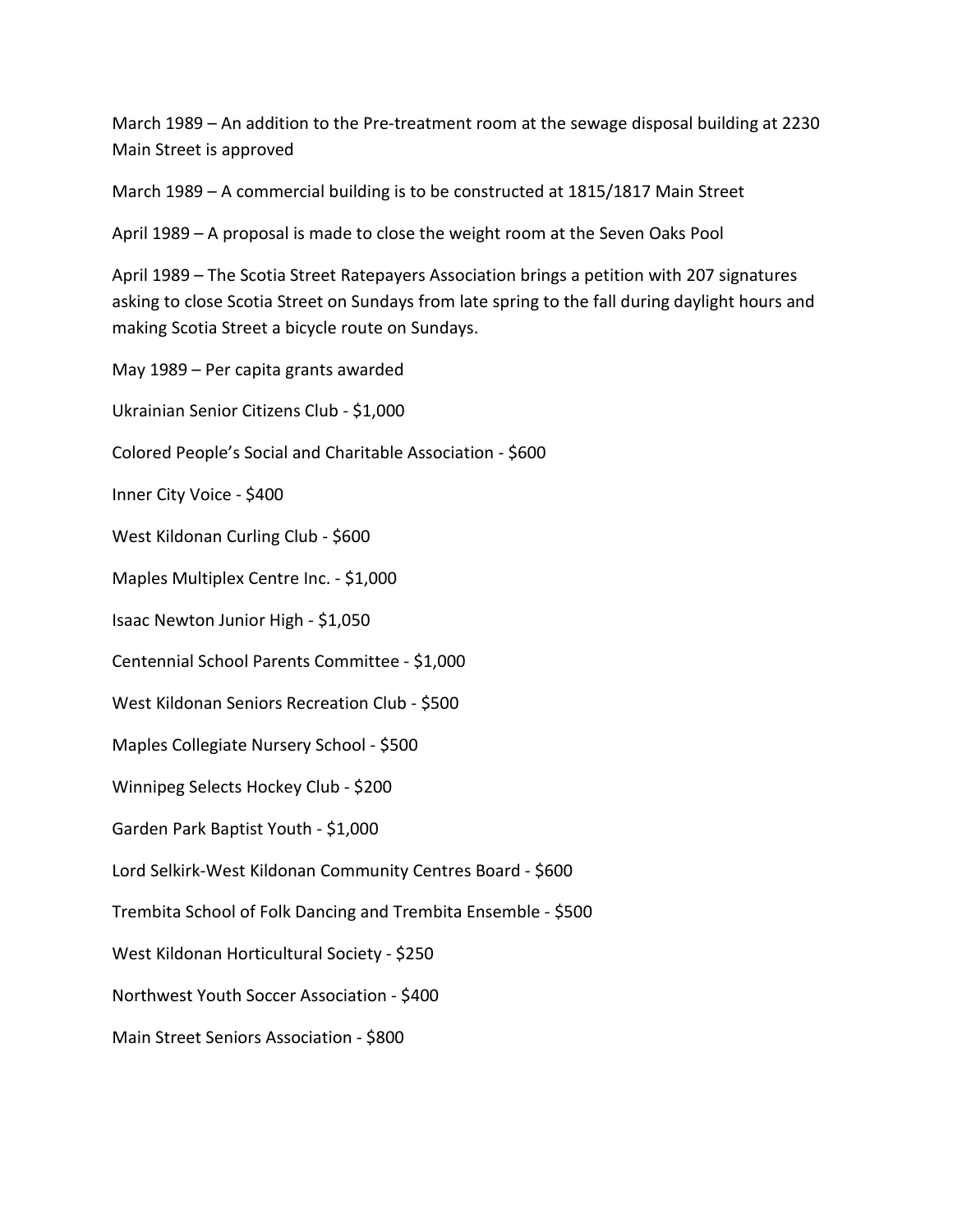May 1989 – The Maples Multiplex Centre Inc. is to receive a community incentive grant of \$150,000 to construct a single pad ice arena adjacent to and connected with the Maples Community Centre at 434 Adsum Drive

May 1989 – A total of \$229,000 is to be allocated from the Lord Selkirk-West Kildonan land dedication reserve to repay Genstar Limited for its development of Mandalay West Park.

May 1989 – A total of \$160,000 is to be spent for sodding and irrigation of the park in the Seven Oaks Crossing area

May 1989 – The Children's Play Centre is approved for 1399 McPhillips Street

June 1989 – The Seven Oaks Silhouettes Gymnastic Club receives a grant of \$400

June 1989 – The Rotary Club of North Winnipeg receives a grant of \$600

June 1989 – The Winnipeg Boys and Girls Club Inc. receive a grant of \$900

June 1989 – A Red Lobster and Olive Garden are to be constructed at the northwest corner of Leila Avenue and Garden Park Drive

June 1989 – A Domo Gas Kiosk is to be built at 1840 Main Street

July 1989 – The Chochinov Family receives a \$300 grant for a one-time special dedication at Chochinov Park

July 1989 – The Manitoba All Stars 60+ receive a grant of \$500

July 1989 – Cynthia Ryan is appointed to the Library Advisory Committee

July 1989 – A total of \$28,040 is to be spent on fitness equipment at the Joe Zuken Fitness Centre

July 1989 – An addition is to be built at Victory School containing 3 classrooms, a conference room and an Arts and Craft Centre

July 1989 – A sewing machine repair and service centre in conjunction with a retail store is approved for 1867 Main Street

August 1989 – Sheldon Turbovsky, Brenda Cammarata, Bernice Marmel and Bernie Dietch are reappointed to the Mount Carmel Clinic Board of Directors

September 1989 – The West Kildonan Collegiate Hockey Team receives a grant of \$50

September 1989 – A second furniture clothing store is approved for 942 Jefferson Avenue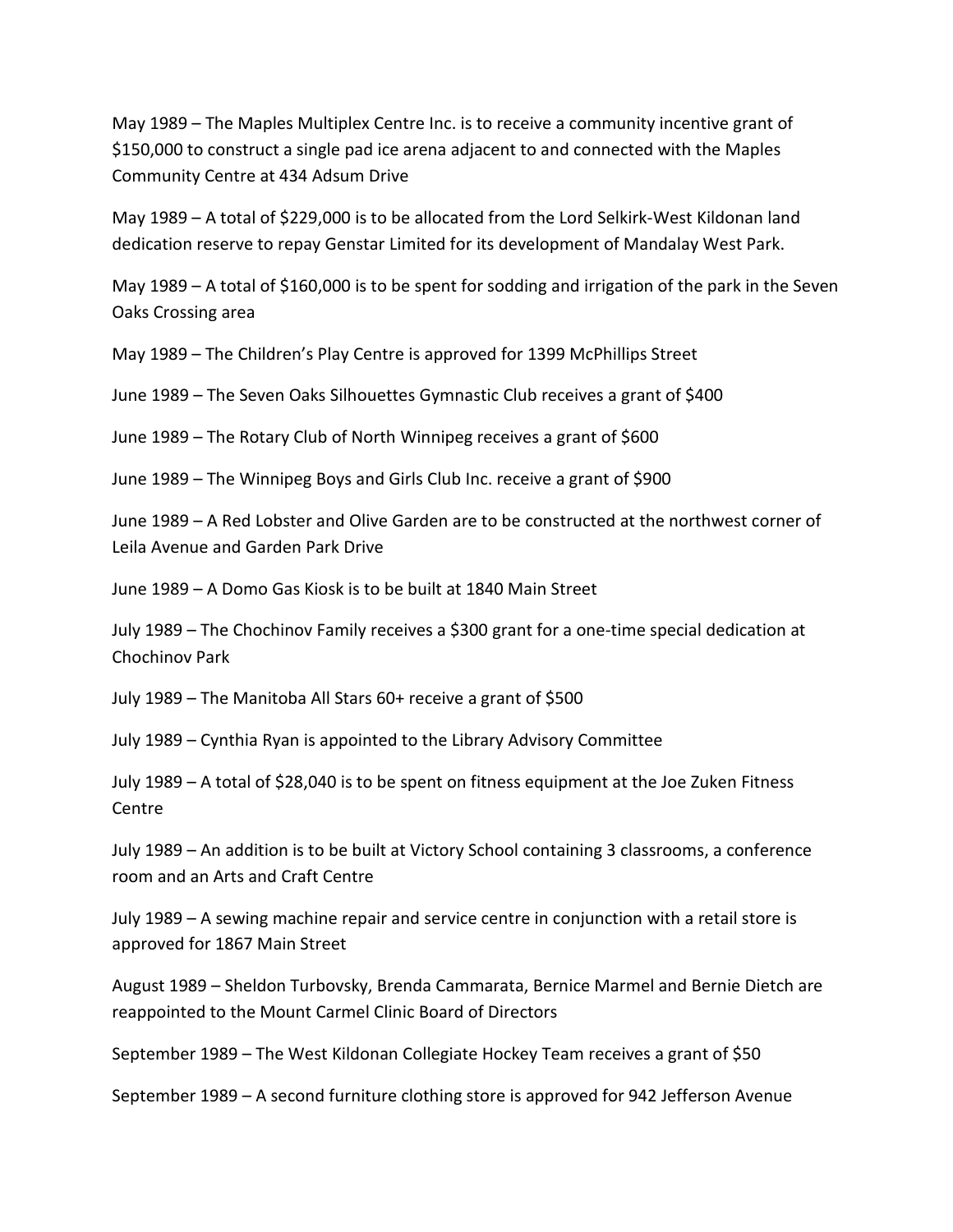October 1989 – The "Beavers Men's Senior "A" Slow Pitch Team receives a grant of \$500

October 1989 – The Maples Multiplex Centre receives a grant of \$652.40

November 1989 – After the Civic Elections, the Councillors are, Lazarenko, Lorenc, Mendelson, O'Shaughnessy and Prystanski

November 1989 – Scotia Street/St Cross Street is to be designated as a bicycle route on Sundays during the summer on a trial basis for the summer of 1990

November 1989 – The Community Committee approves in principle a by-law to prohibit the owning of pit bull dogs in Winnipeg

November 1989 – An existing drive-in restaurant at 1887 Main Street is to be expanded by the construction of a garbage enclosure

November 1989 – A restaurant is to be established at 2188 McPhillips Street

December 1989 – Resident Advisors for 1990

Stuart Greenfield

Brenda Cammarata

Sheldon Turbovsky

R. C. McLean

B. Van Ryckehem

Brian Mitton

Karen McInnis

Karin Brady

R. Chamberlain

Robert Scott

Bernice Marmel

Dave Brazer

Herman Kappel

J. Millar Usiskin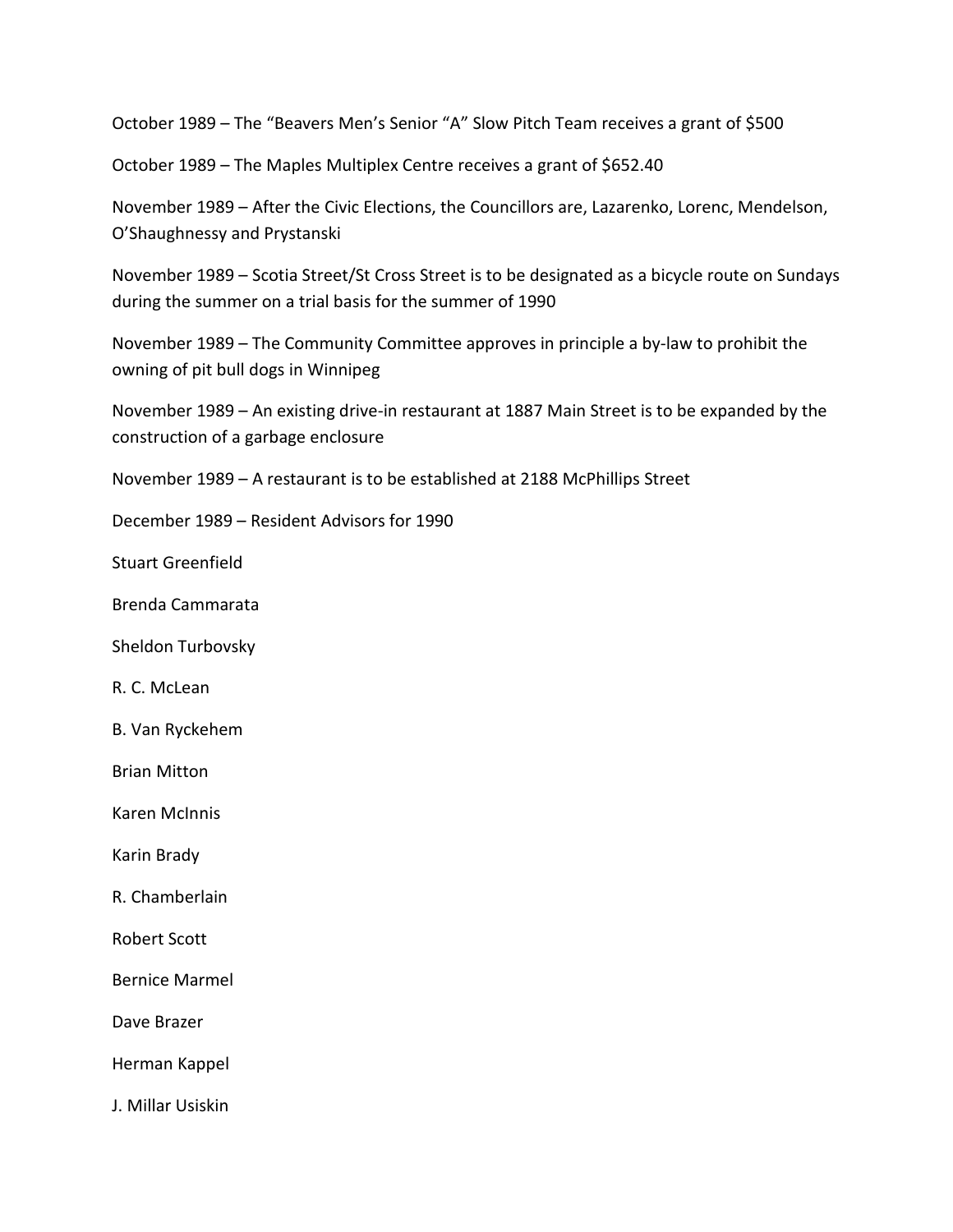Lawrence Lavitt Bob Opitz Peter Kochan Sharon Hupe Diane J. Chliboyko Alice Balsillie Cynthia Ryan Leo Arnaud A. Musto Kevin Lyons Anna Lesyk Ashley Arnaud December 1989 – A school site is proposed for the Amber Trail Community December 1989 – A banquet hall licence is approved for the Royal Canadian Legion at 1748 Main Street

December 1989 – Appointed to the Library Advisory Committee are Simma Love, Lawrence Lavitt and Cynthia Ryan

December 1989 – Bernice Marmel is appointed to the Winnipeg Library Board

December 1989 – An appreciation dinner for the resident advisors and administration is to cost \$641.27

February 1990 – The Community Committee recommends that the 1990 property tax increase be held to 8% instead of the original 13%

February 1990 – An addition is approved for the existing shopping centre at 2305 McPhillips Street

February 1990 – A three storey medical facility is approved for the west side of McPhillips between Templeton Avenue and Court Avenue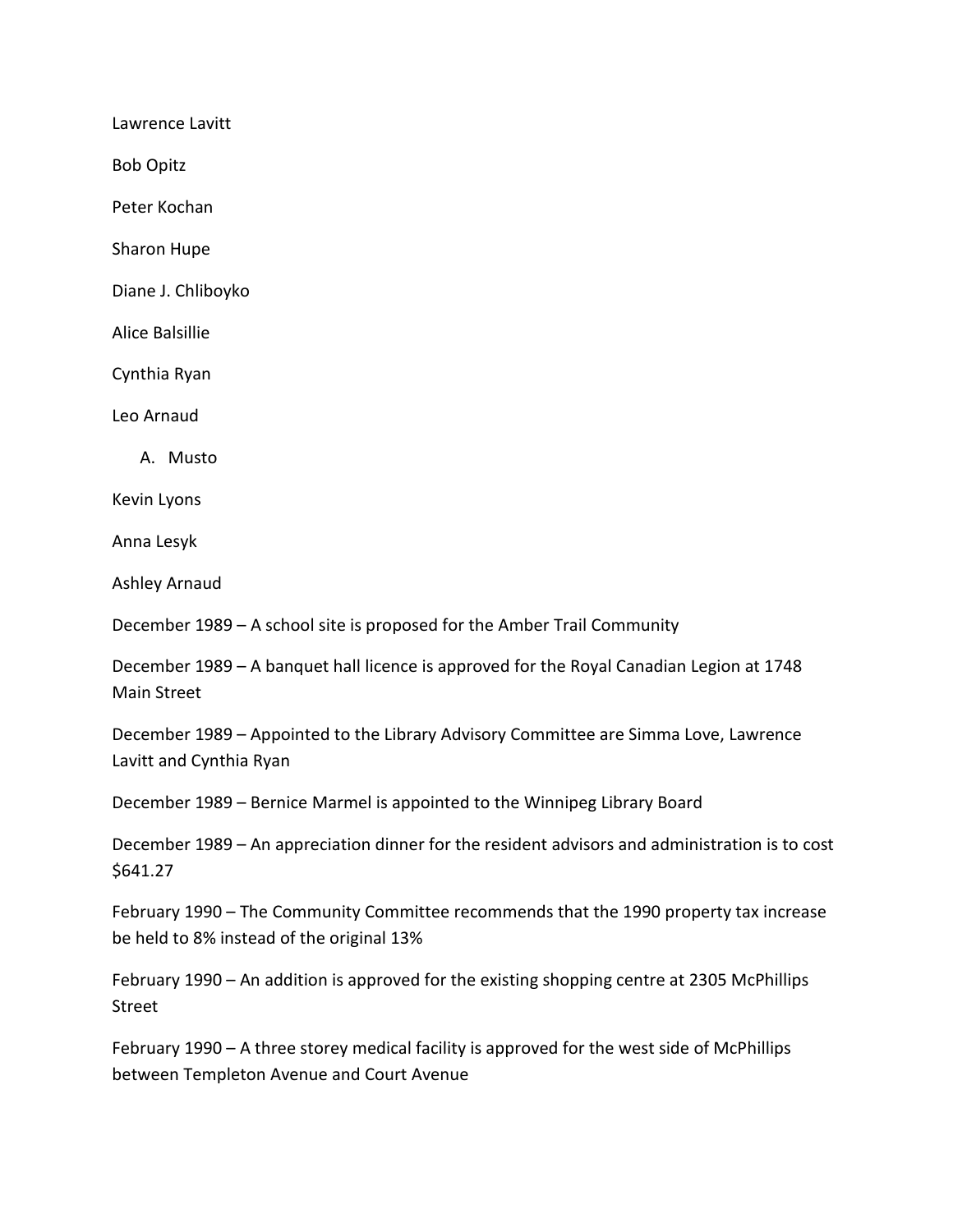February 1990 – A gas kiosk, carwash and restaurant are approved for the east side of McPhillips between Swailes and Beecher

February 1990 – Karin Brady is appointed to the Library Advisory Committee and the Mount Carmel Clinic Board of Directors

March 1990 – A home occupation licence is given to Ken Schwartz of 511 Perth as a hauling contractor

April 1990 – A total of \$50,000 is to be allocated from the Lord Selkirk-West Kildonan land dedication reserve account for the development of a playground at Riverbend Park

April 1990 – A penthouse office is approved for 930 Jefferson Avenue

May 1990 – A carnival licence is approved for 2305 McPhillips Street from May 17-21, 1990

May 1990 – The official street naming ceremony in honour of Monty Hall is to be held June 28, 1990

May 1990 – Per capita awarded

Maples Multiplex Centre - \$1,000

St John's Library 75<sup>th</sup> Anniversary - \$350

Philippine Amateur Golfers Association of Manitoba - \$1,500

Winnipeg Selects Hockey Team - \$100

May 1990 – The Community Committee asks the West Kildonan Community Centre, the Garden City Community Centre and the Vince Leah Recreation Centre to consider amalgamation. Residents living in the area bounded by McPhillips, the C.P.R. Tracks, Templeton and the C. P.R. Bergen Cut-off to continue as members of the community centre they presently attend.

May 1990 – A carwash, gas kiosk and public garage are approved for 2051 McPhillips Street

May 1990 – A home occupation licence is given to Verona Klann of 101 Gilia Avenue as a tydying operator

May 1990 – An automobile supplies and parts shop is approved for 1669 Main Street

May 1990 – A temporary garden centre is approved for Canadian Tire at 1050 Leila Avenue

May 1990 – A grant of \$400 is given for a Maples Collegiate Graduation Scholarship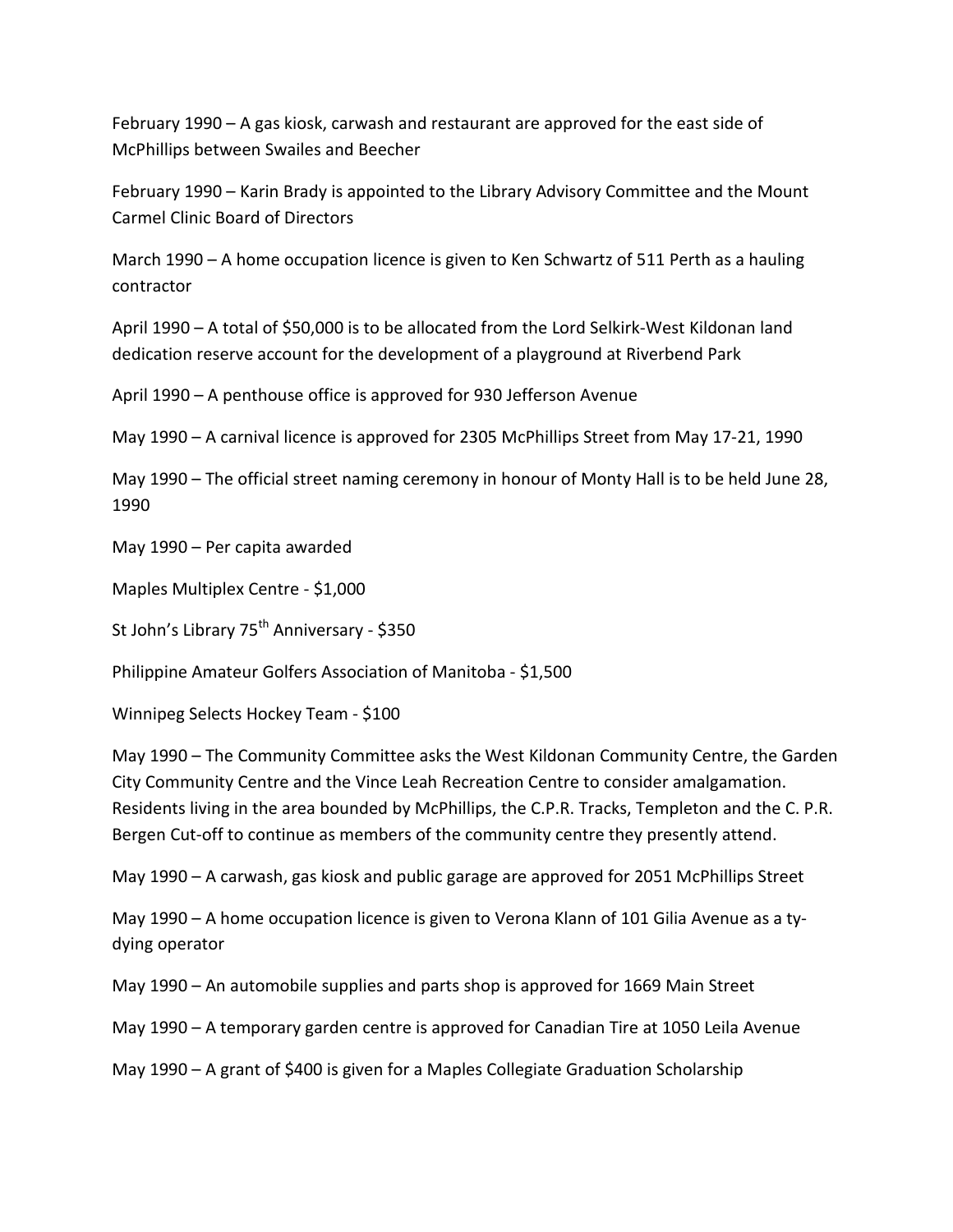May 1990 – An indoor hockey arena (multiplex centre) is to be built on an existing community centre at 454 Adsum Drive with 248 parking spaces

June 1990 – Per capita grants awarded Beavers Senior "A" Slo-Pitch Team - \$200 West Kildonan Curling Club - \$500 Ukrainian Senior Citizens Club - \$1,050 North Winnipeg Co-operative Community Council - \$200 Sonic Sound Basketball Club - \$100 Pakistan Canada Cultural Equation of Manitoba Inc. - \$100 West Kildonan Seniors Recreation Club - \$400 Hindu Seniors Club of Manitoba Inc. - \$200 Canadian Ukrainian Institute Prosvita Association - \$1,500 West Kildonan Horticultural Society - \$250 Manitoba All Stars 60+ - \$500 Seven Oaks Scholarship Board - \$500 Trembita School of Folk Dancing and Trembita Ensemble - \$900 Northwest Child and Family Services - \$700 Multicultural Seniors Coalition of Manitoba Inc. - \$240

Lord Selkirk-West Kildonan Annual Community Dinner - \$1,000

June 1990 – The Parks and Recreation Staff are to be relocated to the lounge area of 1760 Main Street with their vacated area at 1760 Main Street incorporated in the existing community office. The kitchen area in the basement is to be used by the resident advisors on community committee nights.

June 1990 – The Paradise Restaurant at 662 Leila Avenue is given permission to expand including an area for a proposed outdoor facility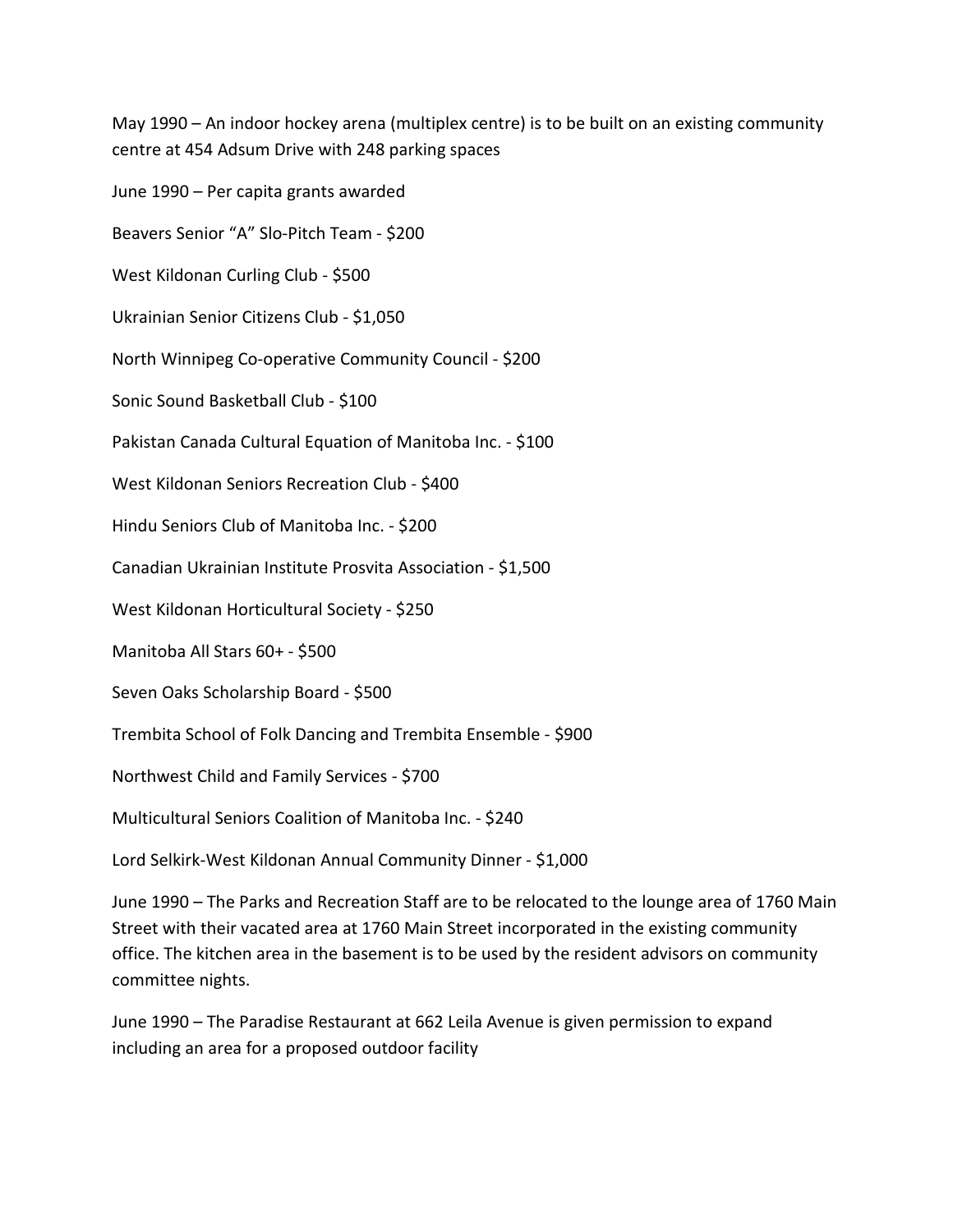June 1990 – A home occupation licence is given to Talia Hassan of 17 Brambleberry Place as a gift basket arranger

June 1990 – The establishment of an outdoor licenced restaurant at 1450 McPhillips is approved

July 1990 – The Lord Selkirk-West Kildonan Community Centres are to receive \$6.45 per capita for maintenance and operation of the facilities

July 1990 – Mr. and Mrs. Nerman are appointed to replace Mrs. P. Holland and Mrs. P. Wright on the Seven Oaks House Committee

July 1990 – The James Nisbet Nursery School receives a grant of \$500

July 1990 – The Stratford Square Condominium Association receives a grant of \$250

July 1990 – A total of 1,500 souvenir pens are purchased for \$1,263.66

July 1990 – Resident Advisor Woodrow M. Bennett passes away

July 1990 – A total of \$925 is to be spent repairing the Garden City Community Centre gymnasium ceiling

July 1990 – A total of \$30,374 is to be spent for renovating the West Kildonan Memorial Community Centre building

July 1990 – A home occupation licence is given to L and G. Akkrofi of 702 Sheppard for hairdressing

July 1990 – A bank with drive-in service is approved for 2350 McPhillips Street

July 1990 – A public school is approved for 20 Ashville Street

September 1990 – The Kildonan Bridge and corridor (Peguis Trail) is to open in October 1990. The Community Committee recommends that the bridge be named the Kildonan Bridge and Route 17 as the Kildonan Corridor

September 1990 – Appointed to the Mount Carmel Clinic Board of Directors, Sheldon Turbovsky, Brenda Cammarata, Bernice Marmel and Karin Brady

September 1990 – Ashville Street is to be renamed Allan Blye Drive

September 1990 – The Maples Collegiate Nursery School receives a grant of \$500

September 1990 – Projects to be funded from the Community Land Dedication Reserve Fund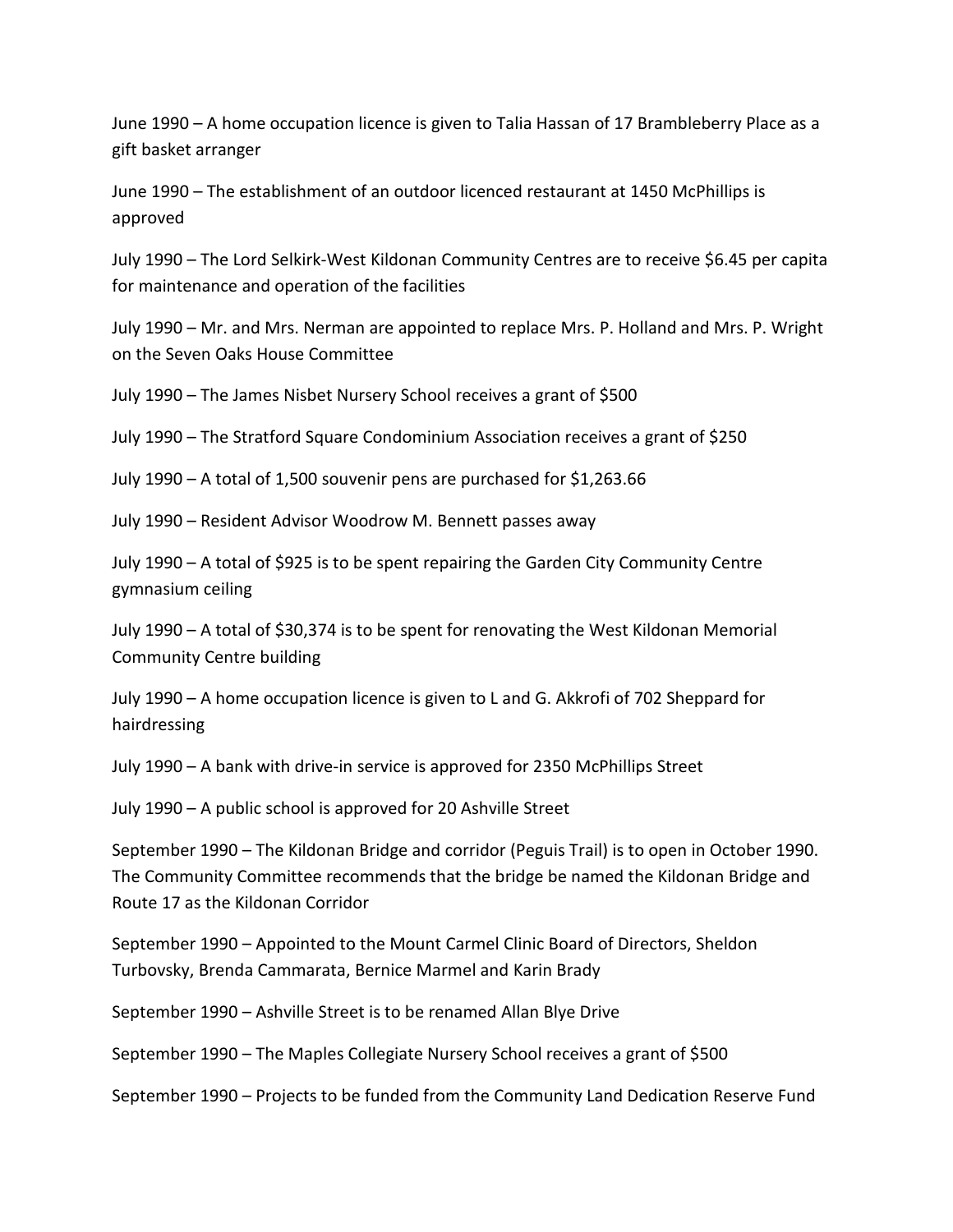Garden City Community Centre - \$35,000 to repair the asphalt parking lot

Upgrade playground at Tanoak Park - \$25,000

Upgrade playground at Diplomat Park - \$25,000

Beecher Park Phase II - \$26,000

September 1990 – An addition to the commercial building at 1763 Main Street is approved

October 1990 – The Indian and Metis Friendship Centre receives a grant of \$150

The North West Whitecaps Boys Under 14 Soccer Team receives a grant of \$700

The National Basketball Association of Manitoba receives a grant of \$500

October 1990 – A home occupation licence is approved for Rose Marie A. Bouchard of 109 Saul Miller Drive for a skin products care person

October 1990 – A fitness centre is approved for 2146 Main Street

October 1990 – The exterior of McBeth House is to be underpinned in 1991 at an estimated cost of \$66,000

November 1990 – The Community Committee goes on record in favour of Victory School's plans to construct a wheelchair accessible structure at an estimated cost of \$70,000 to \$80,000

November 1990 – A pet grooming service is approved for B-700 McGregor Street

November 1990 – Resident Advisors for 1991

Brenda Cammarata

Stuart Greenfield

Sheldon Turbovsky

Karin Brady

Brian Mitton

Cynthia Ryan

Dave Brazer

Bob Chamberlain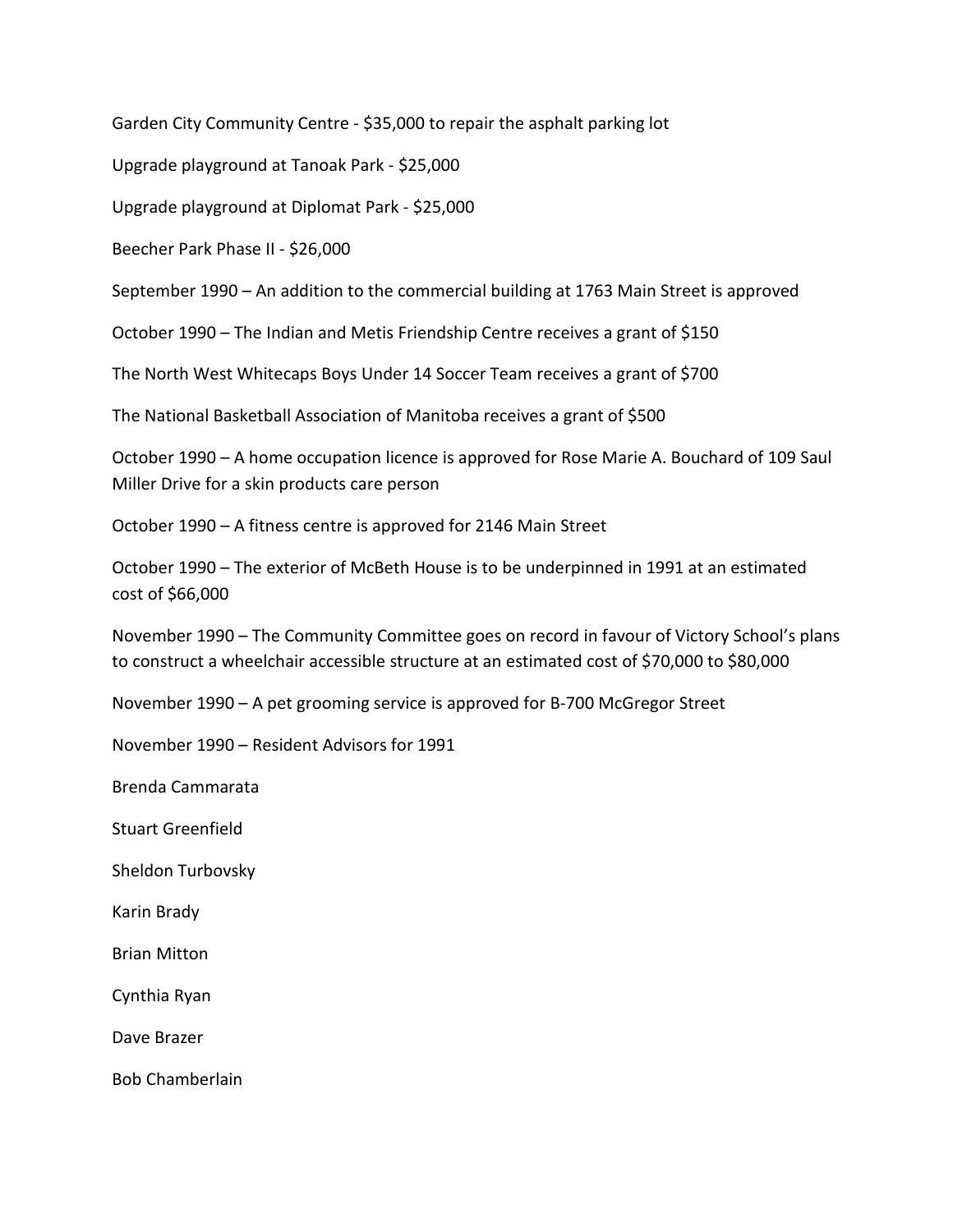Bernice Marmel

Raymond W. Stasiuk

Jean Miller Usiskin

Diane J. Chliboyko

Sharon Hupe

Peter Kochan

Lawrence Lavitt

Bob Opitz

Peter Budding

Debi Spence

December 1990 – The Gilbert Park Tenants Association Family Circle Committee receives a grant of \$1,500

December 1990 – Appointed to the Winnipeg Library Board is Ms. Sherri Lyons

December 1990 – Appointed to the Library Advisory Committee, Cynthia Ryan and Eartha M. Gyles

December 1990 – Scotia and St Cross Streets are established as permanent bicycle routes on Sundays during the summer

January 1991 – A recycling depot is approved for 346 Perth Avenue

February 1991 – The Community Committee votes in favour of naming the Kildonan Corridor the Chief Peguis Trail

February 1991 – The Maples Multiplex Centre receives a grant of \$1,000

February 1991 – The Garden Park Youth receive a grant of \$500

February 1991 – The Philippine Amateur Golfers Association of Manitoba receive a grant of \$1,500

February 1991 – Personalized souvenir pens for the councillors cost \$2,150.70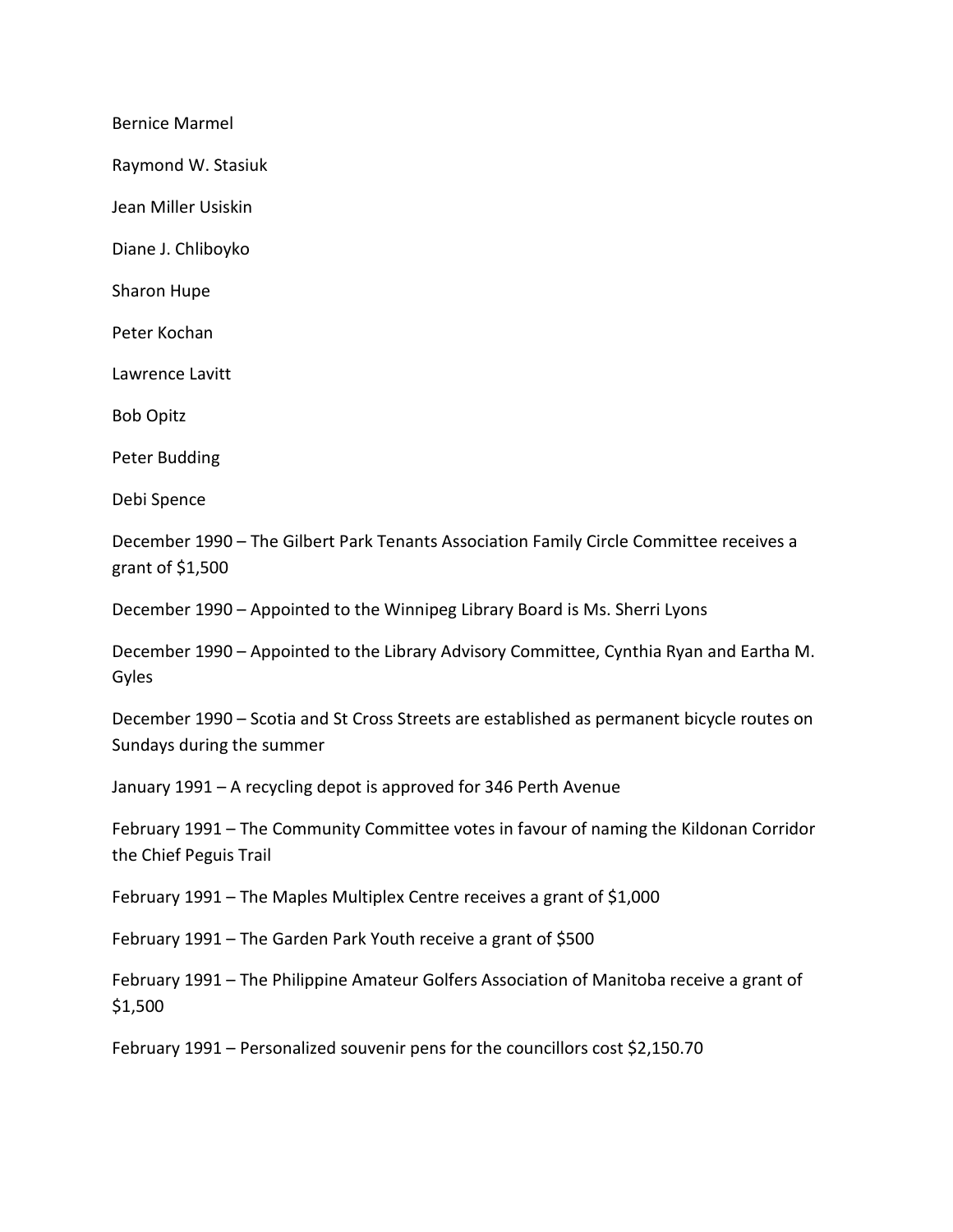February 1991 – A home occupation licence is given to Mr. Alcide Frechette of 1493 Jefferson Avenue as an income tax preparer

February 1991 – The Maples Multiplex Centre is given permission to use the indoor arena for banquet hall rentals

March 1991 – A 48 unit seniors housing unit is to be built at 1080/1084 Powers Street

April 1991 – A total of \$15,580 from the Recreation Program Reserve Fund is to be used to extend the hours at the Kildonan Park outdoor pool

April 1991 – A sports card business is approved for 855 Sinclair Avenue

April 1991 – A drive-in restaurant (ice cream parlour) is approved for 7-1965 Main Street

April 1991 – Per capita grants awarded

Resident's Advisory Group - \$300

Northwest Child and Family Services - \$250

West Kildonan Horticultural Society - \$250

Polonia Soccer Club - \$1,000

Philippine Association of Manitoba Inc. - \$450

West Kildonan Seniors Recreation Club - \$400

Seven Oaks Scholarship Board - \$900

Winnipeg Central District Scouts Canada - \$600

Winnipeg Selects Hockey Club - \$100

Stratford Square Residents Association

April 1991 – A total of \$10,000 is to be spent on McBeth House Historical Building upgrades

May 1991 – Mrs. Mary Cunningham resigns from the Seven Oaks Committee, Miss Sylvia Richardson and Mrs. Bernice Marmel are appointed to the committee

May 1991 – Per capita grants awarded

Faith Academy - \$500

Hindu Seniors Club of Manitoba Inc. - \$300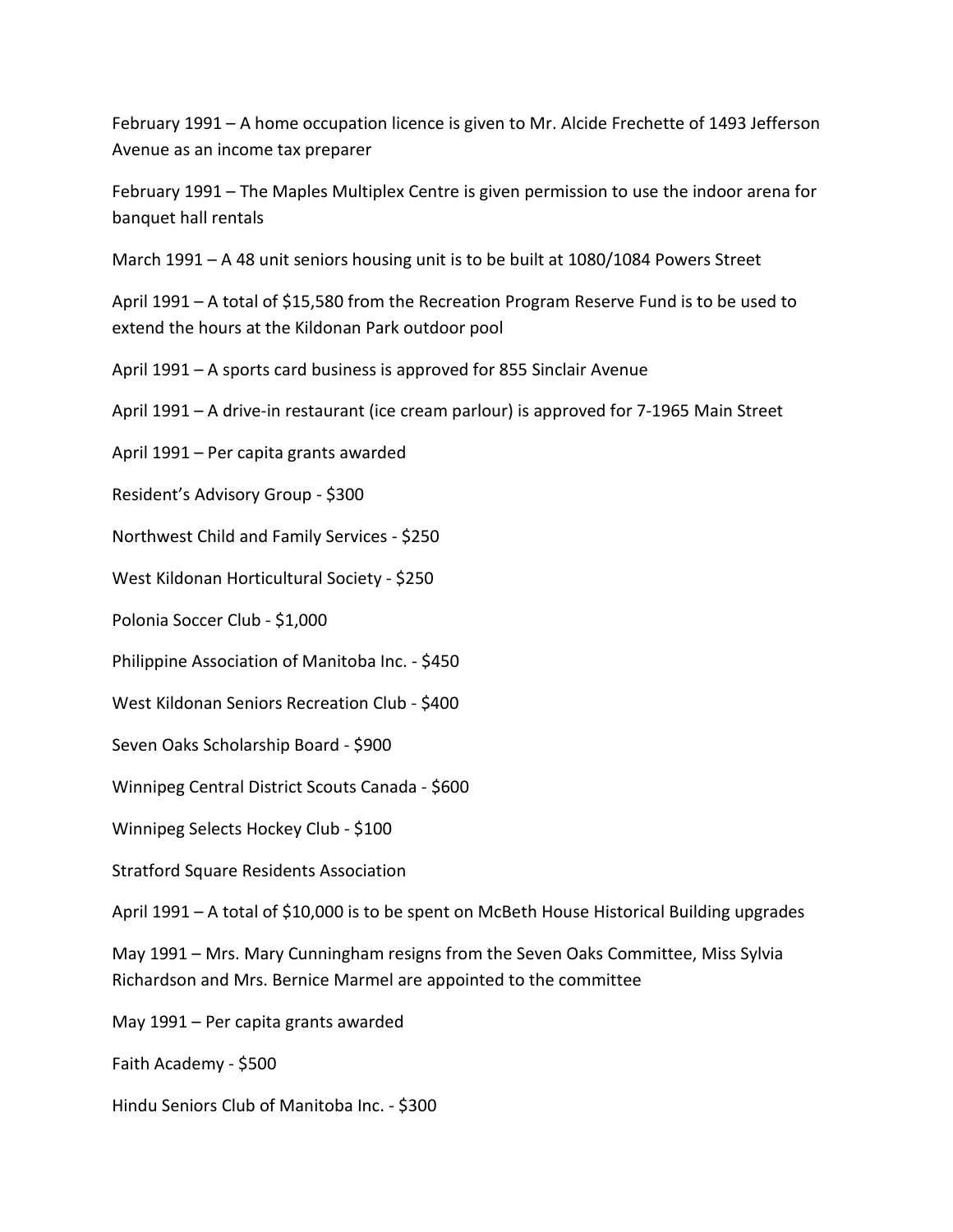Gwen Sector Creative Living Centre - \$350

Injured Workers Association of Manitoba Inc. - \$300

Seven Oaks General Hospital 10<sup>th</sup> Anniversary Open House and Barbeque - \$1,000

Rotary Club of North Winnipeg - \$800

Ukrainian Orthodox Summer Camp Veselka

May 1991 – Community Incentive grants are given to North Winnipeg Nomad Minor Football

Club - \$1,116 and the Maples Recreation Association Inc. - \$30,000

May 1991 – Traffic lights are to be installed at Jefferson and Sinclair

May 1991 – An amusement enterprise (war games) are approved for 270 Partridge Avenue

June 1991 – The Inner City Voice receives a grant of \$500

June 1991 – A classroom addition is approved for West Kildonan Collegiate

July 1991 – Discovery Bay is changed to Amanda Crescent. The east and wet leg of Amanda Crescent is changed to Ambassador Row

July 1991 – The Ukrainian Senior Citizens Club receive a grant of \$350

July 1991 – The Manitoba All Stars 60+ Slow Pitch Baseball Club receives a grant of \$200

July 1991 – A retail automobile sales area is approved for 2449 Main Street

September 1991 – Access to the Bergen Cut-off Road is eliminated

September 1991 – A large sign for Bleak House is approved

September 1991 – A telephone exchange tower is approved for 1935 Main Street

October 1991 – Reappointed to the Mount Carmel Clinic Board of Directors, Brenda Cammarata, Bernice Marmel, Karin Brady and Sharon Hupe

October 1991 – The United Lutheran Service Club Inc. receive a grant of \$1,000

October 1991 – Ferrier Street from Swailes Avenue to Murray Avenue and Murray Avenue from Ferrier to McPhillips are designated as full time truck routes

October 1991 – An additional \$17,500 is approved to replace the asphalt parking lot at the Garden City Community Centre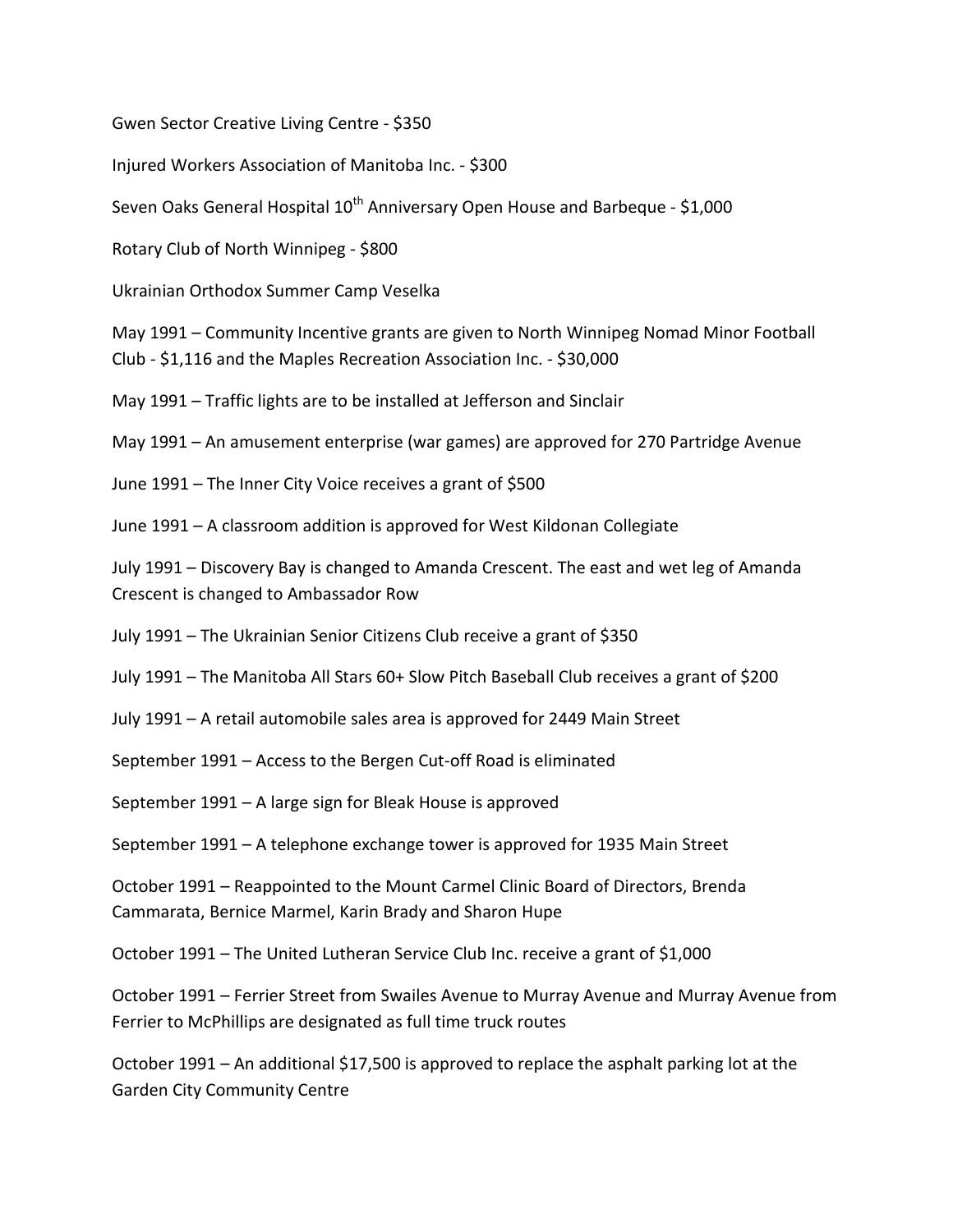October 1991 – An amusement parlour is approved for 214-2305 McPhillips Street

October 1991 – Citizens for Crime Awareness receive a grant of \$390.11

October 1991 – The Indian and Metis Friendship Centre Inc. receive a grant of \$400

October 1991 – Shalom Residences receives a grant of \$1,000

October 1991 – A garden supply sales establishment is to be open 12 months per year at 2810 McPhillips Street

November 1991 – The Resident Advisory Group receives a grant of \$275

November 1991 – Bernice Marmel is reappointed to the Winnipeg Library Board

November 1991 – Eartha Gyles is reappointed to the Library Advisory Committee

November 1991 – A Esso gas kiosk and car wash is approved for 2350 McPhillips Street

December 1991 – Resident Advisors for 1992

Brenda Cammarata

Stuart Greenfield

Karin Brady

Ken Guilford

Brian Mitton

Angelina Oliver-Job

Bernice Marmel

Jean Millar Usiskin

Frank Partkya

Diane J. Chliboyko

Sharon Hupe

Peter Kochan

Bob Opitz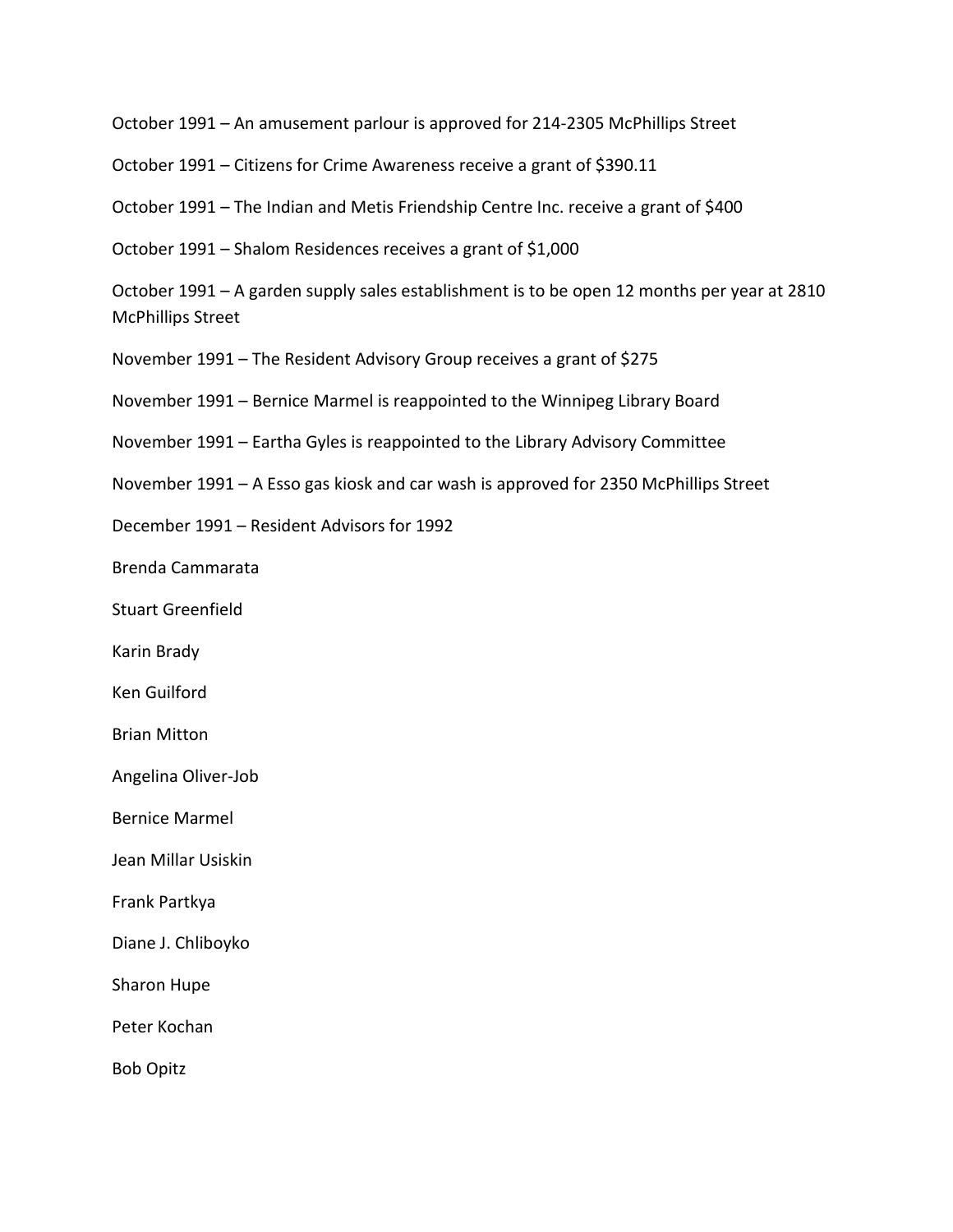Peter Budding

Bob Chamberlain

December 1991 – The Maples Multiplex Centre Inc. receives a grant of \$116.54

December 1991 – A church is approved for 1042 Jefferson Avenue

January 1992 – The West Kildonan Community Centre wading pool is to be replaced at a cost of \$80,000 due to major mechanical and structural breakdowns. The average attendance at the wading pool is 92 children per day compared to the city average of 85 children per day.

January 1992 – Land dedication reserve fund projects

McBeth House underpinning and chimney repair - \$10,000

McBeth House, completion of boat dock and landscaping - \$11,250

Swailes Park, installation of playground equipment - \$41,500

O. V. Jewitt School, partial funding for the installation of play equipment - \$30,000

Maples Community Centre, partial funding for paving of the parking lot - \$57,850

Kildonan Park, make playground equipment wheelchair accessible - \$90,000

February 1992 – The Cashier position and the cashiering function at the Community Offices at 1760 Main Street are ended

February 1992 – A shooting and other problems occur at the Garden City Inn

February 1992 – The hotel at the northwest corner of Jefferson and McPhillips is to expand. The hotel is the number one drinking establishment in Manitoba by volume but there has never been a violation there.

March 1992 – A residential institution is approved for 130/138 Watson Street for individuals arriving from rural Manitoba requiring regular dialysis treatment

April 1992 – A total of \$22,500 from the land dedication reserve is to be spent for play equipment at Edward Finney School/Mandalay West Park

April 1992 – There are increased grant to the community centres, Garden City Community Centre - \$25,456, Vince Leah Community Centre - \$18,352 and Maples Community Centre - \$15,392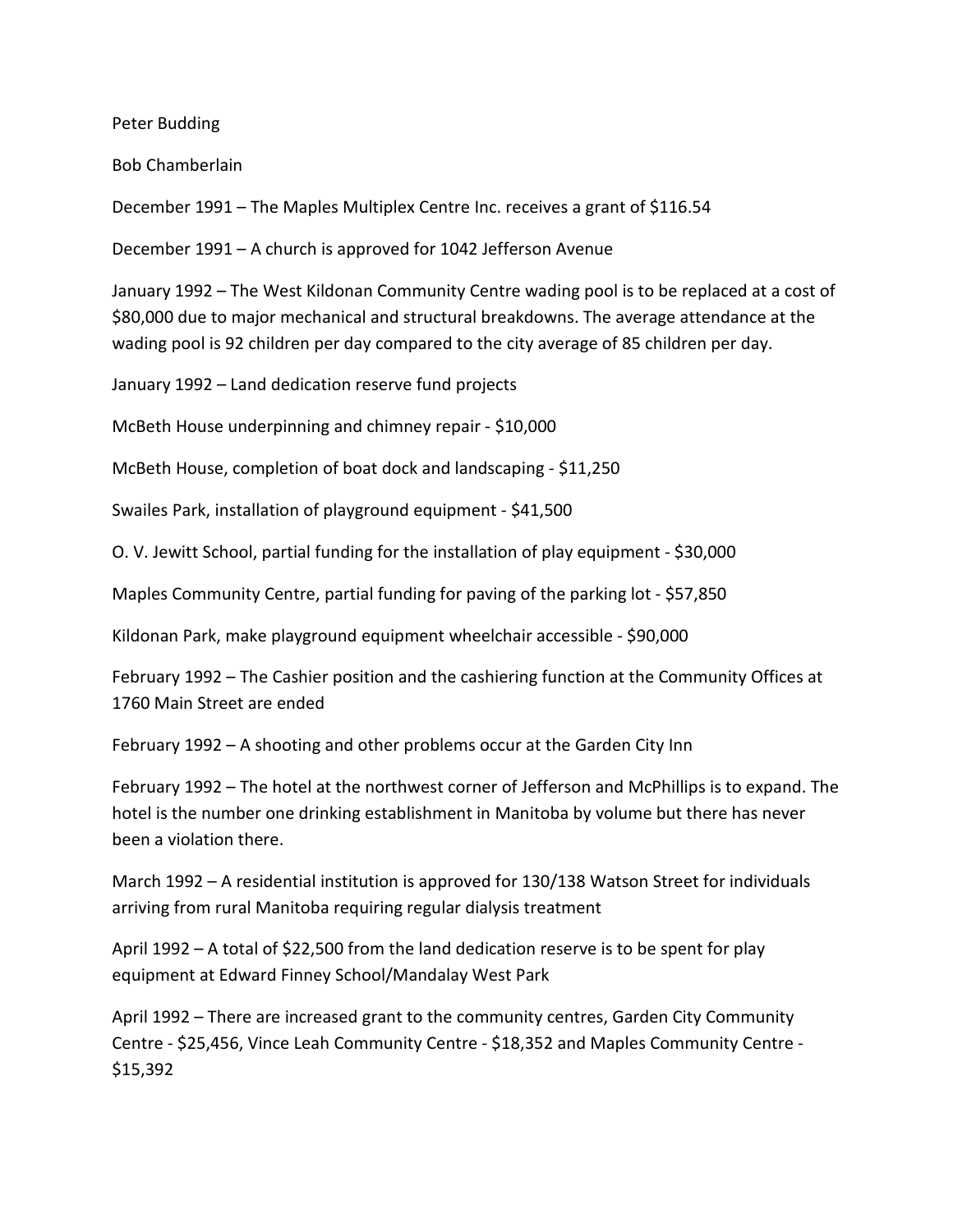April 1992 – The property on the south side of Murray Avenue is to be sold to Shaarey Zedek Memorial Park for a cemetery

April 1992 – Per capita grants awarded

North Winnipeg Satellites Junior B Hockey Club - \$750

Philippine Amateur Golf Association of Manitoba - \$800

North Centennial Senior Association - \$450

Filipino Seniors Group of Winnipeg Inc. - \$600

Winnipeg Wave Swim Club - \$100

West Kildonan Curling Club - \$1,000

Ukrainian Senior Citizens Club - \$700

Northwest Area Child and Family Services - \$400

Polonia Soccer Club - \$2,000

Winnipeg Hawks Red AAA Bantam Hockey Club - \$1,200

General Monash Branch 115 Canadian Legion - \$1,200

Maples Recreation Centre - \$500

West Kildonan Senior Recreation Club - \$400

Gwen Sector Creative Living Centre - \$525

West Kildonan Horticultural Society - \$250

YM/YMCA of Winnipeg North Branch - \$900

April 1992 – The West Kildonan Curling Club curling rink is to be reconstructed with the old building at 210 Enniskillen Avenue to be demolished and a new pre-engineered steel building is to be built to house the five sheets of ice

May 1992 – The city owned property between 405 and 409 Scotia Street is to be made into a passive park

May 1992 – The Seven Oaks Scholarship Board is given a grant of \$900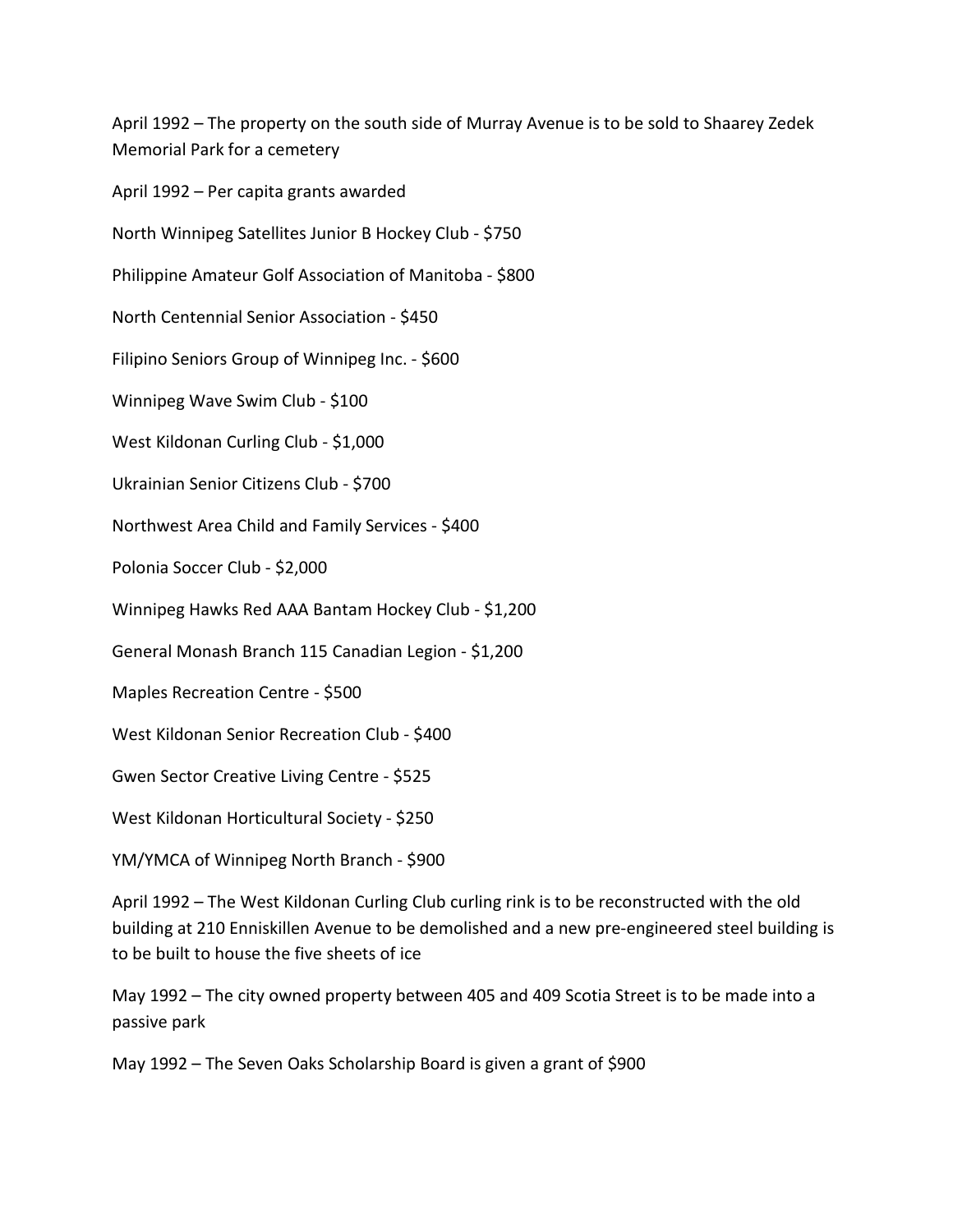May 1992 – Community Incentive grants are given to the North Winnipeg Nomads Football Club - \$55,000 and the West Kildonan Curling Club - \$27,000

June 1992 – Councillor Lorenc announces that he will not be seeking re-election

June 1992 – The Rotary Club of North Winnipeg receives a grant of \$1,000

June 1992 – The Bear Clan Patrol receives a grant of \$200

June 1992 – A total of \$39,000 is to be spent for playground equipment at Beecher Park, \$46,000 for playground equipment at Amanda Park and \$30,000 to replace the rusted lockers at the Seven Oaks Pool

July 1992 – The Manitoba All Stars 60+ Baseball receive a grant of \$500

July 1992 – The Manitoba North Voyageurs Canada 92 Association receive a grant of \$784

July 1992 – Appointed to the Library Advisory Committee, Evelyn Clairmont, Allison T. Peters and Sigrun J. Zatorsky

September 1992 – Sports Groups protest the increase in fees for the use of city operated sports facilities, some in the range of 30%.

September 1992 – Sharon Hupe is appointed to the Mount Carmel Board of Directors

September 1992 – The Northwest Raiders 14 year old Boys Premier Soccer Team receives a grant of \$300

September 1992 – A total of \$168,000 is recommended to be spent on resurfacing the entire Vince Leah Community Centre parking lot

November 1992 – The number of city councillors is reduced from 29 to 15 with the number of councillors on the Lord Selkirk-West Kildonan Community Committee reduced from 5 to 3. Councillors are Lazarenko, O'Shaughnessy and Prystanski

November 1992 – Sheldon Turbovsky is appointed to the Winnipeg Library Board

November 1992 – An amusement parlour is approved for 214 - 2305 McPhillips Street

December 1992 – Bernice Marmel is reappointed to the Winnipeg Library Board

December 1992 – Reappointed to the Library Advisory Committee, Linda Grayston. Eartha Gyles, Evelyn Clairmont, Sigrun J. Zatorsky and Bohdan Kardash

January 1993 – Ms. Penny C. Haywood is appointed to the Library Advisory Committee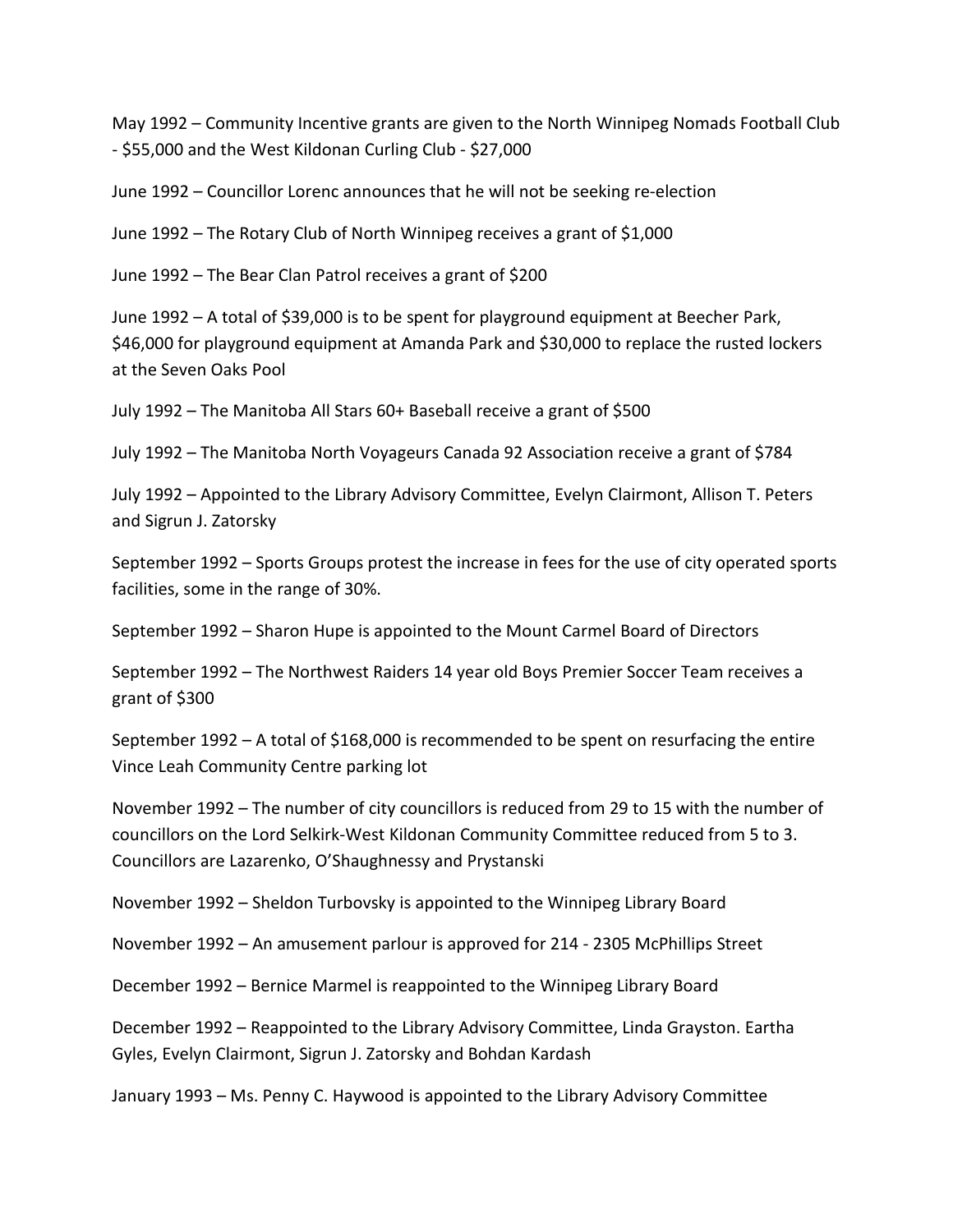January 1993 – A pedestrian corridor is to be installed across Salter Street at Kingsbury

January 1993 – The Community Committee recommends traffic lights at McPhillips and **Templeton** 

February 1993 – The West Kildonan Arena is to be turned over to a community group

April 1993 – The West Kildonan Horticultural Society receives a grant of \$250

April 1993 – St Anne's Anglican Church receives a grant of \$156.75

April 1993 – Community Incentive grants of \$50,000 towards Adsum Park and \$20,000 towards the Arrowwood Tot Lot

May 1993 – Per capita grants are given to

Royal Canadian Legion General Monash Branch - \$1,200

O. V. Jewitt Parent-Teacher Liaison Committee - \$1,000

West Kildonan Seniors Recreation Club - \$400

Rotary Club of North Winnipeg - \$1,100

Seven Oaks Scholarship Board - \$900

May 1993 – A drive-in bank kiosk is approved for 2449 Main Street

June 1993 – Per capita grants approved

Ukrainian Seniors Citizens Club - \$500

Hindu Seniors Club of Manitoba - \$500

Sapphires Rhythmic Gymnastics Club - \$500

Order of Knights of Rizal (Winnipeg Branch) - \$335

Manitoba All Stars 60+ Slow Pitch Baseball - \$500

Maples Youth Justice Committee - \$500

July 1993 – A swimming pool display and storage area is approved for 2449 Main Street

September 1993 – Murray Avenue and Ferrier Avenue are removed from the list of full time truck routes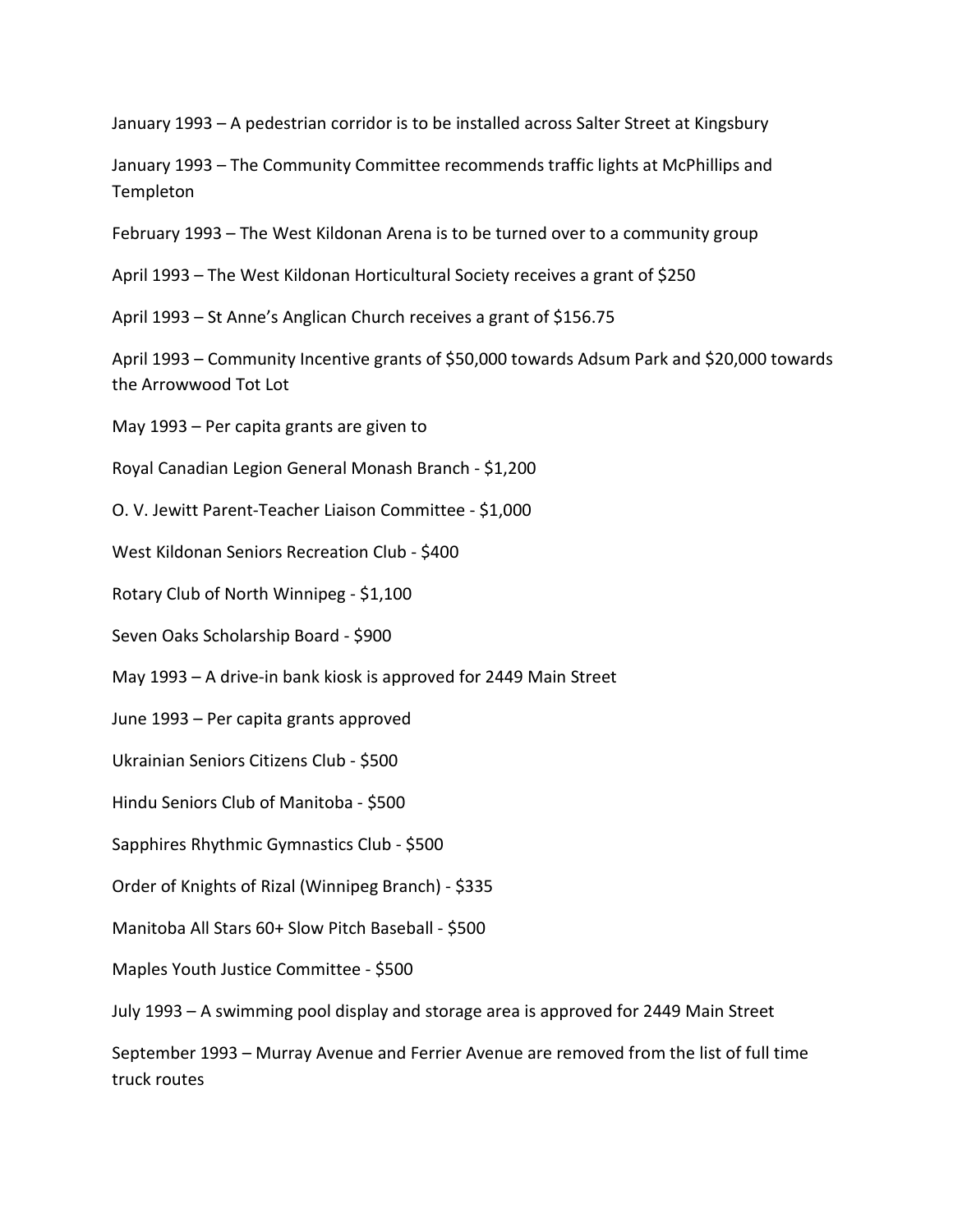September 1993 – New administrative arrangements come into effect for Seven Oaks House, Bleak House Centre and McBeth House Centre. They are to receive block funding now

September 1993 – A second hand dealer's licence is approved for Play It Again Sports Limited at 18-2188 McPhillips Street and a second hand dealer's book licence is approved for 632 Jefferson

October 1993 – A number of break-ins occur on Seven Oaks Avenue, Rupertsland Avenue and Tait Avenue during the Thanksgiving Long Weekend

October 1993 – The Northwest Strikers 15 year old soccer team receives a grant of \$800

October 1993 – The North Winnipeg Satellites Junior B Hockey Club receives a grant of \$500

October 1993 – A total of \$500 is to be spent on promotional pens

October 1993 – The West Kildonan Curling Club receives a grant of \$1,000

November 1993 – Mrs. Linda Grayston is appointed to the Library Advisory Committee

December 1993 – A drinking fountain is to be established in the Maples Multiplex Centre at a cost of \$2,210

December 1993 – A per capita grant of \$1,000 is given to the Garden City Community Centre

December 1993 – The Maples Justice Group receives a grant of \$85.96

January 1994 – Diane Borditsky is appointed to the Winnipeg Library Board

January 1994 – The Community Committee turns down a proposal to build a fire hall at 171 Pipeline Road between Leila Avenue and Simkin Drive

February 1994 – The Block Parents of Winnipeg Inc. receive a grant of \$200

March 1994 – F. C. Winnipeg Football Club (Soccer) receive a grant of \$585

March 1994 – St Anne's Anglican Church receives a grant of \$159.96

March 1994 – The West Kildonan Horticultural Society receives a grant of \$250

April 1994 – The Ukrainian Senior Citizens Club receives a grant of \$500

April 1994 – A total of \$24,520 from the recreation program reserve is to be spent to replace and upgrade the recreational and fitness equipment at the Joe Zuken Fitness Centre

April 1994 – Mandalay West Park is to be renamed Andrew Mynarski V.C. Park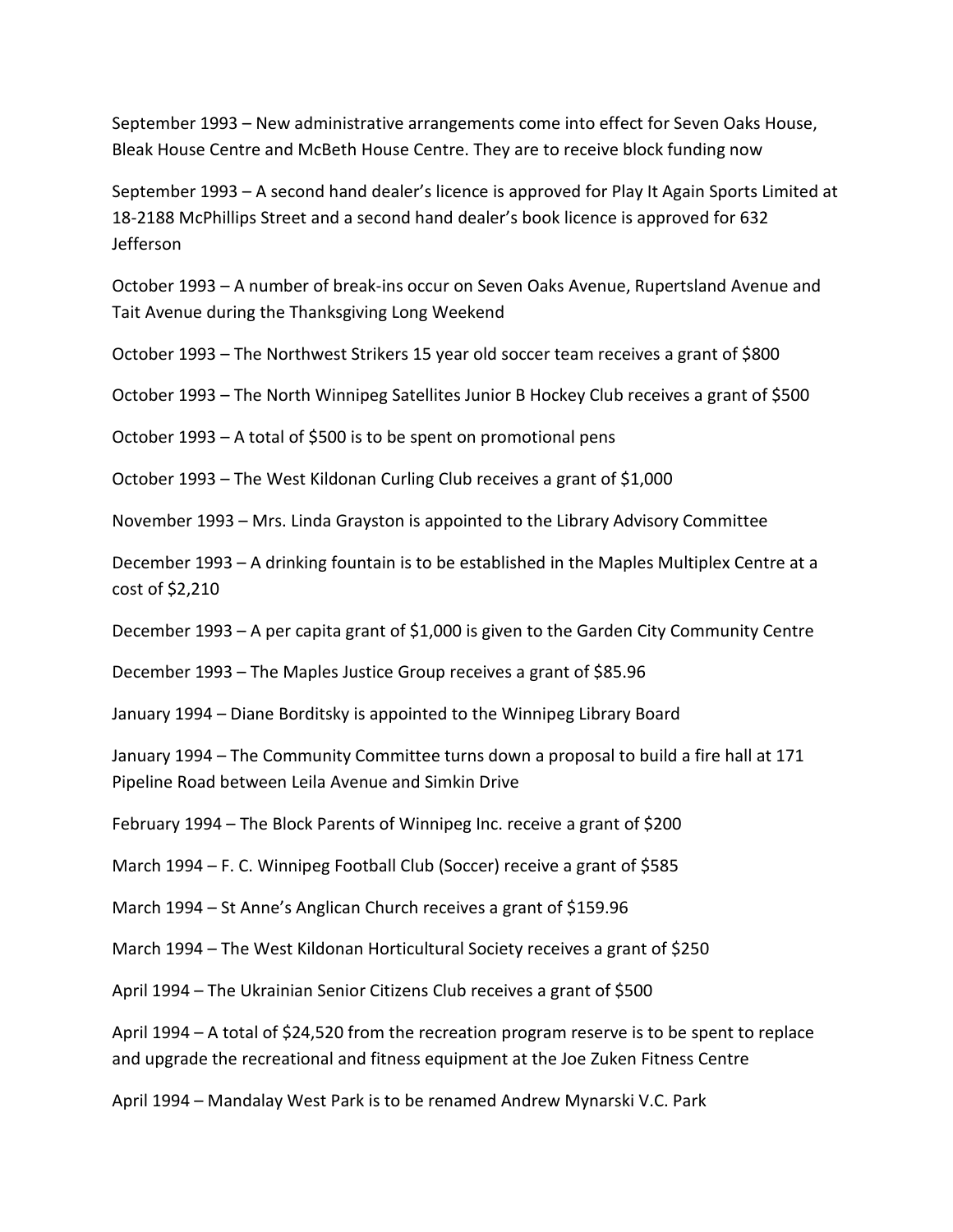May 1994 – The police presence at Burrin and Main has caused the loitering at this location to move to the IGA parking lot at Enniskillen and Main

May 1994 – The Ukrainian Orthodox Summer Camp Veselka receives a grant of \$800

May 1994 – The Manitoba All Stars 60+ Slow Pitch Baseball receives a grant of \$250

May 1994 – The West Kildonan Seniors Recreation Club receives a grant of \$400

May 1994 – Ecole Constable Edward Finney School receives a grant of \$600

June 1994 – A proposal is made for a Kildonan Youth Activity Centre to be created in the gyms of Edmund Partridge Junior High and Centennial Elementary School. The costs are set at \$15,252.39 to operate it on the short term and \$74,681.16 to operate it year round. A grant of \$12,000 is given to operate it as a short term summer project. The drop-in centre would serve the area of Governor Semple School, Victory School, West Kildonan Collegiate, Margaret Park School, Centennial School and Edmund Junior High School.

June 1994 – The West Kildonan Memorial Community Centre receives a grant of \$2,000 for a summer youth drop-in centre

June 1994 – The Collicutt School Parents Advisory Committee receives a community centre grant of \$8,037.06 for a play structure

June 1994 – The Community Committee asks for traffic lights at Jefferson and Main

July 1994 – The Rotary Club of North Winnipeg receives a grant of \$800

July 1994 – The Maples Recreation Association receives a grant of \$2,000

July 1994 – The Maples Recreation Centre receives \$50,000 in a community incentive program to upgrade the three baseball diamonds on the Elwick School site

July 1994 – A community incentive grant of \$22,251.04 is given to the Red River Community Centre for the construction of a knock down hockey rink

September 1994 – The Red River Community Centre asks for \$325,000, 1/3 of the cost for the expansion of the community centre from 2,500 square feet to 10,000 square feet. Volunteer efforts are to provide 2/3 of the costs.

September 1994 – The Gwen Sector Creative Living Centre receives a grant of \$1,500

September 1994 – The Indian and Metis Friendship Centre of Winnipeg Inc. receive a grant of \$900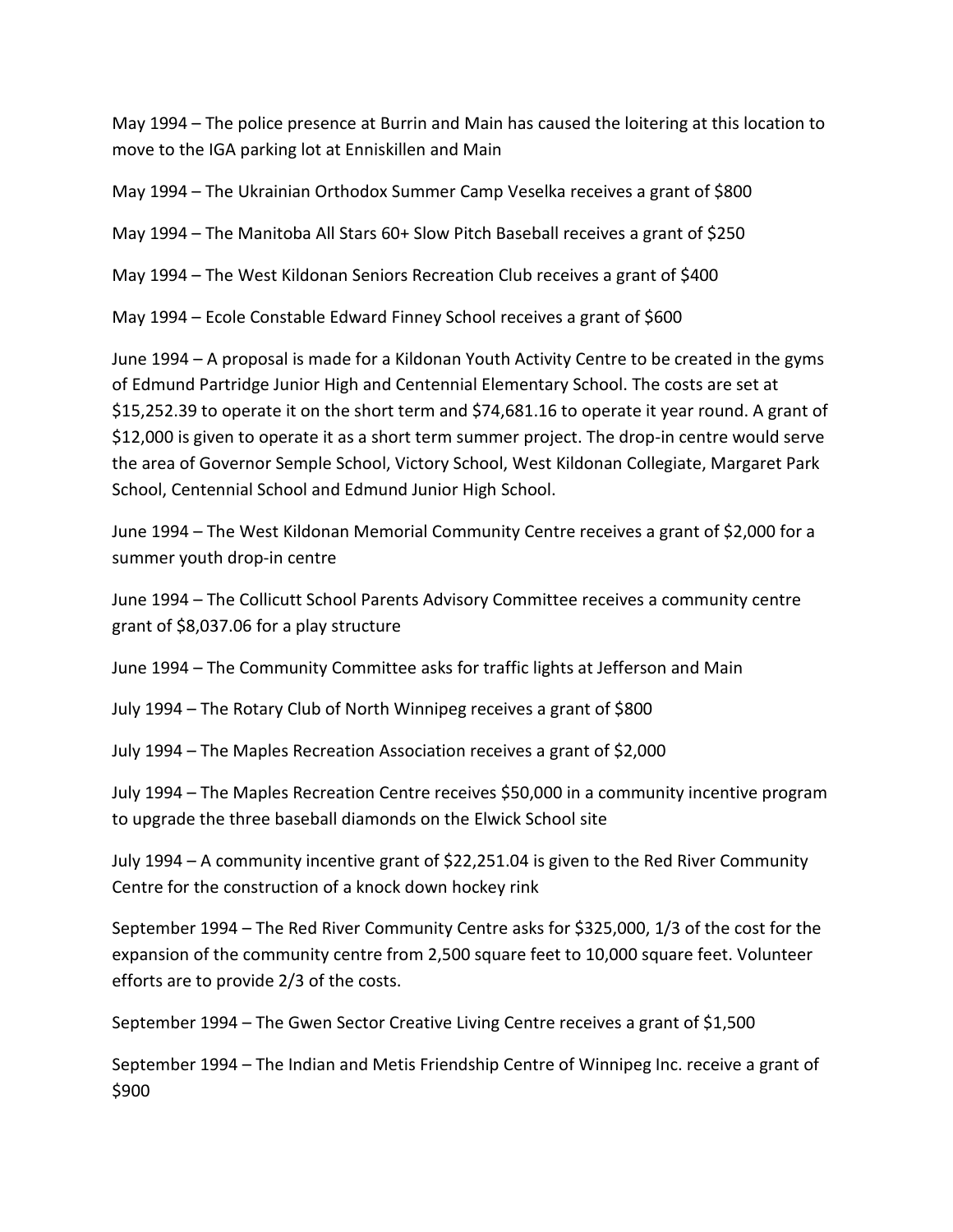September 1994 – The Filipino Seniors Group of Winnipeg receives a grant of \$2,000 September 1994 – Faith Academy receives a grant of \$358.66 September 1994 – The Seven Oaks Scholarship Board receives a grant of \$300 September 1994 – The Maples Recreation Association receives a grant of \$2,900 October 1994- The West Kildonan Curling Club receives an incentive grant of \$7,748.96 October 1994 – The McGowan property and building at 127 Rupertsland Avenue is to be secured until to prevent its deterioration until such time as the final plans have been completed November 1994 – Beverley R. Davis is appointed to the Mount Carmel Clinic Board of Directors November 1994 – Bohdan Kardash is appointed to the Library Advisory Committee November 1994 – A second hand clothing store is approved for 1681 Main Street December 1994 – Mrs. Sigrun J. Zatorsky is appointed to the Library Advisory Committee December 1994 – A second hand furniture store is approved for 300 Jefferson Avenue December 1994 – A second hand comic store is approved for 632 Jefferson Avenue December 1994 – A billiard parlour licence is approved for 214-2305 McPhillips Street January 1995 – The North Main Business Improvement Zone is approved January 1995 – The Gwen Sector Creative Living Centre receives a grant of \$500 January 1995 – The Forum for Young Canadians receive a grant of \$100 January 1995 – Bohdan Kardash is appointed to the Winnipeg Library Board February 1995 – The West Kildonan Horticultural Society receives a grant of \$250 February 1995 – Terminator's Softball Club receives a grant of \$240 February 1995 – The St Anne's Anglican Church receives a grant of \$162.10 April 1995 – The Seven Oaks Scholarship Board receives a grant of \$700 April 1995 – The Lord Selkirk-West Kildonan Community Centres Board receive a grant of \$999 April 1995 – Winnipeg Child and Family Services receive a grant of \$200